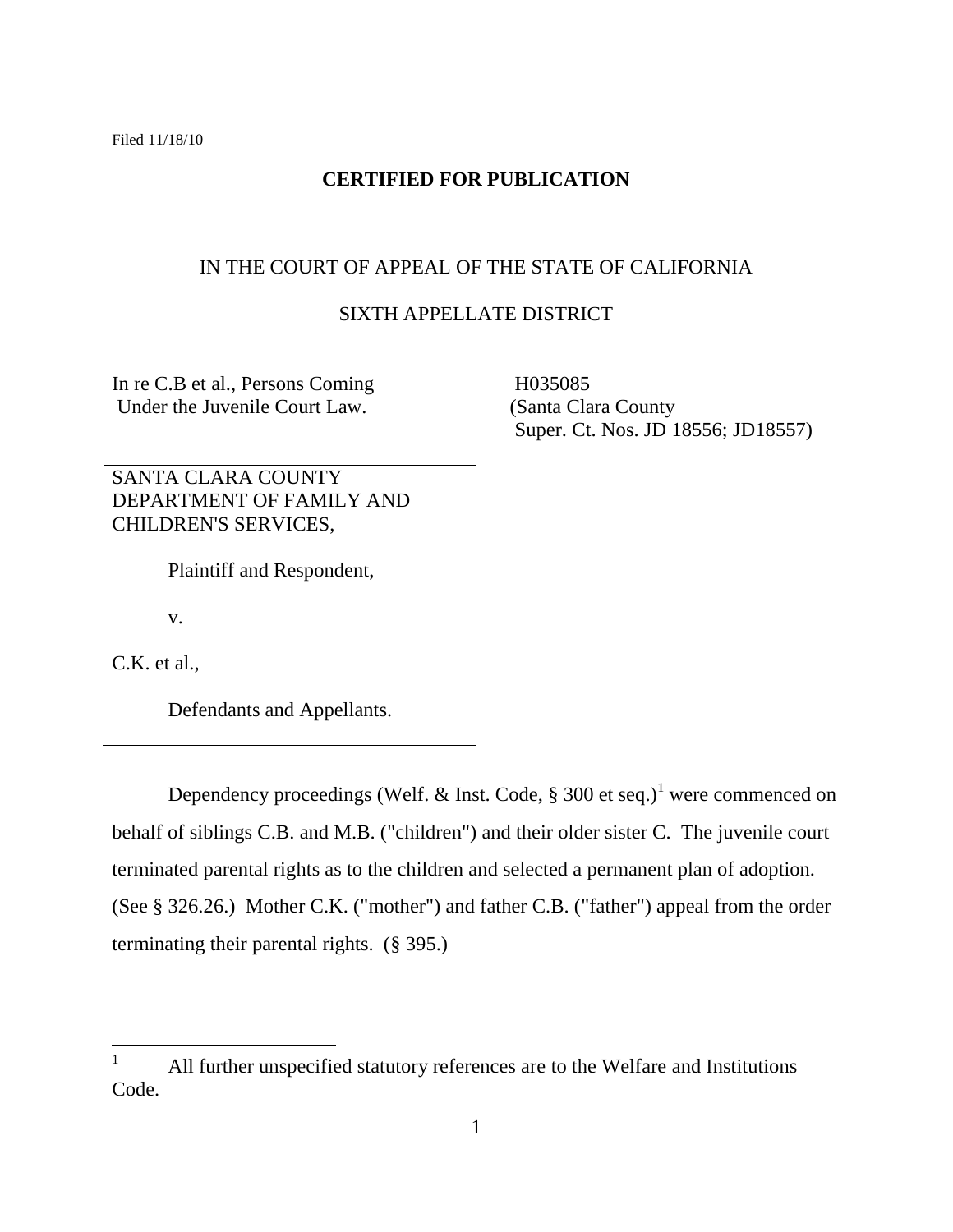On appeal, mother contends that the judgment terminating parental rights must be reversed because (1) substantial evidence does not support the juvenile court's determination that the parent-child relationship exception did not apply (§ 366.26, subd.  $(c)(1)(B)(i)$ ,  $(2)$  substantial evidence does not support the juvenile court's determination that the Indian child exception did not apply ( $\S$  366.26, subd. (c)(1)(B)(vi)), and (3) adequate notice under the Indian Child Welfare Act (ICWA) (25 U.S.C. § 1901 et seq.) was not provided to the Choctaw and Seneca tribes. Father joins in these arguments.

On appeal, father contends that the judgment terminating parental rights must be reversed because (1) substantial evidence does not support the juvenile court's determination that the sibling relationship exception did not apply (§ 366.26, subd.  $(c)(1)(B)(v)$  and (2) the court lacked substantial evidence to find that the Santa Clara County Department of Family and Children's Services ("DFCS" or "Department") engaged in "active efforts" to enroll the children in the Cherokee Nation (§ 361.7; Cal. Rules of Court, rule 5.484 (c)).<sup>2</sup> Mother joins in these arguments.

We reverse for limited purposes, specifically to allow adequate notice to be provided to the Seneca tribes and to allow the court to determine, under the proper standard, the applicability of the parent-child relationship exception to termination of parental rights.

#### A. *Procedural History*

# 1. *Background*

On October 19, 2007, juvenile dependency petitions were filed on behalf of C.B. and M.B. They alleged jurisdiction on grounds of parental failure to protect (§ 300, subd. (b)) and no provision for support  $(\S 300, \text{subd. (g)})$ .

 $\mathfrak{D}$ 

<sup>2</sup> All further references to rules are to the California Rules of Court.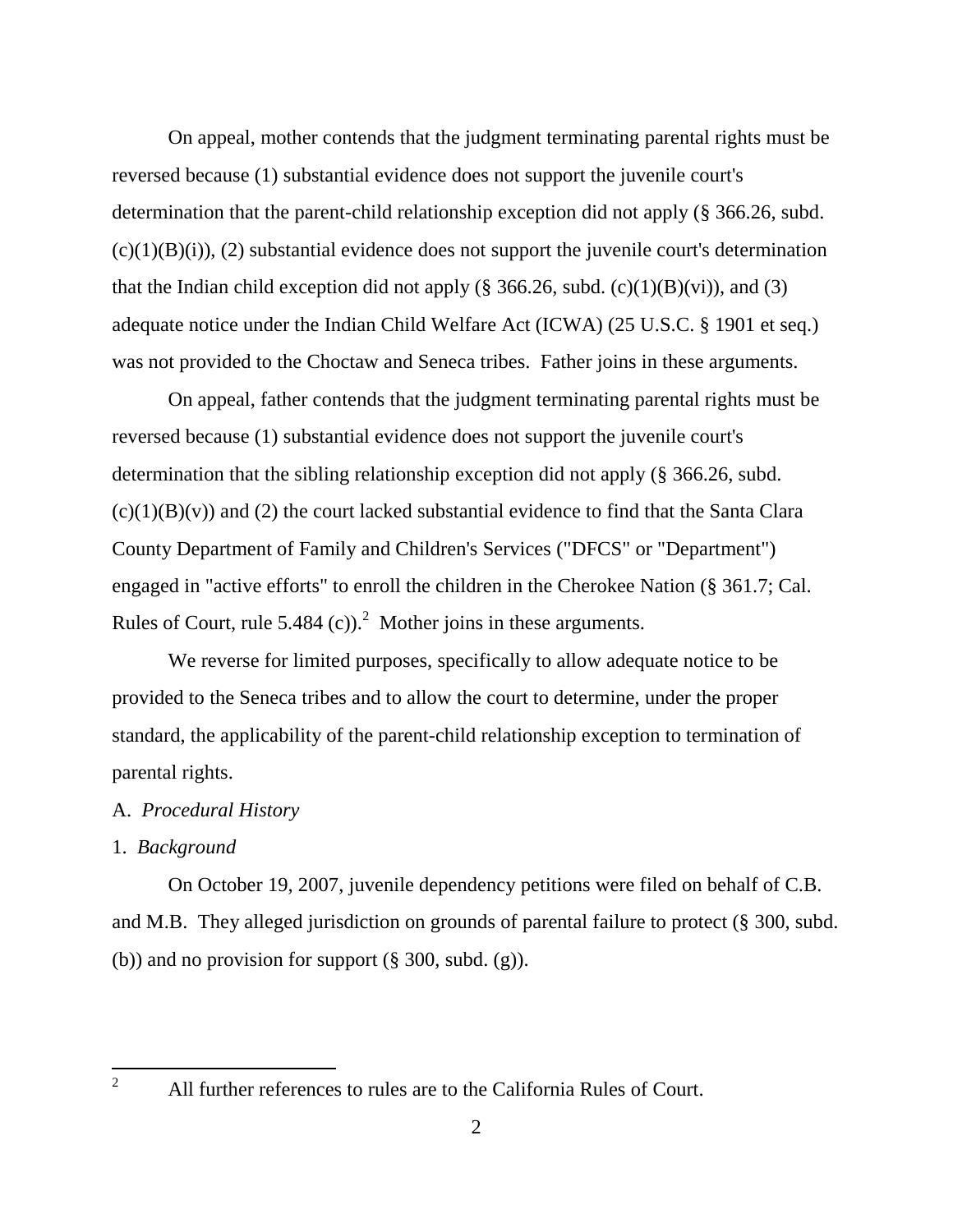On October 23, 2007, amended juvenile dependency petitions (§ 300, subds. (b) and (g)) were filed on behalf of the children. On November 14, 2007, second amended juvenile dependency petitions (§ 300, subd. (b)) were filed on behalf of the children.

On December 31, 2007, third amended petitions (§ 300, subd. (b)) were filed on behalf of the children. The petitions alleged the following facts.

Mother had been incarcerated on October 18, 2007 and father was serving a 19 year prison sentence. On October 19, 2007, an emergency response social worker had placed the children in protective custody pursuant to a custody warrant. The protective custody warrant was issued because mother had left the children in the care of her boyfriend who was an inappropriate caretaker. The boyfriend had a significant criminal history and physical limitations that impeded his ability to care for the children. The children reported that the boyfriend slept all the time and drank beer. The boyfriend was facing eviction from a trailer park.

On October 1, 2007, an emergency response social worker had found the trailer home cluttered and large piles of debris outside. Sewage was leaking into the home due to a sewage system problem in the RV park. The trailer's condition presented a health hazard to the children that placed them at substantial risk.

Mother had substance abuse problems and mental health issues impeding parenting. She had admitted smoking marijuana and consuming alcohol and she was depressed and sleeping all day. Her untreated mental health issues placed the children at substantial risk of harm.

Mother was not meeting the children's basic needs. Their older sister C. had not attended school from September 24, 2007 to October 19, 2007 and she had previous unexcused absences. The children were usually dressed in dirty clothing and unkempt. The children were sometimes responsible for getting up and getting themselves to school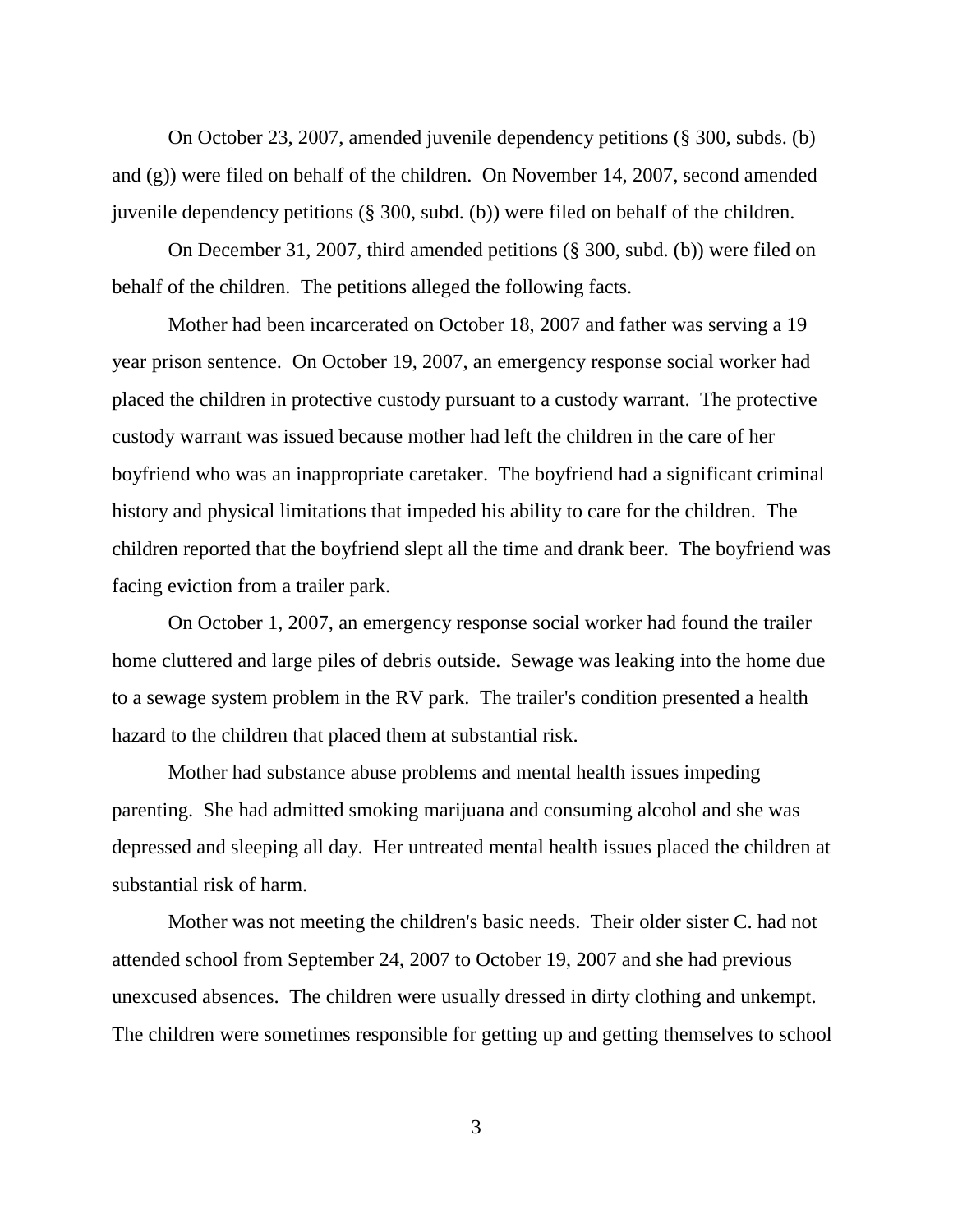in the morning, which involved crossing a major busy intersection without adult supervision.

On May 1, 2007, law enforcement had found the trailer in disarray with debris, clothing, trash and dirty dishes around. The refrigerator was "overrun with mold, mildew, and the smell of spoiled food." Law enforcement found a "marijuana pipe next to the door, a water marijuana pipe on the counter next to the children's clothing, and a broken glass drug pipe in the medicine cabinet above the toilet." The shower was covered with items and appeared unavailable for use. The children had been placed in protective custody and mother had been charged with cruelty to a child and the charges were pending.

The Gardner Family Care Center had been involved with the family since August 2, 2007. The family had been offered Differential Response Services through the center and the center had provided intensive weekly services, which had not stabilized the family.

According to the petitions, mother had a criminal history that included a DUI and driving without a license conviction on December 12, 2006, second degree burglary, petty theft, and false personation. Charges of false imprisonment and drunk in public against mother were also pending. Father had committed violence against the mother and had been arrested for domestic violence on December 24, 2004.

The Jurisdiction/Disposition Report, filed February 21 2008, reported six prior referrals to child welfare for the family between January 2002 and July 2007. The children had been placed in a foster home. Their older sister C. had been placed in a group home.

The third-amended dependency petitions were amended on their faces to delete the allegation that mother was charged with child endangerment and to instead state that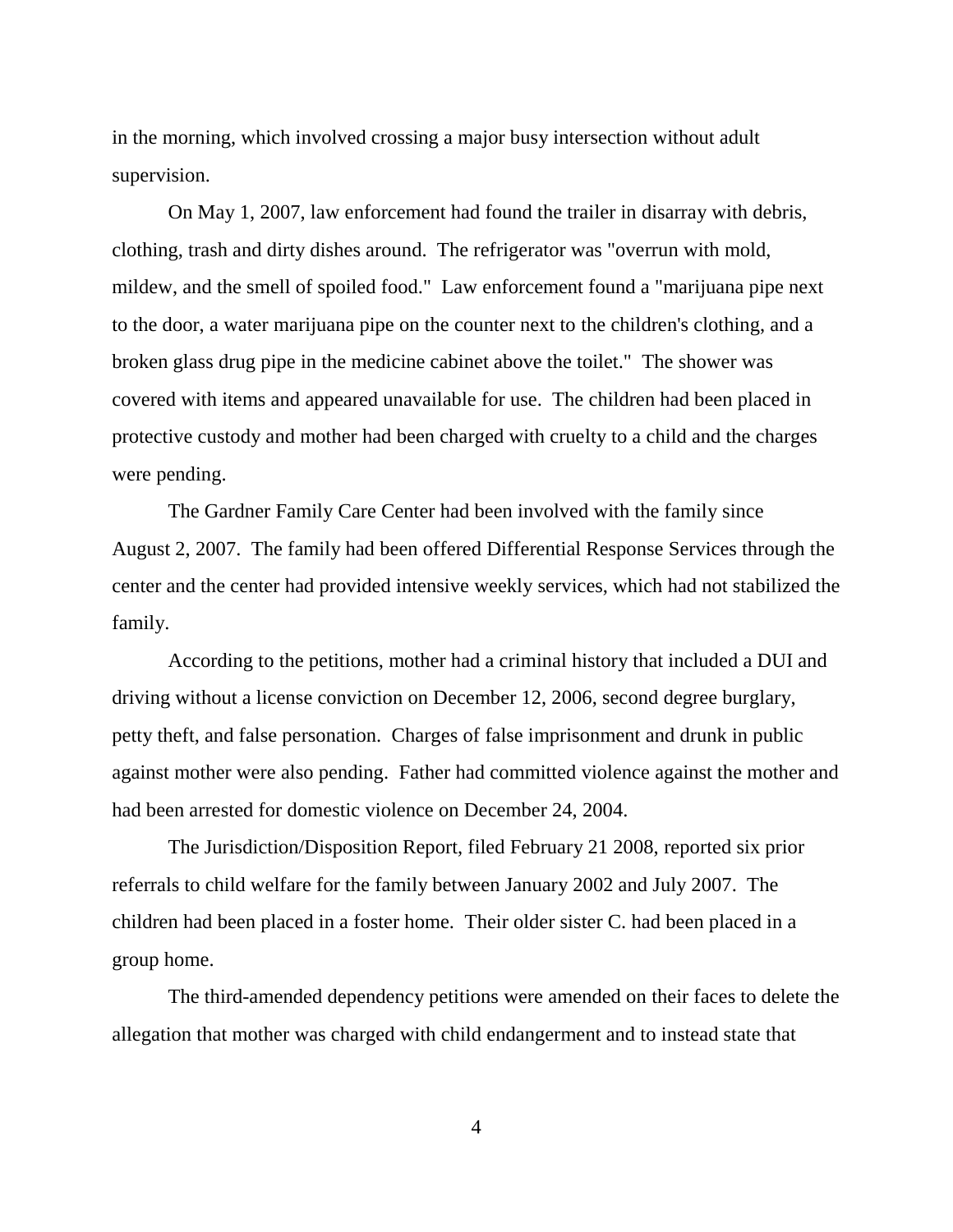mother had pleaded no contest to contributing to the delinquency of a minor pursuant to Penal Code section 272, subdivision (a), and was awaiting sentencing.

After the jurisdiction hearing, the juvenile court found the allegations of the third amended petitions, as amended, true and found the children were described by section 300, subdivision (b). At the disposition hearing, the court adjudged the children dependent children of the court. It ordered family reunification services for mother and, under section 361.5, subdivision (e), it ordered the DFCS to not provide family reunification services to father. The court ordered supervised visits two times a week for mother and supervised visits four times a year, with prison approval, for father.

On July 23, 2008, following the six-month status review, the court ordered the children to continue under the care, custody and control of the DFCS in foster placement and ordered the children and mother to continue receiving services from the family reunification program. The court ordered supervised visits of two hours twice a week for the mother and supervised visits four times a year, with prison approval, for father.

The status review report for the 12-month hearing provided the following information about mother. She had not maintained contact with the social worker and had missed several scheduled appointments. Mother had not enrolled in the recommended Advanced Parenting Program because she had not met with the social worker for several months. Mother had not attended individual counseling despite referrals for therapists and she had not complied with drug testing. Mother had stated she was attending AA/NA meetings regularly but she had not provided meeting attendance sheets and she had not provided contact information regarding her sponsor. Mother had failed to engage in an outpatient drug program as recommended. Mother had attended most of the classes for a domestic violence support group but had not obtained a certificate of completion.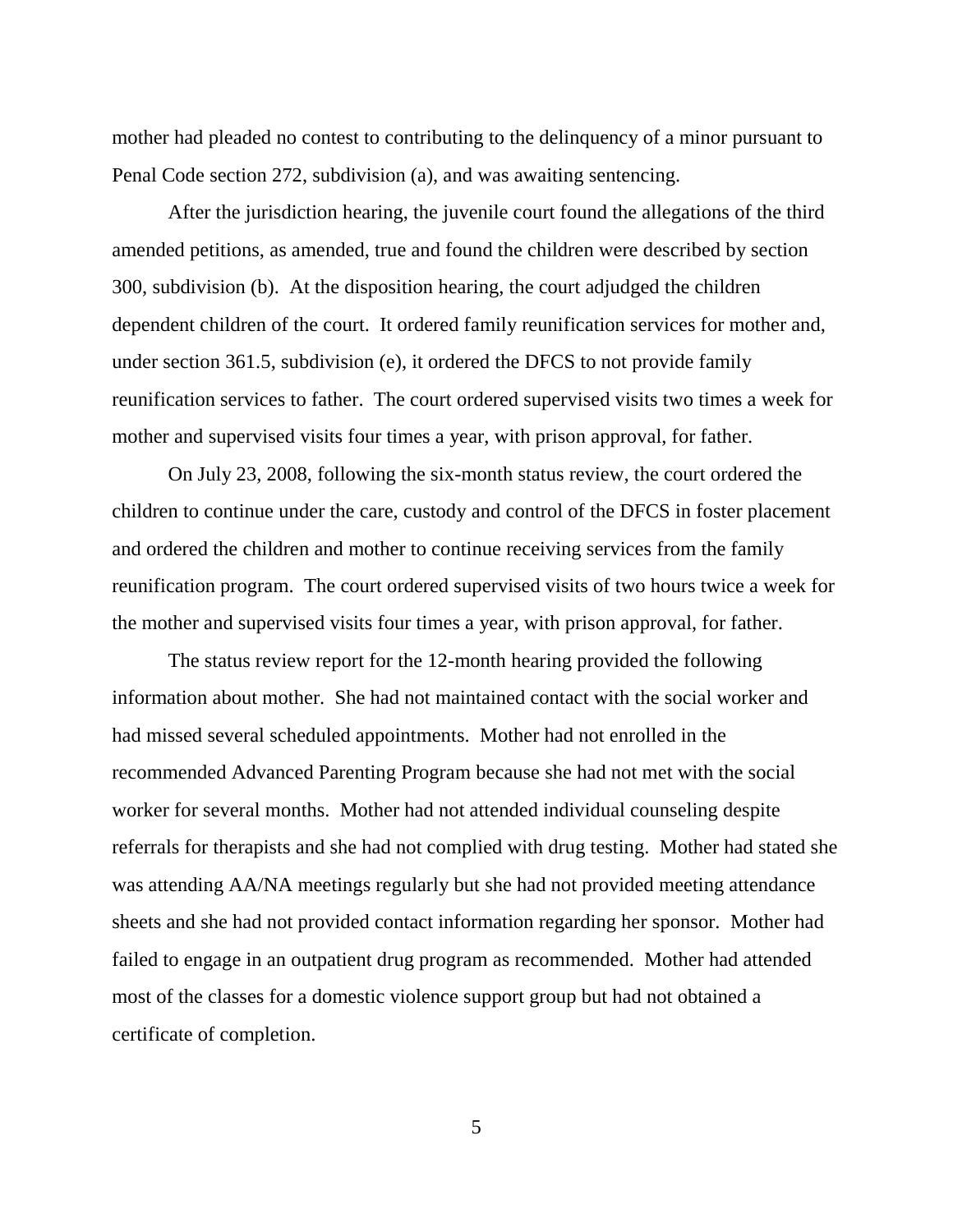On January 8, 2009, following the 12-month review, the court terminated family reunification services for mother. It ordered the children to continue under the care, custody and control of the DFCS for placement with an approved relative or non-relative extended family member. The court ordered supervised visits of two hours once a month in the county in which the children resided for mother and supervised visits four times a year, with prison approval, for father.

On June 15, 2009, the court held a hearing for purposes of ensuring compliance with ICWA notice requirements.

On September 9, 2009, mother's counsel told the court that mother needed the court's assistance with maintaining contact with her children, who were residing with their aunt and uncle in Bakersfield. Mother's counsel reported that mother could not reach the children by phone and their caretakers were not taking her calls. The court indicated that mother was entitled to talk to the children at least once a week and caregivers were required to make the children available for that contact. The court ordered parents to be present at contested section 366.26 hearing scheduled for October 28 and 29, 2009.

#### 2. *Section 366.26 Hearing*

The juvenile court admitted into evidence and considered the "366.26 Report" (dated May 7, 2009), four addendum reports (a report dated May 7, 2009, a report dated August 17, 2009 and signed August 12, 2009, a report dated August 17, 2009 and signed August 14, 2009, and a report dated October 28, 2009), the curricula vitae of social worker Eva Jones-Ransom and ICWA expert Sean Osborn, the declaration of Sean Osborn, and two ICWA response letters.

The "366.26 WIC Report" provided the following history. Between October 2007 and December 2008, mother always attempted to attend the twice a week supervised visits with children but was often late due to transportation issues. The supervisors of the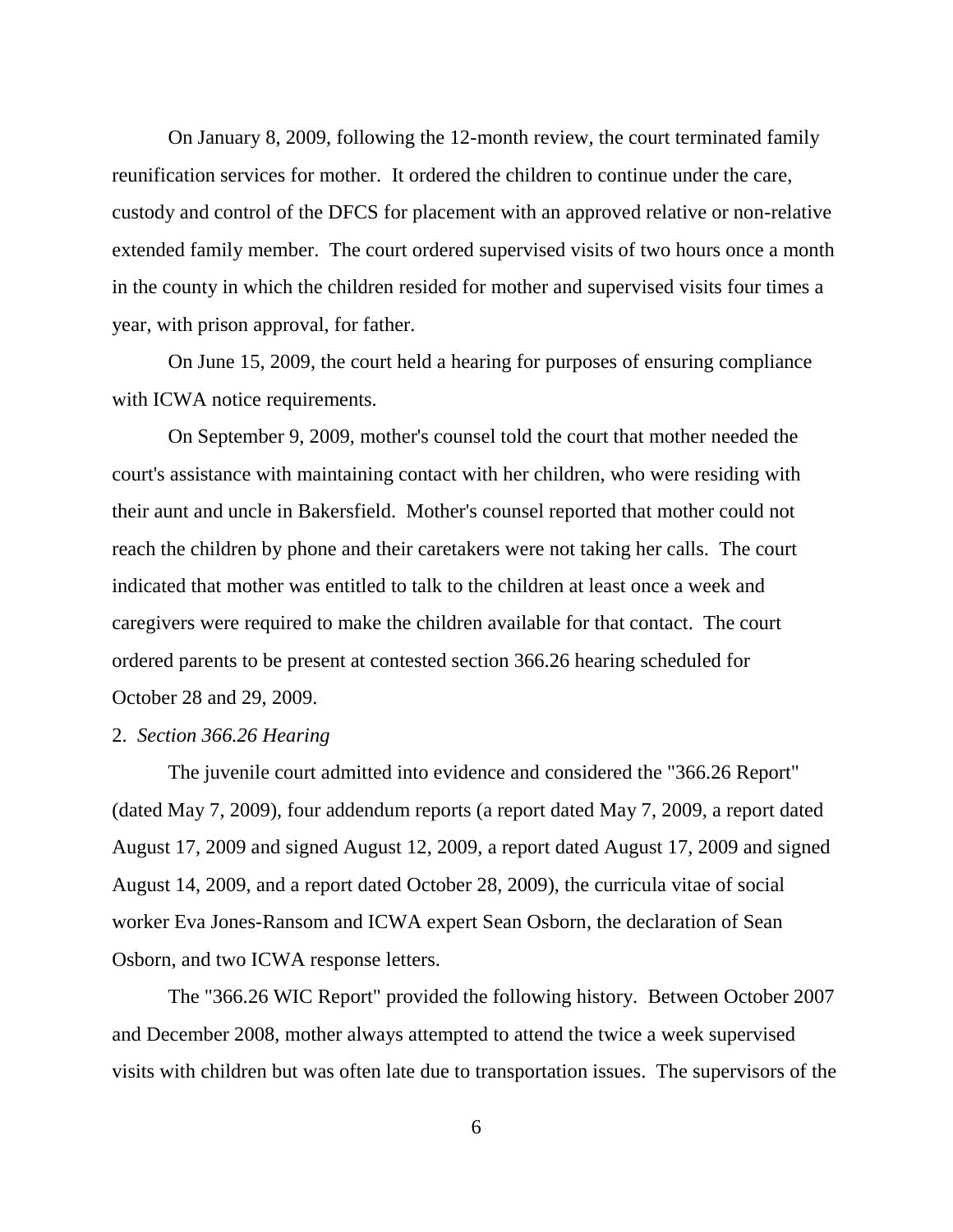visits reported that mother was appropriate with the children and the children appeared to enjoy the visits. The children's older sister C. attended many of those supervised visits but "did not attend the visits regularly due to conflicts in her school schedule and other activities."

In January, after visitation had been reduced to once a month and before the children moved to Bakersfield, mother visited with the children. In February, mother received transportation funding and traveled to Bakersfield for a visit under the supervision of the paternal aunt. During the February visit, mother reportedly threatened to use mortar to blow up the DFCS building in San Jose. No visit was scheduled for March because the court had issued a temporary restraining order.

The report stated that mother and maternal grandmother C.K. had maintained regular phone contact with the children. The children had not had regular contact with their older sister C. The whereabouts of the sister C. were not known at the time of the report.

The aunt and uncle had "provided for all the children['s] needs" and had "continued to provide exceptional care for the children in the home" and the family had "demonstrated that they are very capable [of] caring for the children's needs." The family was "very patient, and loving towards the children," "very attentive" and able to give them "needed individual attention." The report stated that the children were "well bonded and attached to their caretakers" and "are secure and happy children" with them. It indicated that C.B. expressed love for his caregivers, he was excited about and content with being adopted by his aunt and uncle, and he believed he would be happy in their care. M.B. had felt relief that she would remain in their home with her brother. It was reported that the children had thrived in their current placement.

The May 7, 2009 Addendum Report provided the following additional information. The paternal aunt reported to social worker Kerri Avery, who was then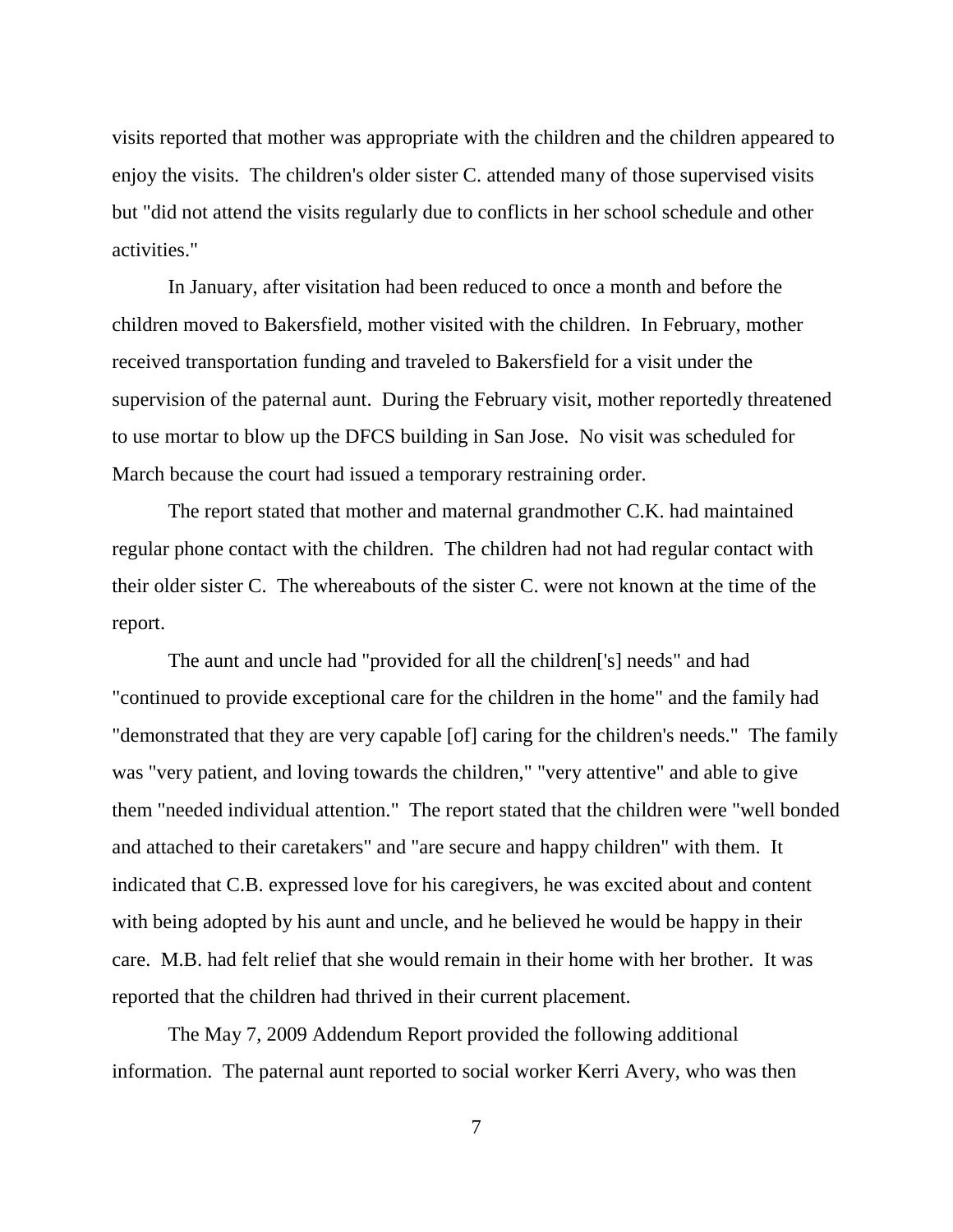handling the dependency cases, that mother had cancelled the April 2009 visit because mother missed the bus to Bakersfield. Mother failed to contact the Bakersfield social worker who was going to supervise the visit. Mother later explained to Avery that she had cancelled the visit because the bus was going to be more than two hours late.

The Addendum Report, dated August 17, 2009 and signed August 12, 2009, reported that mother had told the new social worker, Eva Ransom, that she did not visit the children in July because Avery had not provided funds for the bus. Mother had spoken to the children at least once or twice a week. Mother claimed that she was allowed to talk to the children for only a few minutes and the aunt required them to use the speakerphone so she could hear their conversation but the aunt stated that she allowed the children to speak privately. As to older sister C., the report stated that she "continue[d] to be on runaway status most of the time" and was not attending school. Ransom had received a phone call from mother, who said C. was staying with her and C.'s " 'pimp' was looking for her and had threatened her life if [C.] did not give him \$500 dollars." Mother said she did not know the address where C. and she were staying.

The Addendum Report, dated August 17, 2009 and signed August 14, 2009, provided updated ICWA information.

The October 28, 2009 Addendum Report indicated that the aunt's and uncle's family and the children had moved to their new home and the children were doing well in school. M.B. stated she greatly enjoyed living with her aunt, uncle and cousins. She understood that adoption would mean not having to move again and her aunt and uncle would become her mother and father. M.B. liked visiting with her mother and talking with her on the phone a couple of times a week but indicated that talking with her twice a week was enough. C.B. said he said that he greatly enjoyed living with his aunt and uncle in their new home. He did not want to move anywhere else. He understood that, if he were adopted by his aunt, she would become his mother instead of his aunt. The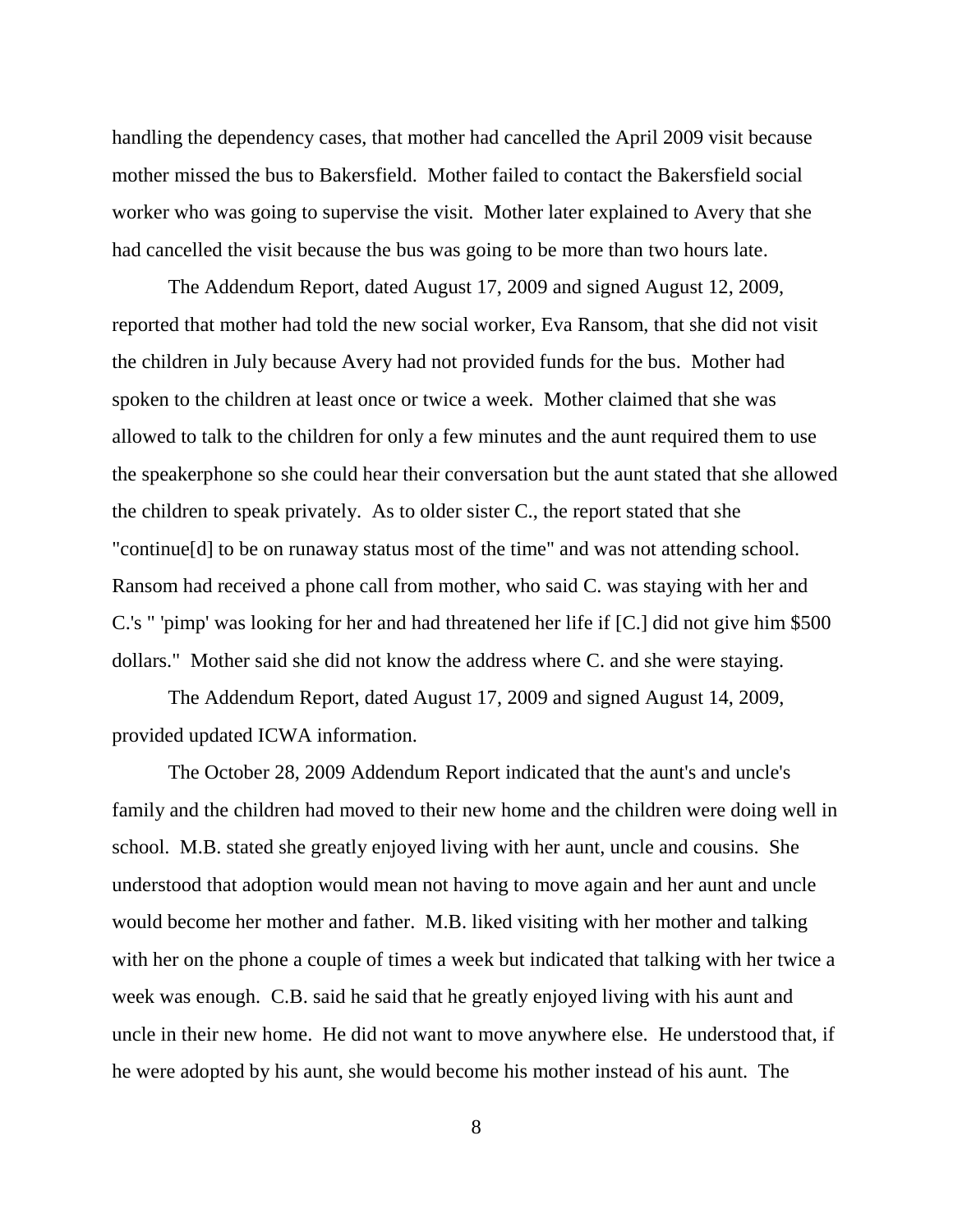report stated that mother had visited the children in Bakersfield during August and the visit had gone well.

The section 366.26 hearing took place in late October 2009. M.B, then nine years old, was called as a witness by mother. M.B. had lived with her aunt and uncle since January 2009 and, before that, she had lived in a foster home. Prior to being placed in the foster home, M.B. had lived in a shelter. Before the shelter, she had lived with her mother. At some other time, prior to January 2009, she had lived with her aunt and uncle without her mother. M.B. liked living with her aunt.

M.B. reported that when Avery was their social worker, they would call their mother whenever they wanted to. Now, she was only allowed to call her mother on Monday and Friday. She was always allowed to use the phone to call her mother. M.B. knew her mom's phone number and recited it from memory.

M.B. testified that she would feel mad if she was never permitted to call her mother again or if she was not able to visit her mother again. She testified that she had been looking forward to seeing her mother on this visit to San Jose. She understood that she was going right back to Bakersfield after court that day but said, "I would like to see my mom after court more." She indicated more than once that she would be sad if she was unable to see her mother again. M.B. would not like it if she could not see her mother any more after being adopted.

M.B. indicated that she had fun when her mother and she visited. Her mother usually brought them toys and they would play. She recalled a visit on her birthday when they played games and talked about her gifts and school. M.B. looked forward to visiting with her mother and sometimes tried to make her something. M.B. recalled being happy during a visit because she was finally able to give her mother a paper with writing and little hearts that she had made but she had forgotten to bring on the previous visit.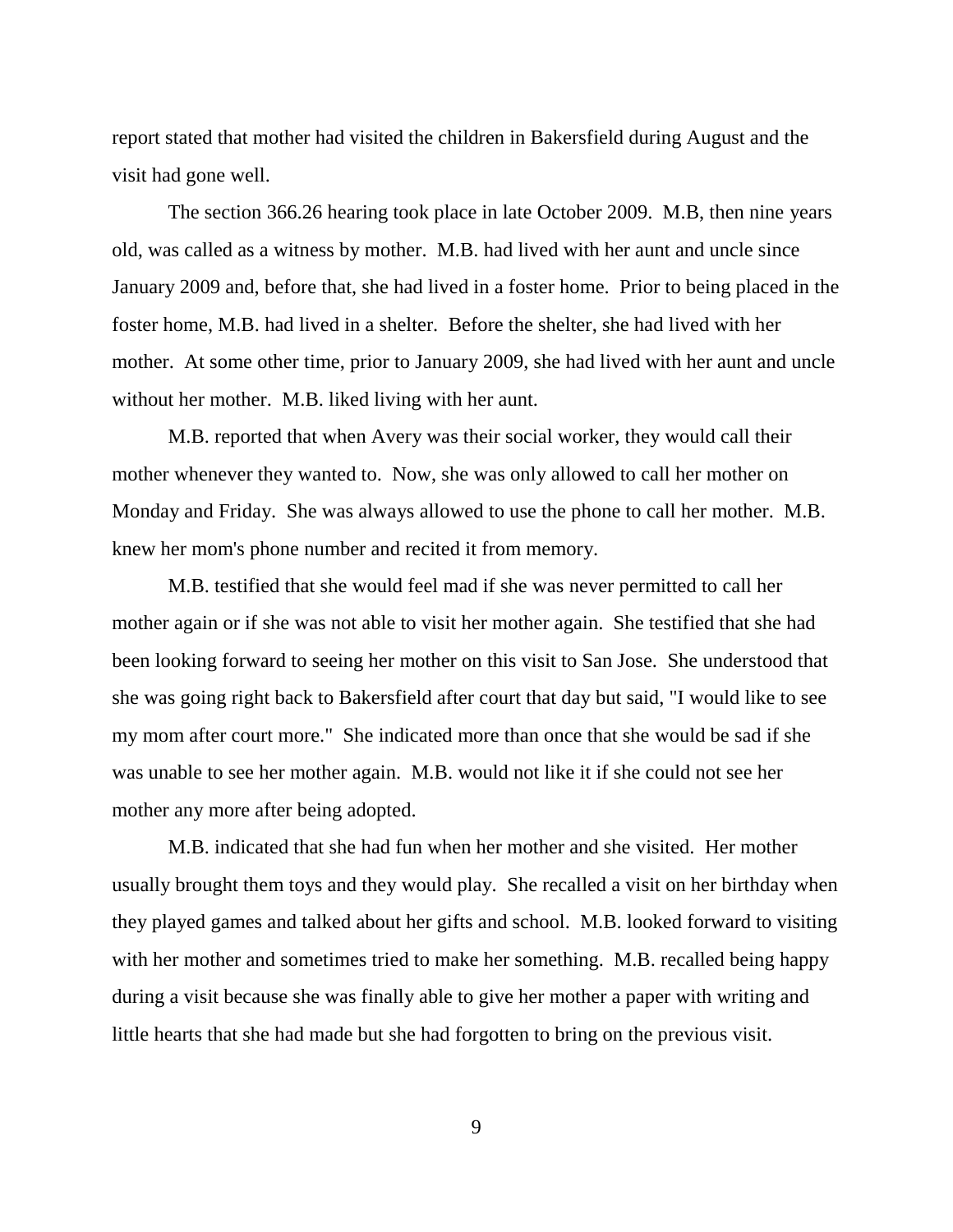M.B. remembered living with her older sister C. for a short time but could not remember where. She wished she could live with C. and missed not living with her. She enjoyed seeing her sister but did not know how often she saw her. She indicated that she would be sad if she could not see her sister again.

C.B. was called as a witness by mother. He was 10 years old at the time of the hearing. He had been living with his aunt and uncle since January 2009. The last time he had seen his father was in January 2009 before going to live with his aunt and uncle.

C.B. indicated that he had visited with his mother that morning. He felt sad that he was returning to Bakersfield that day without any more visits. He would like to stay longer to visit again with his mother. Since moving to Bakersfield, he had visited with his mother six times including that morning's visit. During their visits, they "usually talk[ed] and play[ed] around."

C.B testified that they were only supposed to call mother two times a week. Previously, he had been permitted to call more often. He knew and recited his mother's phone number and his grandmother's two phone numbers. He indicated that he liked talking with his mother on the phone, the calls were important to him, and he made sure to get his twice a week calls. His aunt had never said no when he said he wanted to call his mother.

When asked how he feels about being adopted by his aunt and uncle, C.B. said, "I feel okay. As long as I could see my parents." When asked how he would feel if he were adopted but did not get to talk regularly with his mom on the phone, he replied, "I wouldn't like it." He would not like it if he were adopted and did not get to see his mother at least now and then. He confirmed that it was important to him to stay in contact with his mother.

C.B. remembered previously staying with his aunt and uncle without his mother for one year. His mother was able to visit and they had phone calls.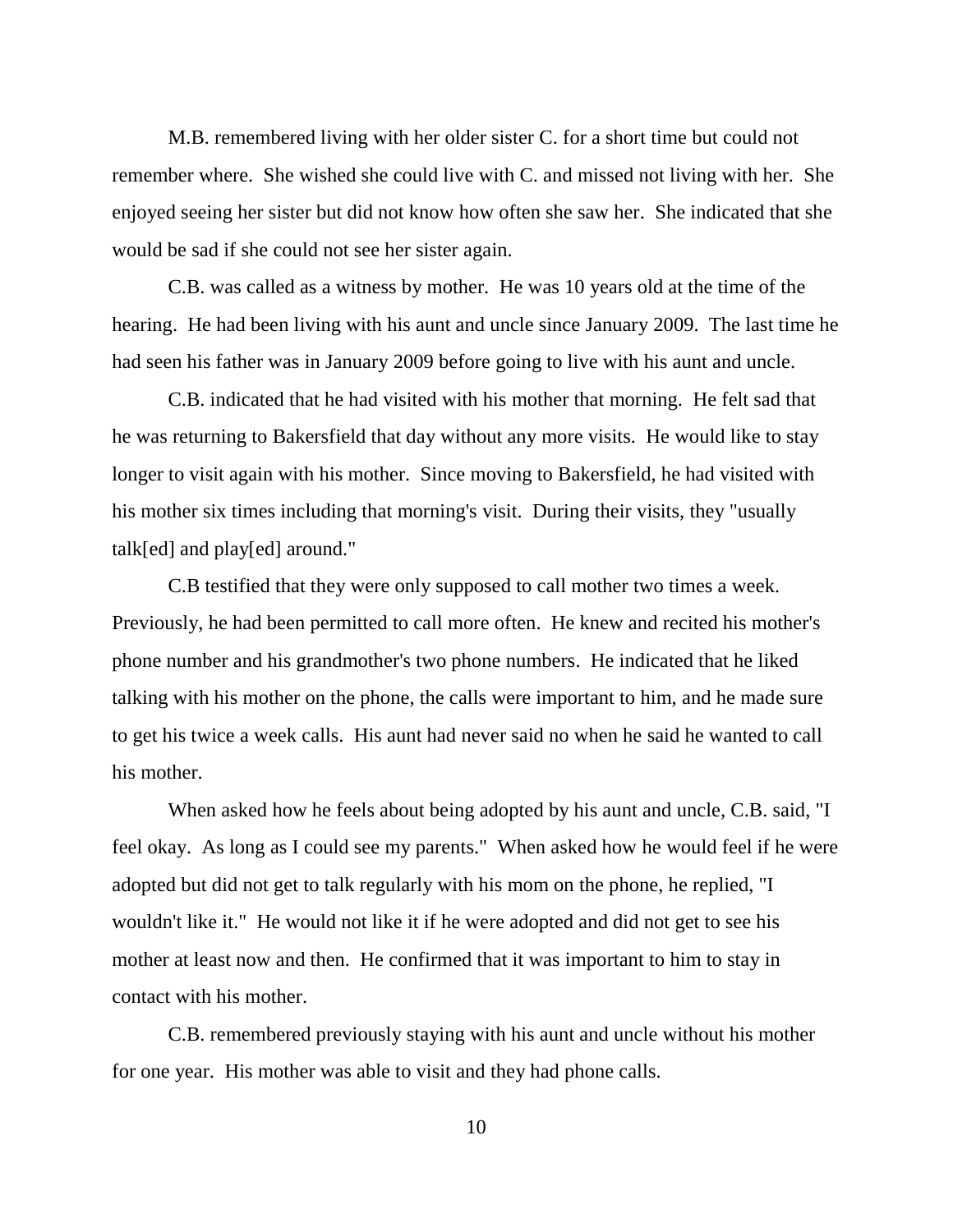C.B. said he could not remember living with his older sister C. but he knew there was a period of time when they lived in the same house. He remembered playing with C. and going to the store with her and C. buying them food. C.B. thought his older sister was an important person in his life because she was his sister. He said he missed living with her and would like to be able to live with her again. He indicated that both his sisters were equally important because they were family and family was important to him. He indicated that he would be sad if he did not see his older sister again because he was "really close to her."

C.B. confirmed that his mother was also an important person in his life, explaining she was "also family and if it wasn't for her I wouldn't even be here." He said he would be sad if he was not able to see his mother again "[b]ecause I really love her." He enjoyed the time he spent with his mother. C.B. indicated he would be sad if he were unable to see his father again because "he's family and if it wasn't for him I wouldn't even have my name and I wouldn't be here."

Visiting and talking with both his mother and sister were important to C.B. His aunt and uncle allowed him to talk to his mother and sister and he had no reason to think that would ever change. He liked his aunt and uncle and agreed that even if he did not have a house with a big backyard, he would still like them.

The children's maternal grandmother C.K. was called as a witness by mother. Before the children moved to Bakersfield, the grandmother saw them about once every other week and she also saw them during most of the supervised visits with mother. She spoke to the children on the phone a couple of times a week.

Since the children had moved to Bakersfield, grandmother C.K. had rarely seen them. She had visited with them when they had returned to this area for court. She recalled that, during a June visit at the shelter, the children ran to mother and gave her big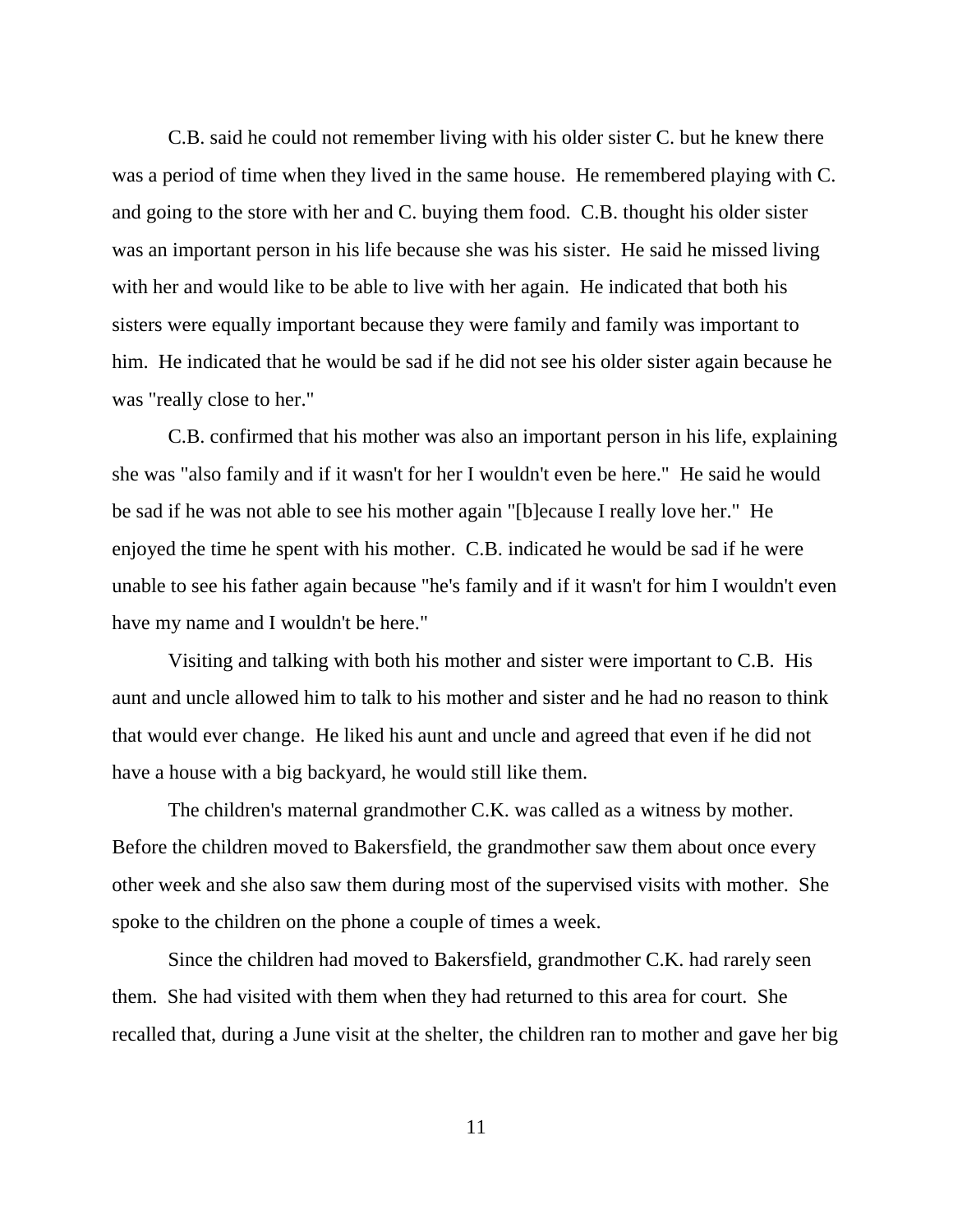hugs and mother had hugged and kissed them. The children also hugged their older sister and they were mutually excited to see each other.

Until recently, the grandmother had spoken to the children by telephone whenever they wanted to call her or she called them. Sometimes she was by herself and sometimes she was with mother during her phone contacts with the children. Just recently, they were limited to talking twice a week between 5:00 and 7:00 on Monday and Friday. A couple of times, when the grandmother had called on days that were not her day to call, she had not been permitted to speak to the children. Grandmother C.K. believed that she would be denied contact with the children if they were adopted.

The grandmother had spoken to both M.B. and C.B. before their arrival in San Jose and they both had sounded very happy about seeing the family. She had seen the children that morning; they had run up and given their mother a hug and kiss.

Sean Hal Osborn, who was recognized as an expert under ICWA, testified on behalf of the DFCS. $3$  In his declaration, which was also admitted into evidence, Osborn made clear that ICWA did not, at that time, apply because the children were not Indian children as defined by ICWA. Neither father nor the children were then members of the Cherokee Nation of Oklahoma. He stated that the "active efforts" requirement applies only when a child was an Indian child as defined under ICWA. In any event, he indicated that active efforts had been made and included but were not limited to courtordered family reunification services for mother, which included basic parenting, individual counseling, drug testing, NA/AA meetings, and a domestic violence support group.

<sup>3</sup> ICWA requires, with respect to Indian children, that "[n]o termination of parental rights may be ordered in such proceeding in the absence of a determination, supported by evidence beyond a reasonable doubt, including testimony of qualified expert witnesses, that the continued custody of the child by the parent or Indian custodian is likely to result in serious emotional or physical damage to the child." (25 U.S.C., § 1912, subd. (f).)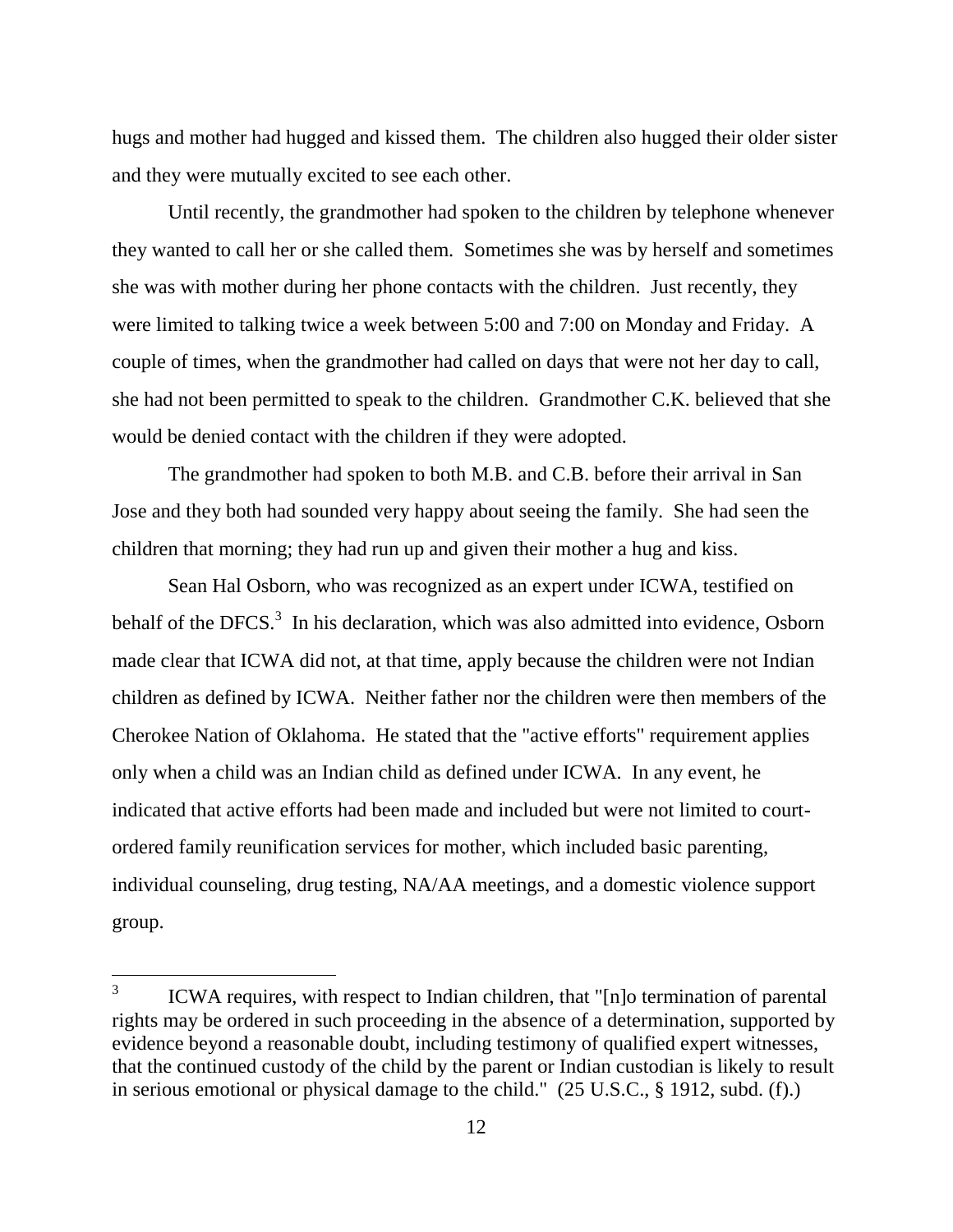Osborn indicated in his declaration that he had spoken with a representative of the Cherokee Nation of Oklahoma. He had been told that termination of parental rights would not prevent the children from becoming members of the tribe. He also reported that the Cherokee Nation would not be opposed to adoption of the children by paternal relatives. It was his opinion that the Indian Child exception did not apply in this case.

Osborn further stated in his declaration that, "[a]lthough the Indian Child Welfare Act does not apply in this case at this point in time, the County had proceeded forward and complied as though this was an ICWA case." He summarized the circumstances and concluded that it was "clear that [C.B.] and [M.B.] would be at risk of serious emotional or physical damage if return[ed] to the care of either parent at this time . . . ." He determined that "termination of parental rights for [those two children] appear[ed] appropriate."

At the hearing, Osborn was directed to answer questions as though the ICWA applied even though it was not yet established that the children were Indian Children as defined by the act. (See 25 U.S.C., § 1903, subd. (4) [defining "Indian child"].) He testified to his opinion that the agency had engaged in active efforts to prevent the breakup of the family and continued parental custody was likely to result in serious physical or emotional damage to the children. According to Osborn, it was very typical for family members to help rear children in the Cherokee community. He was asked hypothetically what position a tribe, such as the Choctaw or Cherokee Nation, would take if children were members and the tribe were involved in this case. Osborn stated that the tribes prefer that children be placed "either in a guardianship or some other continued living arrangement." He indicated the standard policy of the Cherokee nations was to "not prefer termination of parental rights."

Nevertheless, Osborn recommended termination of parental rights based upon the circumstances from the standpoint of ICWA. He did not, however, consider any other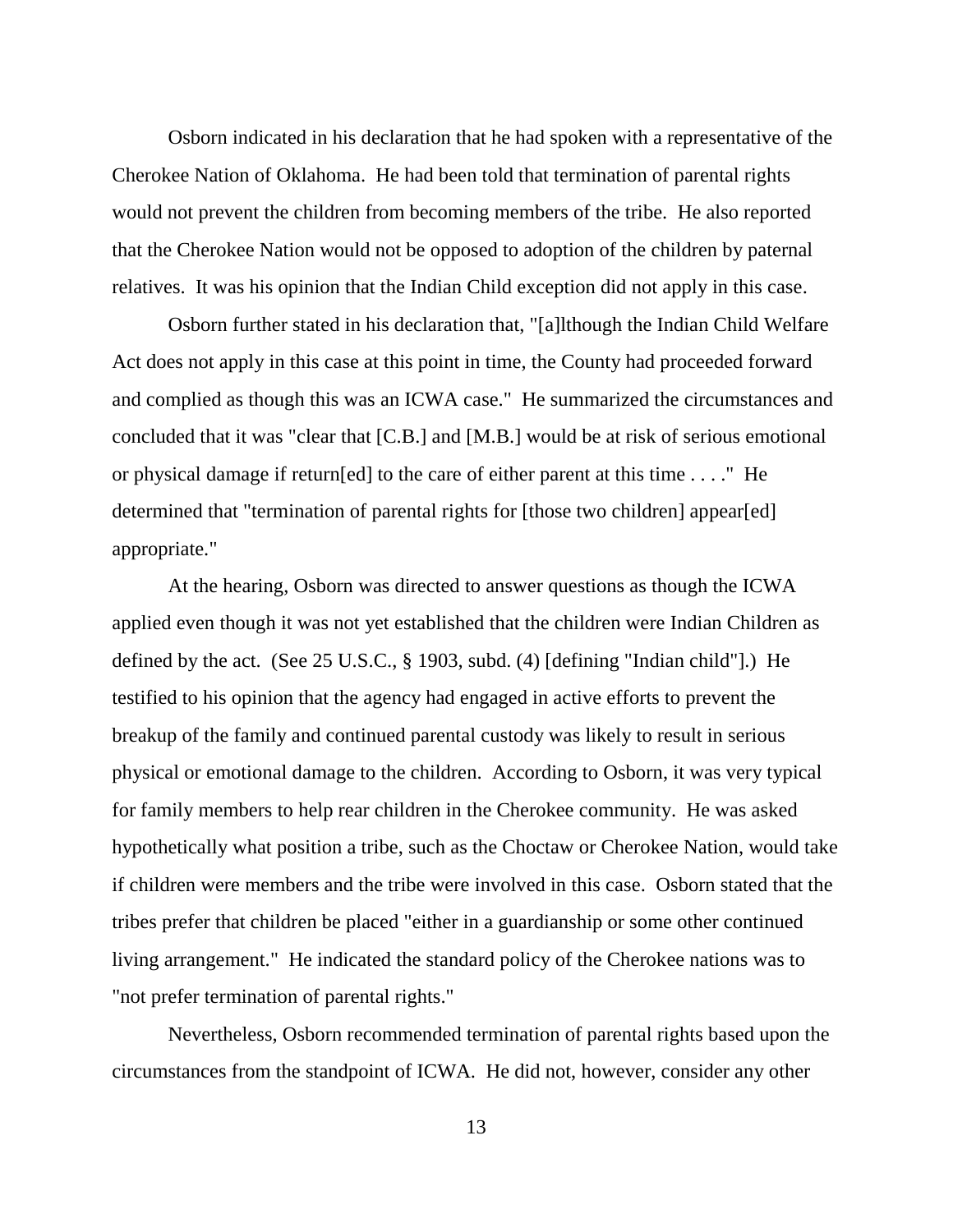exception other than the Indian Child exception to terminating parental rights under section 366.26.

The older sister C. was called as a witness by mother. C. testified that she did not believe the children should be adopted. She did not want her relationship with her brother and sister to end. She had last lived with her brother and sister before October 19, 2007.

The older sister had visited with them for about five minutes that day during a break in the court proceedings and had seen them at the courthouse during their last court date. The last time that she had actually spent time with them was at the children's shelter during a family visit. The children ran to them and hugged and kissed them. She stated, "Our family is always hugging and kissing and we are close." She recalled that M.B. had written a letter to their mother. When it was time to leave, her siblings seemed depressed when they said goodbye to their mother but also happy because they were going to visit with their mother again the next day.

The older sister indicated that she was not able to talk with M.B. and C.B. much by phone. She did not feel that comfortable talking to them on the phone because people were in the background talking to them and telling them what to say to her.

The older sister testified that she was 17 years old, she was not in school, and she did not have a cell phone. She stated that her siblings could get in touch with her through her social worker, who had the phone number of her best friend, with whom she was then living. She had never lived at her aunt's house with her brother and sister. Once, three or four years before the hearing, the older sister had visited her brother and sister at her aunt's house for about a week.

C. remembered when her mother, her brother and sister, and she had all lived together in the same home. She stated that, during that time, she took her siblings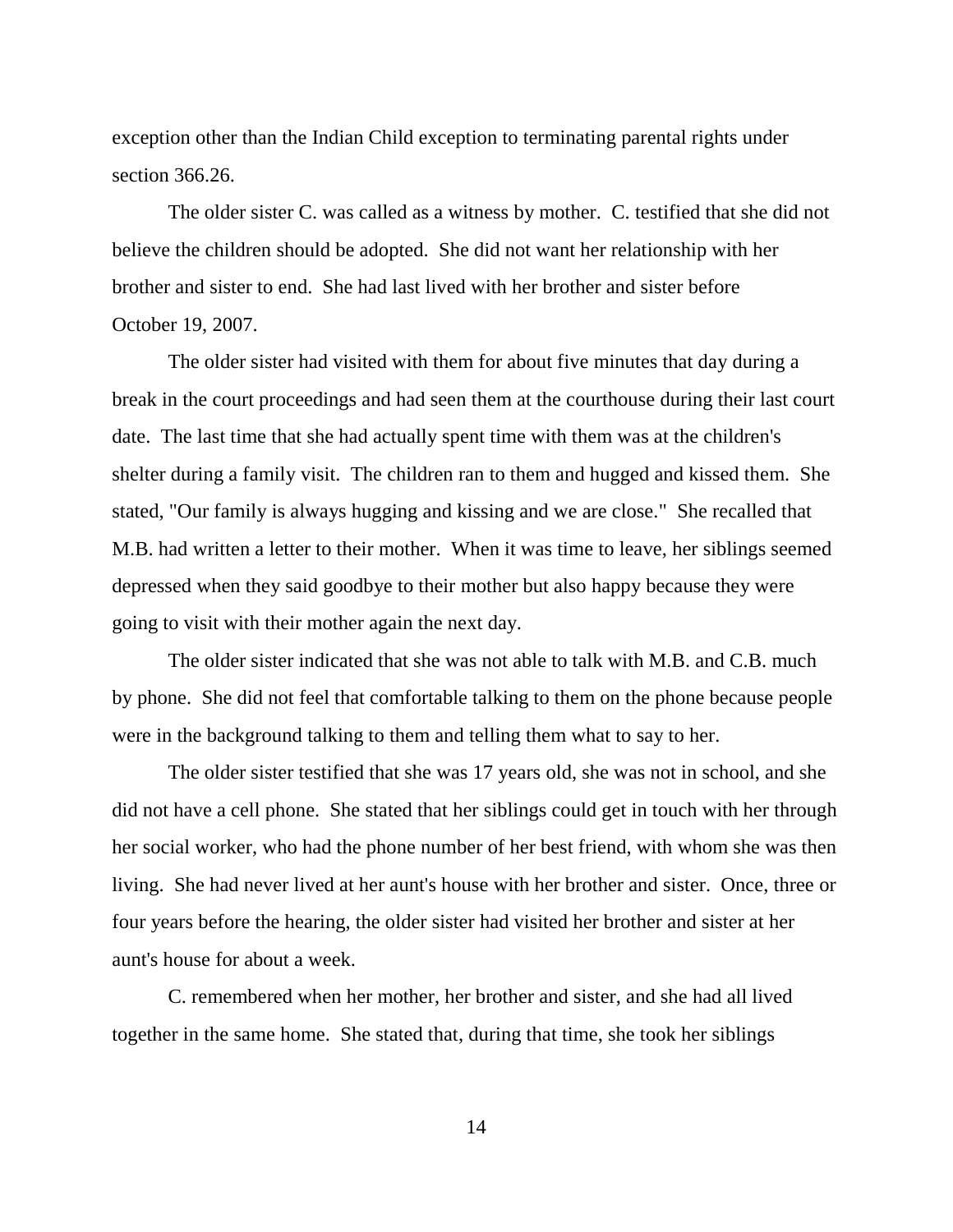everywhere with her. She testified that they were important to her. She said, "They're the closest thing to me. They're, like, basically are me, just a little different people."

C. stated that her aunt did not like her at all. Her aunt did not return her hugs. That day, she had gone over to her aunt, given her a hug, and said "hi, I love you," but her aunt had said nothing and "just turned around." C. did not think that her aunt would allow her to see her sister and brother if they are adopted.

Social worker Eva Ransom, whom the court recognized as an expert in permanency planning options for children, testified on behalf of the DFCS. She had been assigned to the cases in the latter part of July 2009. She stated that the children appear to be very content and secure in the aunt and uncle's home and "[t]hey seem to be bonded to the aunt and uncle and their cousins." They have been with the aunt and uncle since January 2009 and they expressed to her that they felt part of that family. Ransom had concluded that they were very bonded to the aunt's family and were in a very nurturing environment.

Ransom testified that the children also indicated to her that they would like to have continued contact with their own immediate family and grandmother. Ransom had spoken to the aunt and uncle about the possibility of continuing contact and they recognized that the children would like to continue seeing their mother and grandmother and they had said continuing contact would be possible. The aunt had no objections to, and did not place any limitations, on such contact. Ransom thought continuing phone contact and visitation was a possibility but it would be up to the discretion of the adoptive parents.

Ransom had been once told by the aunt that the children appeared distant and somewhat sad after returning from visiting their mother and it was Ransom's understanding that, before she was involved in these dependency cases, there were times when the children appeared distant and did not listen to their caretaker after they returned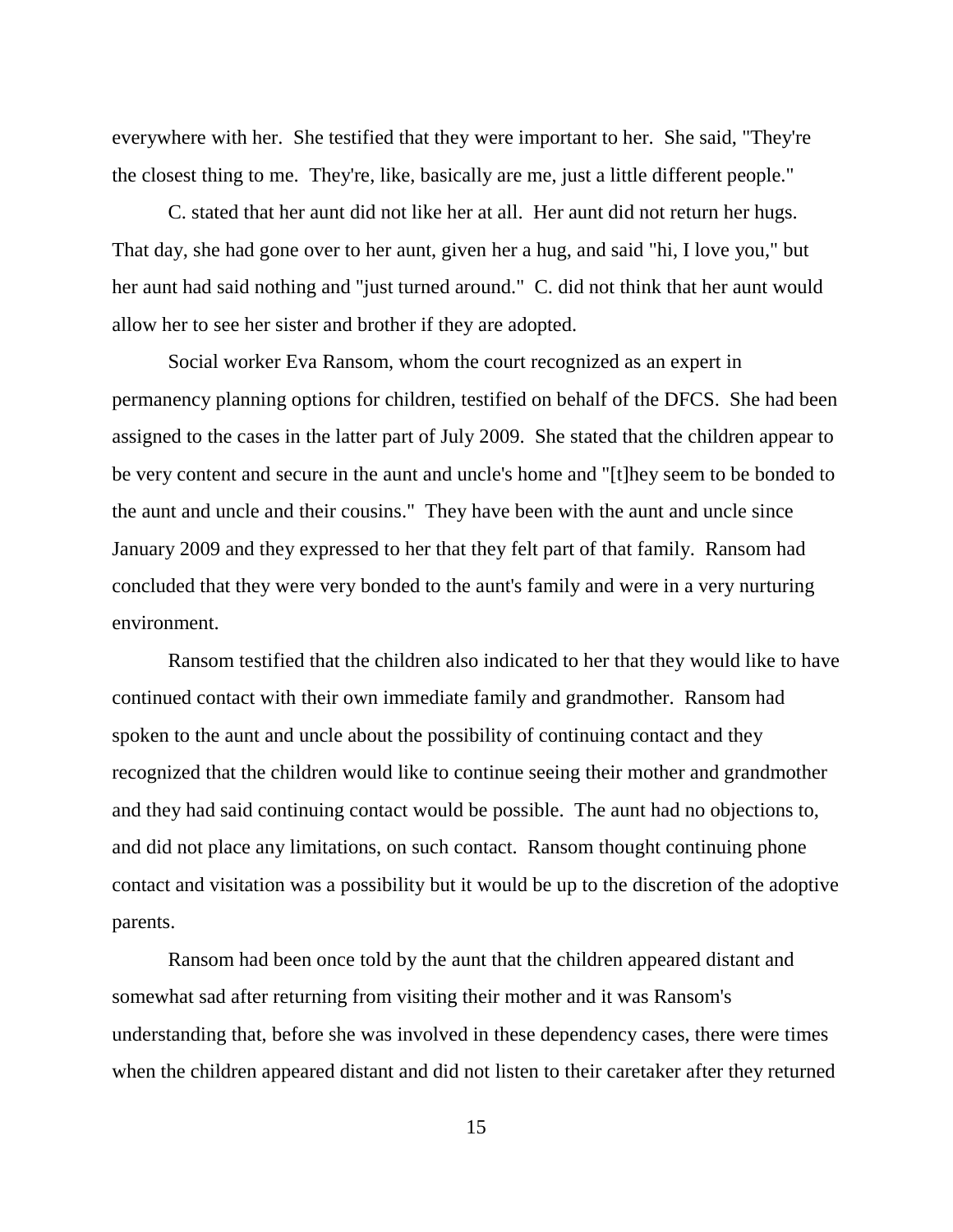from visiting their mother. Ransom was aware that, before she was involved in the case, the aunt had asked for the visits to stop. She was also aware that on more than one occasion both C.B. and M.B. have stated that they enjoy their visits with their mother.

Ransom had heard the testimony that M.B. and C.B. have a relationship with their mother and with their older sister. She also heard C.B.'s testimony about the importance of his relationship with his father. She still believed that adoption was in the children's best interests. She understood that, if adopted, the children had no legal means of having a relationship or visitation with either parent and that contact with the parents would be entirely up to the adoptive parents. Although the aunt and uncle had indicated they planned to continue contact between the children and their parents, Ransom understood that could change in the future.

Ransom stated that the children had been in protective custody for about two years. Before being placed with their aunt and uncle in January 2009, the children had been in foster care placement. In 2006, prior to the dependency proceedings, they had lived with their aunt and uncle for about a year. According to Ransom, the children view their aunt and uncle as close family and call them aunt and uncle.

Ransom understood that the children wanted to have continued contact with their mother through telephone calls and visits and they would like visits and telephone calls with their mother to continue after adoption. The aunt and uncle had told Ransom that they will continue fostering the children's contact with mother. Ransom did not have any concerns that the aunt and uncle would not facilitate visits between the children and parents.

Ransom acknowledged that the previous social worker had reported that, after the June visit in San Jose, the aunt had told that social worker that she believed that the children's visits with their mother and grandmother were "toxic to the children" and she supported ending visitation and telephone calls. Ransom also acknowledged that another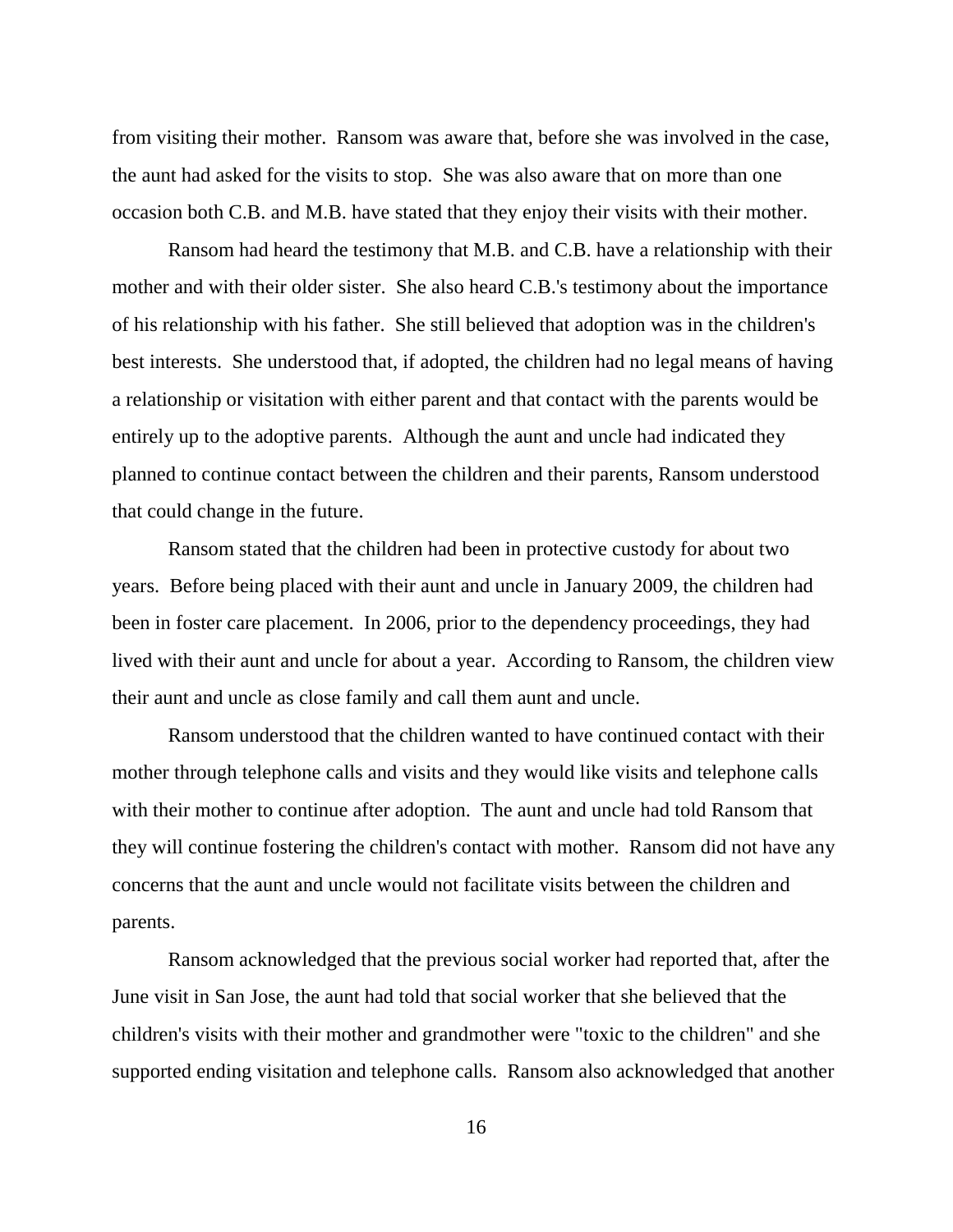staff person had reported after that visit that the aunt had said that "she felt it would be best to stop the visits." Ransom had not talked to the aunt about those comments. Ransom acknowledged that the aunt had not always indicated that she would support visits. Ransom agreed that she had worked diligently to help "soothe" the situation between the aunt and uncle and mother and the maternal grandmother.

When Ransom took over the case, mother and the maternal grandmother were repeatedly calling for assistance in making telephone contact and Ransom had explained to the aunt that they were entitled to unsupervised phone calls. The aunt indicated calls were coming in throughout the week and the children needed to do their homework and had other responsibilities. Ransom had proposed twice a week calls on regularly scheduled days.

Ransom stated that the aunt and uncle were aware that visitation with mother would be entirely voluntary and up to them after adoption. She thought "[i]t would probably be upsetting" to the children if contact with the mother ended but she did not know if it would be detrimental to them. She was not sure if it would be harmful to the children to lose all contact with older sister C. because there was not a lot of contact between them.

Ransom believed that the children loved their mother. She believed that they could have a relationship with their parents after parental rights were terminated even if it was not a legal relationship. The aunt had stated that she realized that the children wanted to see and talk to their mother and she had no plans to end that. Ransom did not believe that termination of parental rights would substantially interfere with communication between the children and their older sister.

In Ransom's opinion, a child's statement that he or she loved a parent and would be sad or mad if he or she could never see the parent again was not a compelling reason to not terminate parental rights. It was her belief that parental rights should remain intact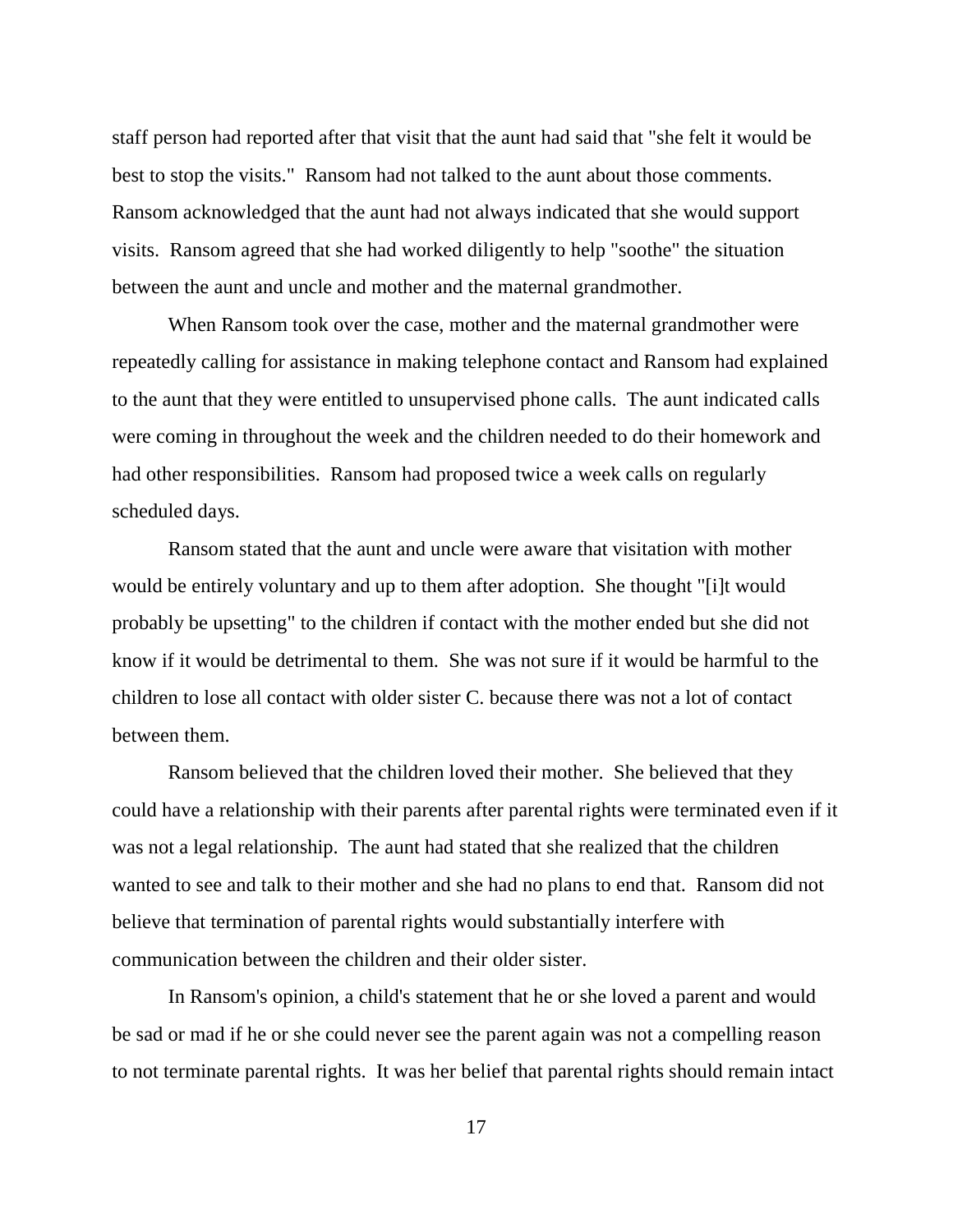only if the parent would be able to safely regain custody of the child. She conceded that there might be situations in which a parent was unable to reunify but parental rights should be preserved. She was aware of the parent-child relationship exception.

Father testified in his own behalf. He disagreed with the recommendation of termination of parental rights for M.B. and C.B. He believed they were "really a closeknit family" and it was "a destructive thing to break up a family like that . . . ." He thought that termination of parental rights would be harmful to those children because "they wouldn't think [he] fought for them." He thought it would be harmful to them if they could not see or talk to their mother and older sister. He was writing the children every week but had not received one letter from them. He was only able to make collect calls.

Father had not signed a post-adoption contact agreement.

Mother testified in her own behalf. She saw the children in front of the courthouse on October 28, 2009 and they seemed excited to see her and had come to her and hugged her. Later that morning, she and other family members saw the children upstairs. Later that day, she and other family members had a 30 minute visit with the children at a park.

According to mother, after the children moved to Bakersfield in January 2009, she saw the children one afternoon in February, on two days in mid-June, and for a number of hours on September 26, 2009 and September 27, 2009. Ransom provided her with a train ticket for the September visit. She did not visit them in March, April, May, July or August. She testified that, if her parental rights were not terminated and the aunt and uncle became the children's legal guardians, she would be willing to arrange her own transportation to Bakersfield, to visit in public places outside the home of the adoptive parents, and she was willing to have other relatives present during the visits.

Mother acknowledged that the children had previously moved into their aunt's and uncle's house on November 20, 2005 and lived there until February 23, 2007. The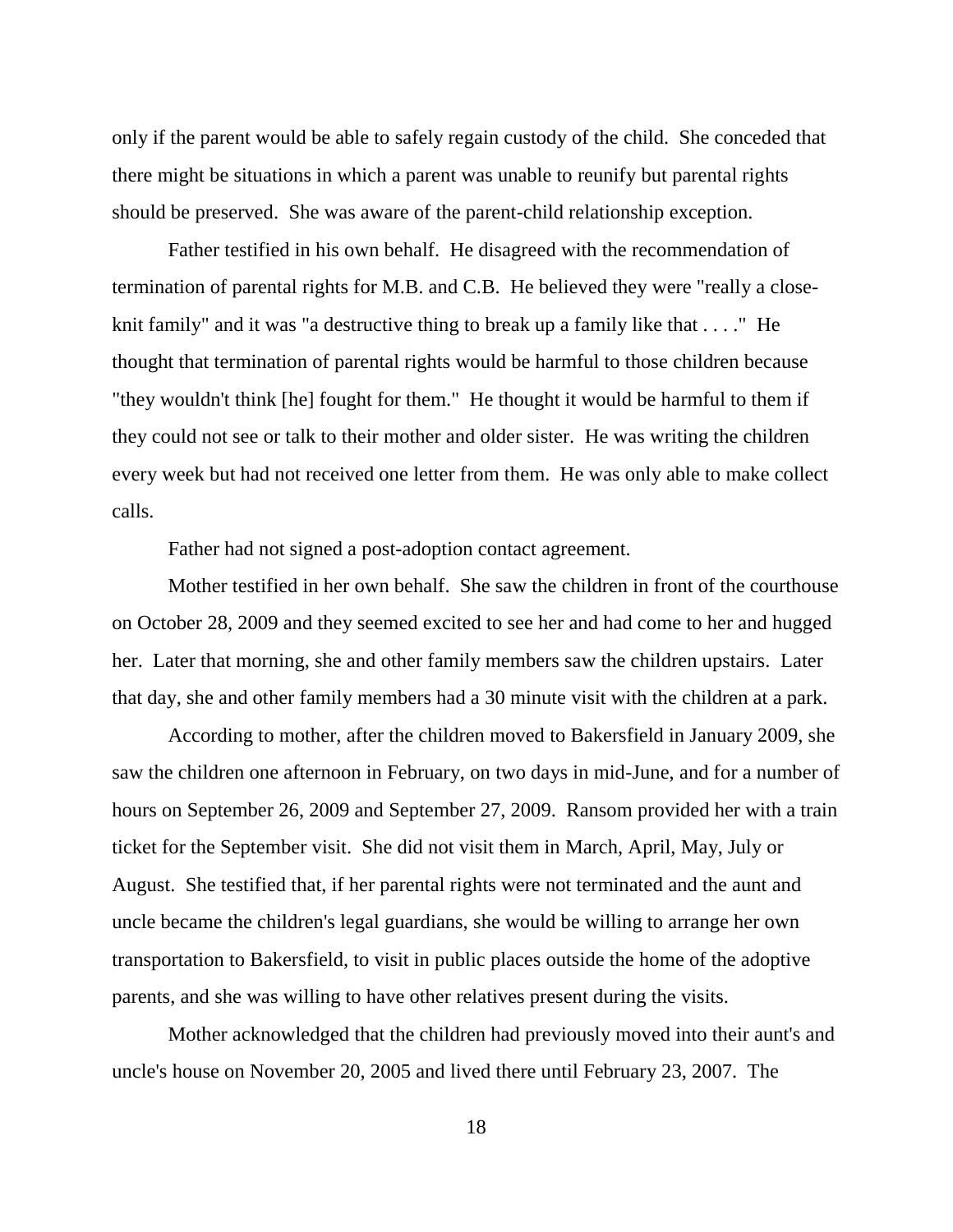children had always lived with her before then. She explained that the children went to live with their aunt and uncle because father had beaten her and she was trying to get back on her feet. She took the children back when father was sentenced. She recalled being stopped by officials at different times in different counties and it was her understanding that the aunt was trying to prevent her from taking back custody of her children.

Mother testified that she spoke with the children on Mondays and Fridays and sometimes they snuck in a call with their cousins. They talked about school and what they were doing. They always seemed happy to talk to her.

According to mother, when mother said hello to the aunt on October 28, 2009, the aunt did not respond. Mother stated that the children were receiving father's letters and they were writing to him and giving the letters to their aunt. Mother testified that she wanted the children removed from the aunt's custody if she could not contact her children. Mother indicated that her cheating on father in April 2006 may have affected the way the aunt felt about her.

Mother believed the aunt and uncle loved the children. The children appeared happy and healthy.

Mother had not heard of a post-adoption contact agreement until that day and had never signed such an agreement.

### 3. *Decision and Order Terminating Parental Rights*

The court indicated in its statement of decision that it had analyzed the section 366.26 issues as if ICWA applied and used the heightened ICWA standards at trial. The court found by clear and convincing evidence that the children C.B. and M.B. were likely to be adopted. It found "by clear and convincing evidence that the Department made active efforts to provide services designed to prevent the breakup of the Indian family and these efforts have failed." It further found "beyond a reasonable doubt that continued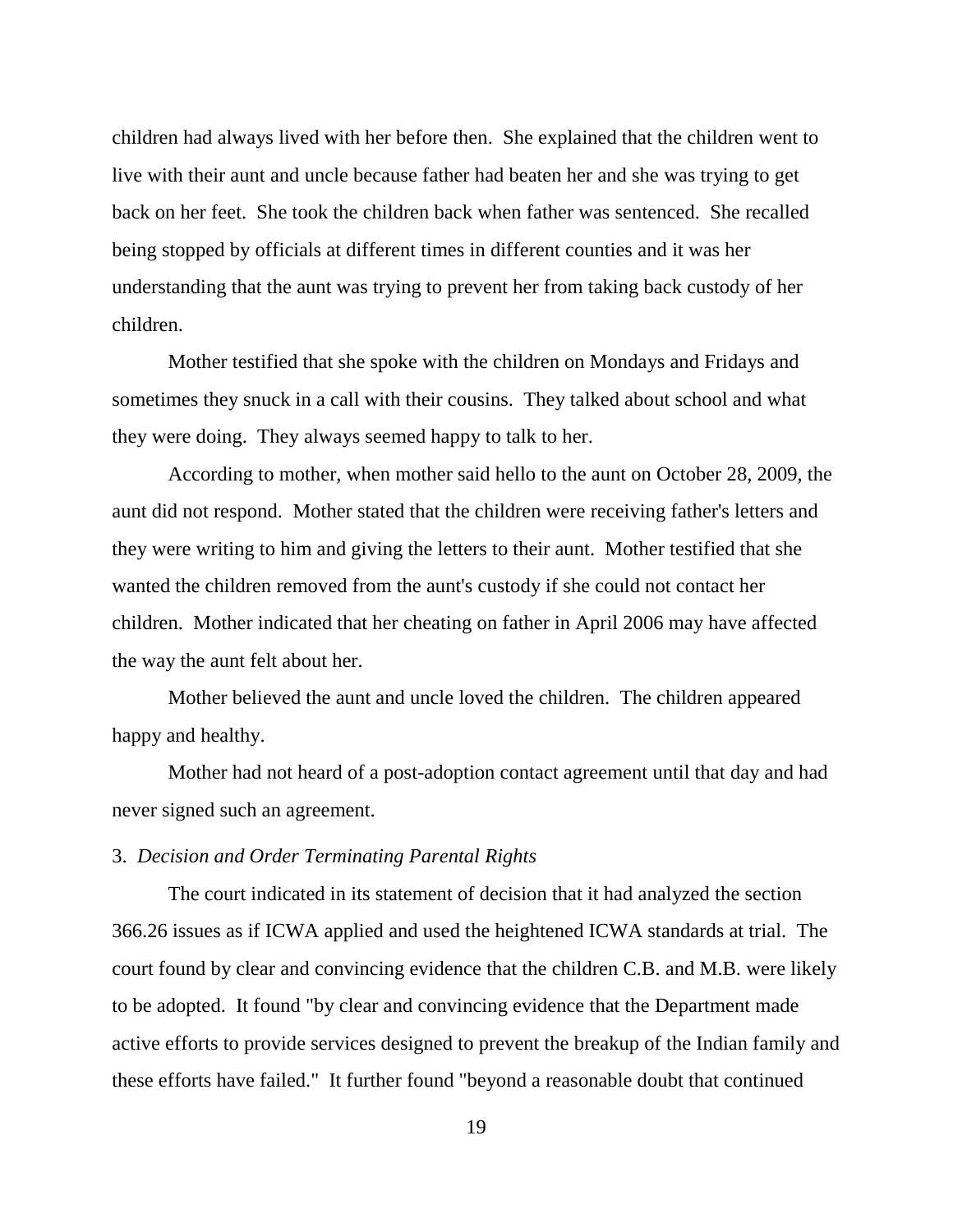custody with a parent is likely to cause serious emotional or physical damage to the children."

The juvenile court did not find the parent-child relationship exception, sibling relationship exception, or the Indian child exception to termination of parental rights was applicable. It found "by clear and convincing evidence that termination of parental rights" was in the children's best interests.

The court terminated the mother's and father's parental rights with respect to C.B. and M.B. It selected adoption as the permanent plan.

### B. *Exceptions to Termination of Parental Rights*

#### 1. *Section 366.26*

Under section 366.26, the statutory preference is to terminate parental rights and order the child placed for adoption. (§ 366.26, subd. (b)(1).) "The circumstance that the court has terminated reunification services provides 'a sufficient basis for termination of parental rights unless the court finds a compelling reason for determining that termination would be detrimental to the child due to one or more' of specified circumstances. [Citation.] The Legislature has thus determined that, where possible, adoption is the first choice. 'Adoption is the Legislature's first choice because it gives the child the best chance at [a full] emotional commitment from a responsible caretaker.' (*In re Jasmine D.* (2000) 78 Cal.App.4th 1339, 1348 . . . .) 'Guardianship, while a more stable placement than foster care, is not irrevocable and thus falls short of the secure and permanent future the Legislature had in mind for the dependent child.' (*In re Lorenzo C.* (1997) 54 Cal.App.4th 1330, 1344 . . . .)" (*In re Celine R.* (2003) 31 Cal.4th 45, 53.)

"The burden falls to the parent to show that the termination of parental rights would be detrimental to the child under one of the exceptions. (*In re Zachary G.* (1999) 77 Cal.App.4th 799, 809 . . . .)" (*In re Fernando M.* (2006) 138 Cal.App.4th 529, 534; see *In re I.W.* (2009) 180 Cal.App.4th 1517, 1527.) "The statutory exceptions merely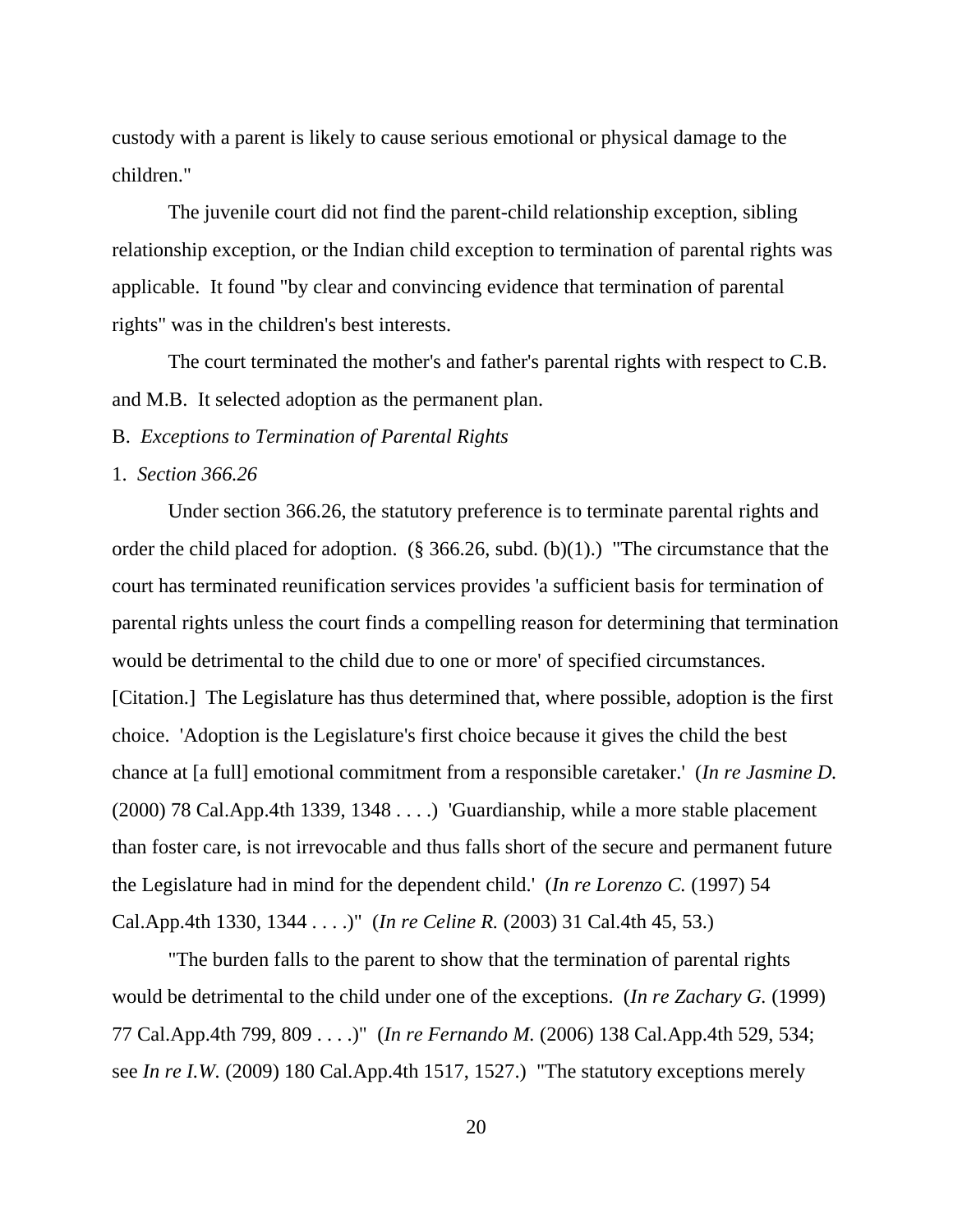permit the court, in *exceptional circumstances* (*In re Jasmine D., supra,* at pp. 1348- 1349), to choose an option other than the norm, which remains adoption."<sup>4</sup> (*In re Celine R.*, *supra*, 31 Cal.4th at p. 53.)

"Reviewing courts have applied various standards of review when considering trial court determinations of the applicability of these statutory exceptions to termination of parental rights." (*In re Scott B.* (2010) 188 Cal.App.4th 452, 469.) "A finding [that] no exceptional circumstance exists is customarily challenged on the sufficiency of the evidence. (See *In re Jesse B.* (1992) 8 Cal.App.4th 845, 851 . . . ; *In re Brian R.* [(1991)] 2 Cal.App.4th 904, 924 . . . .)" (*In re Autumn H.* (1994) 27 Cal.App.4th 567, 575.) (*In re S.B.* (2008) 164 Cal.App.4th 289, 297.)

In *In re Jasmine D.* (2000) 78 Cal.App.4th 1339, an appellate court concluded that the abuse of discretion standard, rather than the substantial evidence test, governed its review of a determination that an exception to termination of parental rights did not apply. (*Id*. at pp. 1342, 1351 [parent-child relationship exception].) It stated: "[T]he abuse of discretion standard is not only traditional for custody determinations, but it also seems a better fit in cases like this one, especially since the statute now requires the juvenile court to find a 'compelling reason for determining that termination would be detrimental to the child.' (§ 366.26, subd.  $(c)(1)$ .) That is a quintessentially discretionary determination."<sup>5</sup> (*Id*. at p. 1351; see *In re T.S.* (2009) 175 Cal.App.4th 1031, 1038

 $\overline{a}$ 

<sup>4</sup> The juvenile court must state its reasons in writing or on the record "[i]f the court finds that termination of parental rights would be detrimental to the child" based on one of the exceptions specified in section 366.26, subdivision (c)(1)(B). (Former § 366.26, subd. (c)(1)(B)  $[now § 366.26, subd. (c)(1)(D)].)$ 

<sup>5</sup> An abuse of discretion standard has been applied in a variety of child custody situations. In *In re Stephanie M.* (1994) 7 Cal.4th 295, a dependency case, the California Supreme Court stated that the juvenile court exercises its discretion in ruling on a motion for change of placement after termination of reunification services (§ 388), at which point the ultimate question is the best interest of the child, and "the trial court's ruling should not be disturbed on appeal unless an abuse of discretion is clearly established.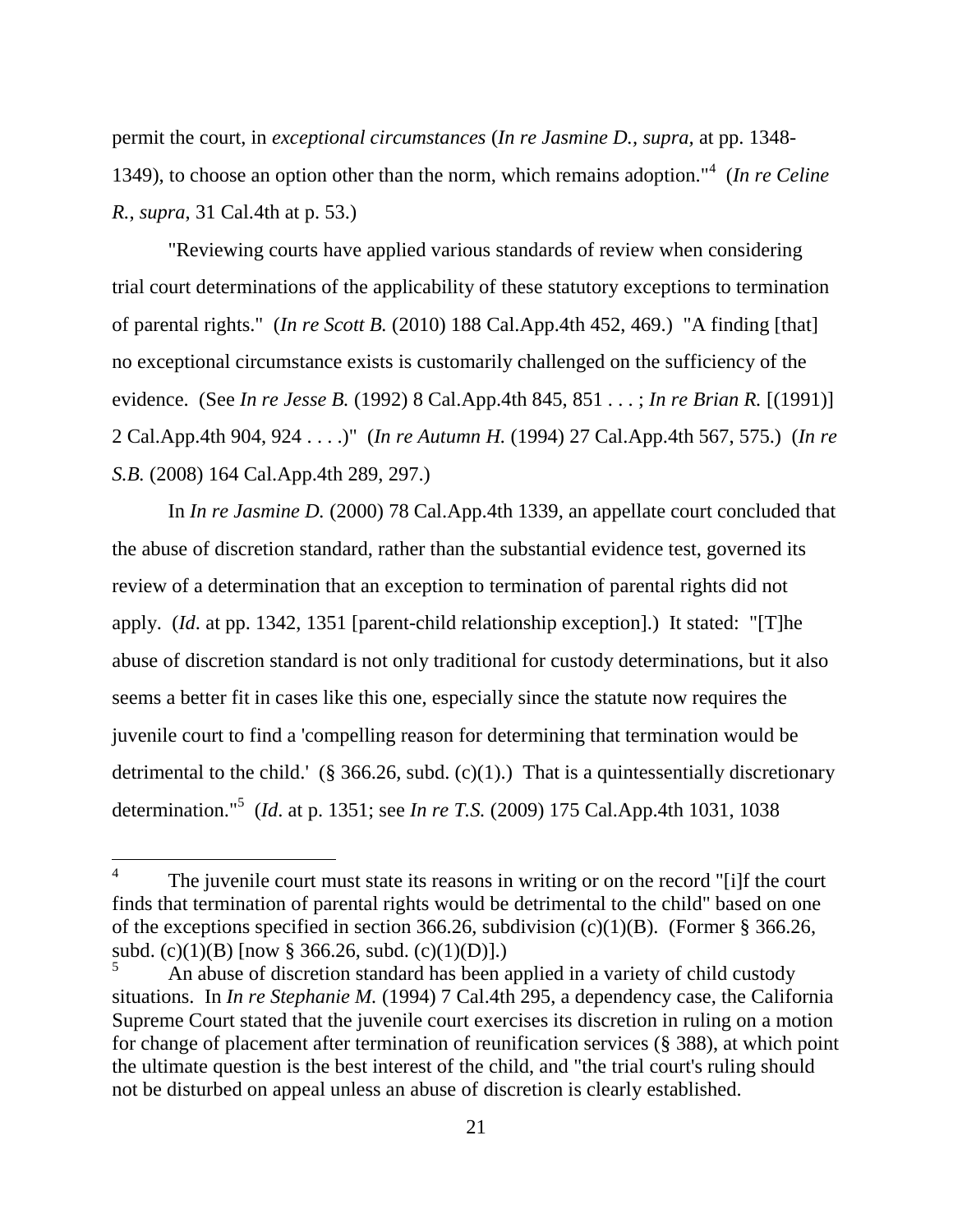[applying abuse of discretion standard of review to determination regarding Indian child exception].) The appellate court in *Jasmine D.* noted, however, that "[t]he practical differences between the two standards of review are not significant." (*Id*. at p. 1351.)

We agree that the abuse of discretion standard governs review but also recognize that the substantial evidence test applies to pure findings of fact. (See *In re Jasmine D.*, *supra*, 78 Cal.App.4th 1351; see also *In re A.A.* (2008) 167 Cal.App.4th 1292, 1322.) When applying the differential abuse of discretion standard, "the trial court's findings of fact are reviewed for substantial evidence, its conclusions of law are reviewed de novo, and its application of the law to the facts is reversible only if arbitrary and capricious." (*Haraguchi v. Superior Court* (2008) 43 Cal.4th 706, 711-712; see *Shamblin v. Brattain* (1988) 44 Cal.3d 474, 478-479.)

### 2. *Parent-Child Relationship Exception*

 $\overline{a}$ 

Under section 366.26, subdivision  $(c)(1)(B)(i)$ , parental rights cannot be terminated where the juvenile court "finds a compelling reason for determining that

<sup>[</sup>Citations.]" (*In re Stephanie M.*, *supra*, 7 Cal.4th at p. 318.) In *In re Marriage of Burgess* (1996) 13 Cal.4th 25, a family law case, the Supreme Court stated that "[t]he standard of appellate review of custody and visitation orders is the deferential abuse of discretion test. [Citation.]" (*Id*. at p. 32.) Reviewing courts determine "whether the trial court could have reasonably concluded that the order in question advanced the 'best interest' of the child." (*Ibid*.) Subsequently, in *In re Marriage of LaMusga* (2004) 32 Cal.4th 1072, the Supreme Court determined that, in move-away cases, the "noncustodial parent bears the initial burden of showing that the proposed relocation of the children's residence would cause detriment to the children, requiring a reevaluation of the children's custody," and, "[i]f the noncustodial parent makes such an initial showing of detriment, the court must perform the delicate and difficult task of determining whether a change in custody is in the best interests of the children." (*Id*. at p. 1078.) The courts "exercise their discretion to fashion orders that best serve the interests of the children in the cases before them" (*id*. at p. 1101) and their determinations are reviewed for abuse of discretion. (*Id*. at p. 1079.) In proceedings under section 366.26, the juvenile court is required to act in the dependent child's best interest. (§ 366.26, subds.  $(c)(1)(B)(v)$ ,  $(c)(1)(B)(vi), (c)(4)(A), (h)(1).$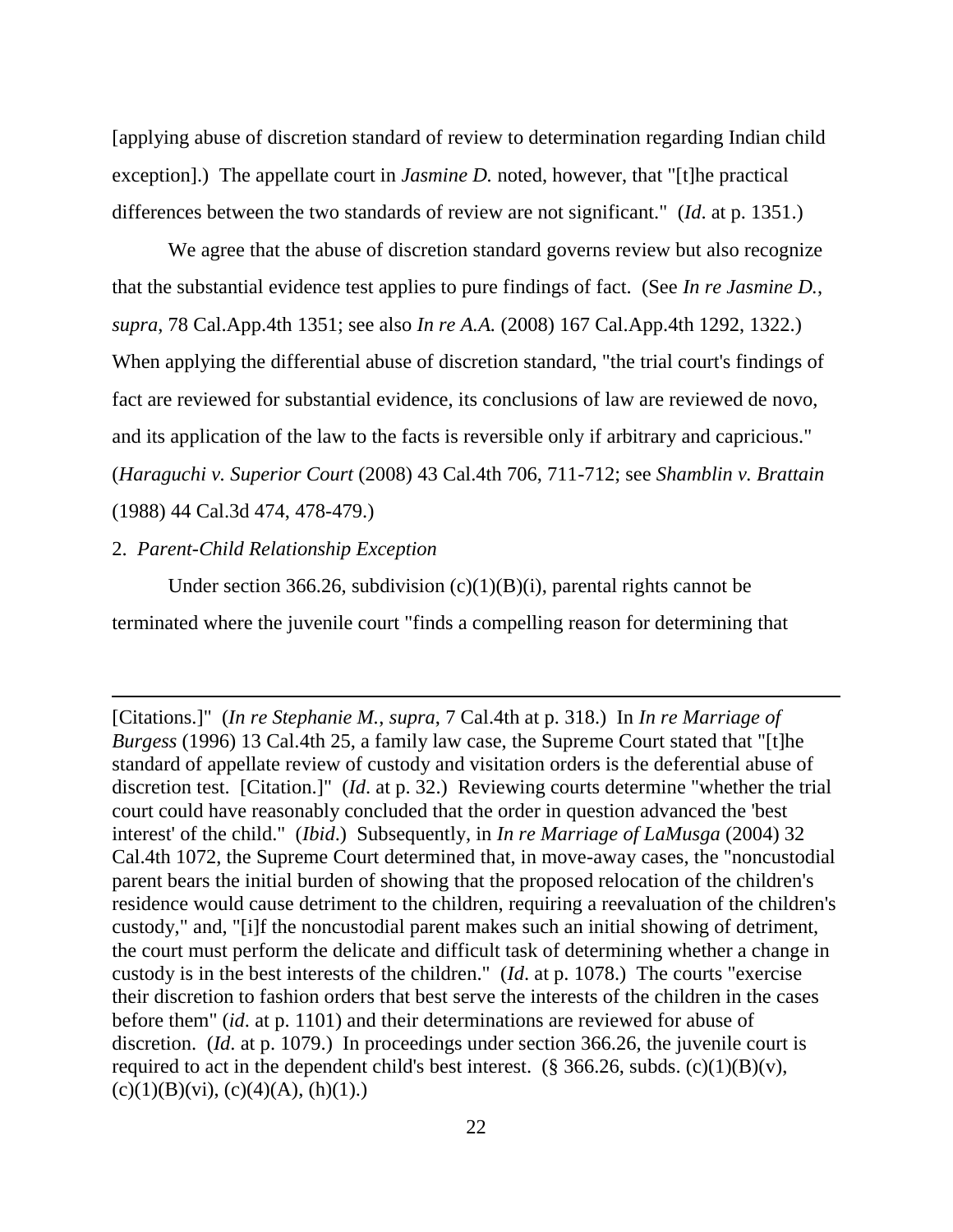termination would be detrimental to the child" because "[t]he parents have maintained regular visitation and contact with the child and the child would benefit from continuing the relationship." "The exception does not require proof the child has a 'primary attachment' to a parent or the parent has maintained day-to-day contact with the child. (*In re S.B.* (2008) 164 Cal.App.4th 289, 299 . . . ; *In re Brandon C.* (1999) 71 Cal.App.4th 1530, 1534-1538 . . . ; *In re Casey D.* (1999) 70 Cal.App.4th 38, 51 . . . .)" (*In re Skyler H.* (2010) 186 Cal.App.4th 1411, 1430-1431.)

The exception's second prong requiring that "the child would benefit from continuing the [parent/child] relationship" means that "the relationship promotes the wellbeing of the child to such a degree as to outweigh the well-being the child would gain in a permanent home with new, adoptive parents." (*In re Autumn H.* (1994) 27 Cal.App.4th 567, 575.) The juvenile court "balances the strength and quality of the natural parent/child relationship in a tenuous placement against the security and the sense of belonging a new family would confer." (*Ibid*.) "If severing the natural parent/child relationship would deprive the child of a substantial, positive emotional attachment such that the child would be greatly harmed, the preference for adoption is overcome and the natural parent's rights are not terminated." (*Ibid*.)

"The exception must be examined on a case-by-case basis, taking into account the many variables which affect a parent/child bond. The age of the child, the portion of the child's life spent in the parent's custody, the 'positive' or 'negative' effect of interaction between parent and child, and the child's particular needs are some of the variables which logically affect a parent/child bond." (*Id*. at pp. 575-576.)

In this appeal, mother contends that the juvenile court's determination that the parent-child relationship exception did not apply "suffers from many of the same errors" committed by the juvenile court in *In re S.B.*, *supra*, 164 Cal.App.4th 289. She points out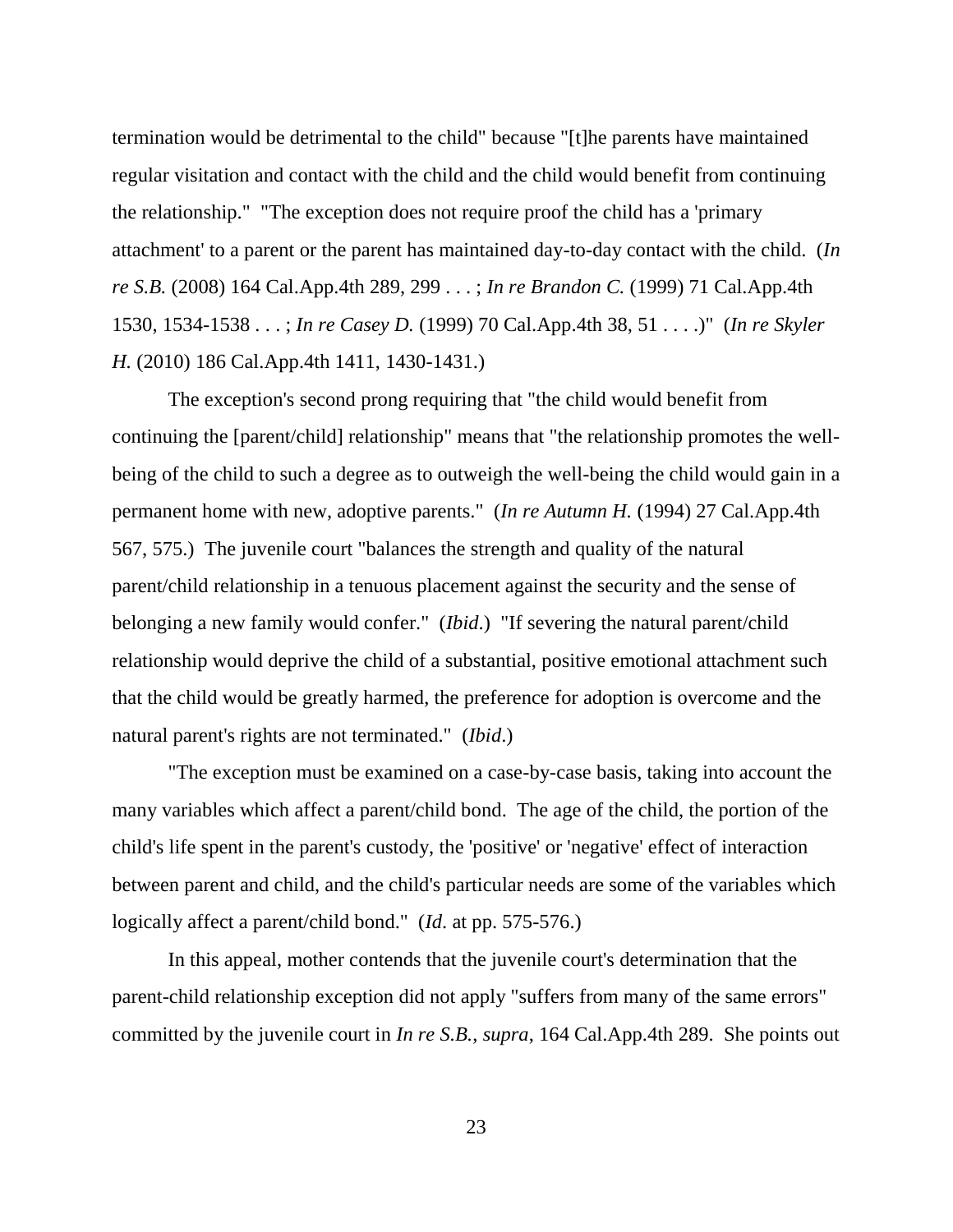that the children had lived with her for many years, the children missed her and were excited to see her, and she had a substantial, positive relationship with them.

In *In re S.B.*, an appellate court reversed an order terminating the father's parental rights over his daughter, S.B. after concluding that the juvenile court had erred in finding the parent-child relationship exception did not apply. (*Id*. at pp. 293, 301.) In that case, the father had "maintained regular, consistent and appropriate visitation with S.B. throughout the dependency proceedings" and they had "an emotionally significant relationship." (*Id*. at p. 298.) The father had been S.B.'s primary caretaker for three years and, when she was removed from his custody, the father "immediately recognized that his drug use was untenable" and he "started services, maintained his sobriety, sought medical and psychological services," and complied with every aspect of his case plan. (*Ibid*.) The record showed that "S.B. loved her father, wanted their relationship to continue, and derived some measure of benefit from his visits." (*Id*. at pp. 300-301.) A Dr. Kelin, who had conducted a bonding study of father and daughter, testified that, due to their "fairly strong" bond, "there was a potential for harm to S.B. were she to lose the parent-child relationship." (*Id*. at p. 296.) The appellate court concluded that "[b]ased on this record, the only reasonable inference is that S.B. would be greatly harmed by the loss of her significant positive relationship with [the father]." (*Id*. at p. 301; cf. *In re Amber M.* (2002) 103 Cal.App.4th 681, 689-691 [judgment terminating parental rights reversed where experts opined that children had a primary beneficial relationship with parent that clearly outweighed benefit of adoption].)

The same appellate court that decided *In re S.B.* subsequently stated in a different case: "The *S.B.* opinion must be viewed in light of its particular facts. It does not, of course, stand for the proposition that a termination order is subject to reversal whenever there is 'some measure of benefit' in continued contact between parent and child." (*In re Jason J.* (2009) 175 Cal.App.4th 922, 937.)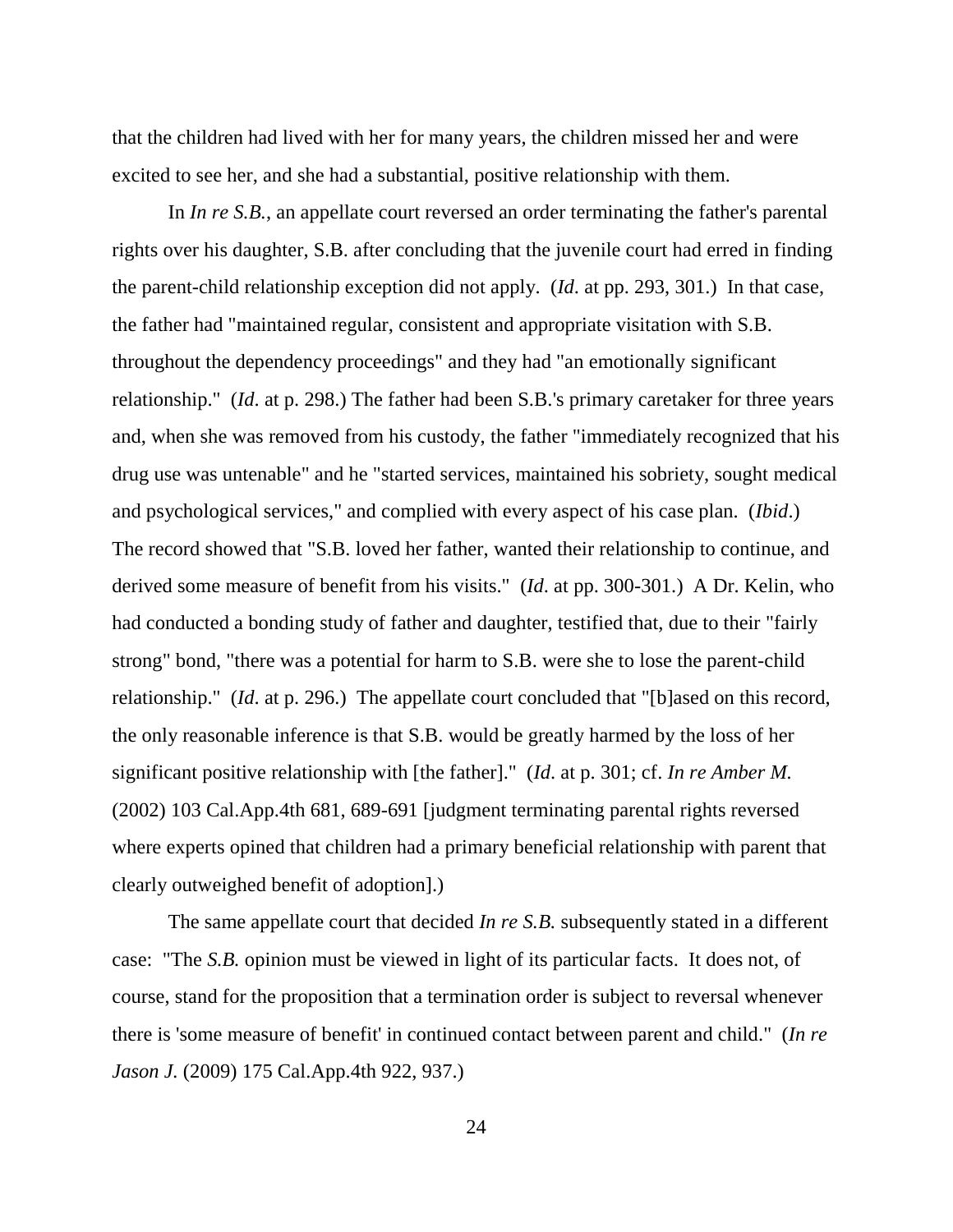In this case, there was no dispute that the children loved mother and their wish was to continue contact with her. But, unlike *In re S.B.*, there was no testimony from a psychological expert, no less one who had conducted a bonding study, that termination of parental rights would be detrimental to the children. While the court had to consider each child's wishes, it was required to act in each child's best interest  $(\S 366.26, \text{subd.} (h)(1))$ and a child's wishes are not necessarily determinative of the child's best interest (see *In re Michael D.* (1996) 51 Cal.App.4th 1074, 1087).

At the time of the section 366.26 hearing in October 2009, M.B. was nine years old and C.B. was 10 years old. They had been in protective custody for about two years and had lived with the paternal aunt and uncle since January 2009. The children had previously lived with them from November 20, 2005 until February 23, 2007 when mother had voluntarily placed them there because she was unable to care for them. The aunt and uncle were providing for the children's daily needs and mother acknowledged that they appeared to love the children. Social worker Ransom found the children were content and secure in the aunt's and uncle's home, they were bonded to them and their cousins, and they felt part of their family. The children understood the meaning of adoption, had voiced no objection to adoption, and were thriving in the home of the paternal aunt and uncle. Both had expressed to the social worker that they "greatly enjoyed" living with their aunt and uncle. Mother had never progressed beyond supervised visitation. Ransom did not testify that termination of parental rights would be harmful to the children.

The juvenile court determined that the parents no longer served a parental role for the children; rather, the aunt and uncle met their everyday needs. Appellants contend that the court incorrectly focused on the aunt's and uncle's provision of day to day care. This appellate court and others have stated that "[t]o meet the burden of proving the section 366.26, subdivision  $(c)(1)(B)(i)$  exception the parent must show more than frequent and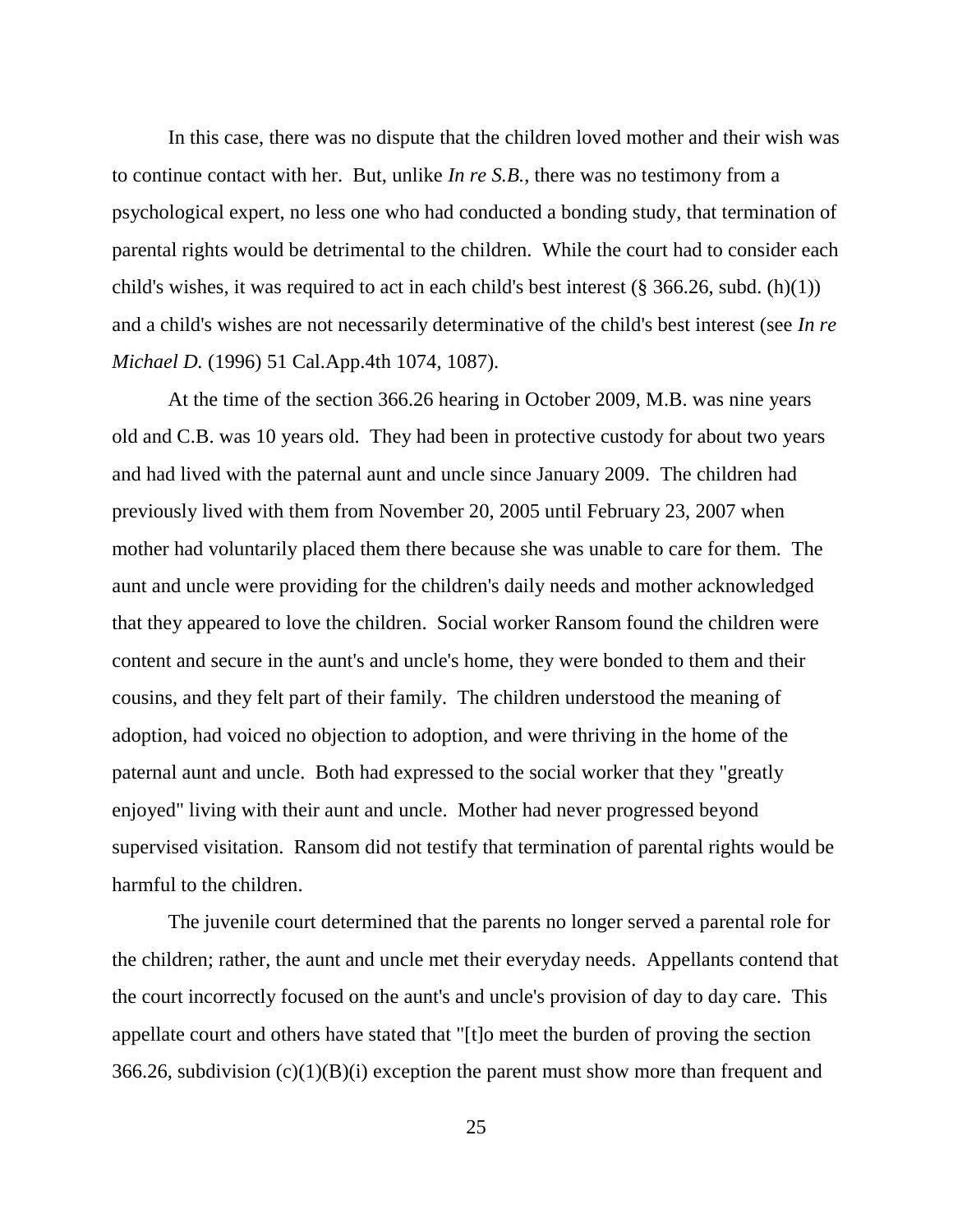loving contact, an emotional bond with the child, or pleasant visits-the parent must show that he or she occupies a parental role in the life of the child. (*In re Derek W.* (1999) 73 Cal.App.4th 823, 827 . . . .)" (*In re I.W.* (2009) 180 Cal.App.4th 1517, 1527.) The juvenile court was entitled to evaluate the strength and quality of the children's relationship with their mother and could properly observe that the children's daily needs were being met by the aunt and uncle. Its comments do not demonstrate that it was improperly requiring mother to have day to day contact with the children or to be the primary attachment for application of the parent-child relationship exception. "A strong and beneficial parent-child relationship might exist such that termination of parental rights would be detrimental to the child, particularly in the case of an older child, despite a lack of day-to-day contact and interaction." (*In re Casey D.* (1999) 70 Cal.App.4th 38, 51.)

In this case, the juvenile court implicitly found that there was substantial, positive emotional parent-child attachment despite the lack of day-to-day contact. The court observed that the children were "of an age where they are intellectually and emotionally aware of whom their parents are." It stated: "The Court had [the] opportunity to observe the children in the presence of their parents, and there is no doubt that the children love their parents and would choose to be with their parents if at all possible. It was clear to the Court, by the eye contact and the smiles, that the children were happy to be sitting in the same room as the parents. The Court heard the children testify that they would be 'mad' and 'sad' if they were not able to have contact with their mother, though they also testified that they would like to be adopted and do not want to move from their current home. The children testified that they have been assured by their aunt that even if they are adopted, they will be able to continue having phone calls and visits with their mother." The court also observed that "[t]hese children know their parents as their parents" and "view [them] as their parents . . . ."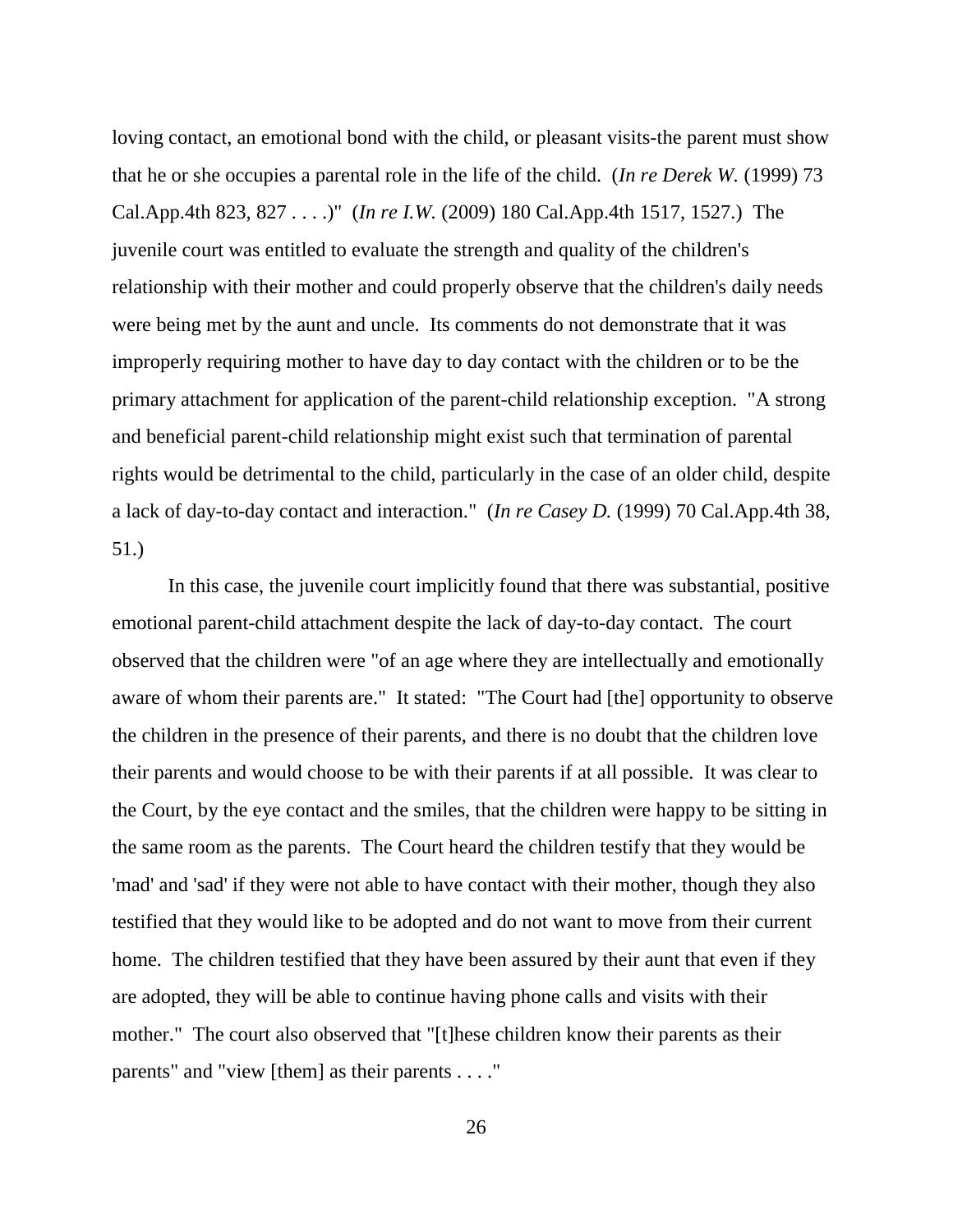The court then moved on to the weighing process. The court recognized that, "given the ages of the children, . . . the Court's analysis of the benefits of adoption compared to the benefits of maintaining the parent-child relationship is slightly different than it would be if the children were infants or toddlers." It found that "these parents have very little to offer these children except for the loving connection that currently exists between them."

The juvenile court ultimately concluded that "[t]he overwhelming benefits to children that accompany the permanent plan of adoption—stability, security, permanence—are not easily outweighed, and they are not outweighed in this case." It reached that conclusion based, at least in part, upon the expectation that the children's aunt and uncle would permit the children to have continued contact with mother after they were adopted.

The court stated: "There is no evidence that that [loving] connection [between mother and the children] would be severed if the Court were to terminate parental rights. The Court cannot see that terminating parental rights would 'greatly harm' the children pursuant to *In re Brittany C*. Instead, the children will have the best of both worlds. They will have stability, predictability, nurturing, love and warmth in their adoptive home; and because they are placed with relatives, they will maintain the connection to their parents."<sup>6</sup>

 $\overline{a}$ 

<sup>6</sup> In *In re Brittany C.* (1999) 76 Cal.App.4th 847, 853, this court stated: "*Autumn H.*'*s* requirement that the parent prove that the child would be *greatly* harmed by termination of parental rights must be seen in context. Where a parent has failed to reunify with his or her child, and the juvenile court has found that the child is likely to be adopted, then the burden shifts to the parent to show exceptional circumstances. (*In re Brian R., supra*, 2 Cal.App.4th 904, 923-924.) To require that the parent need only show some, rather than great, harm at this stage of the proceedings would defeat the purpose of dependency law . . . ."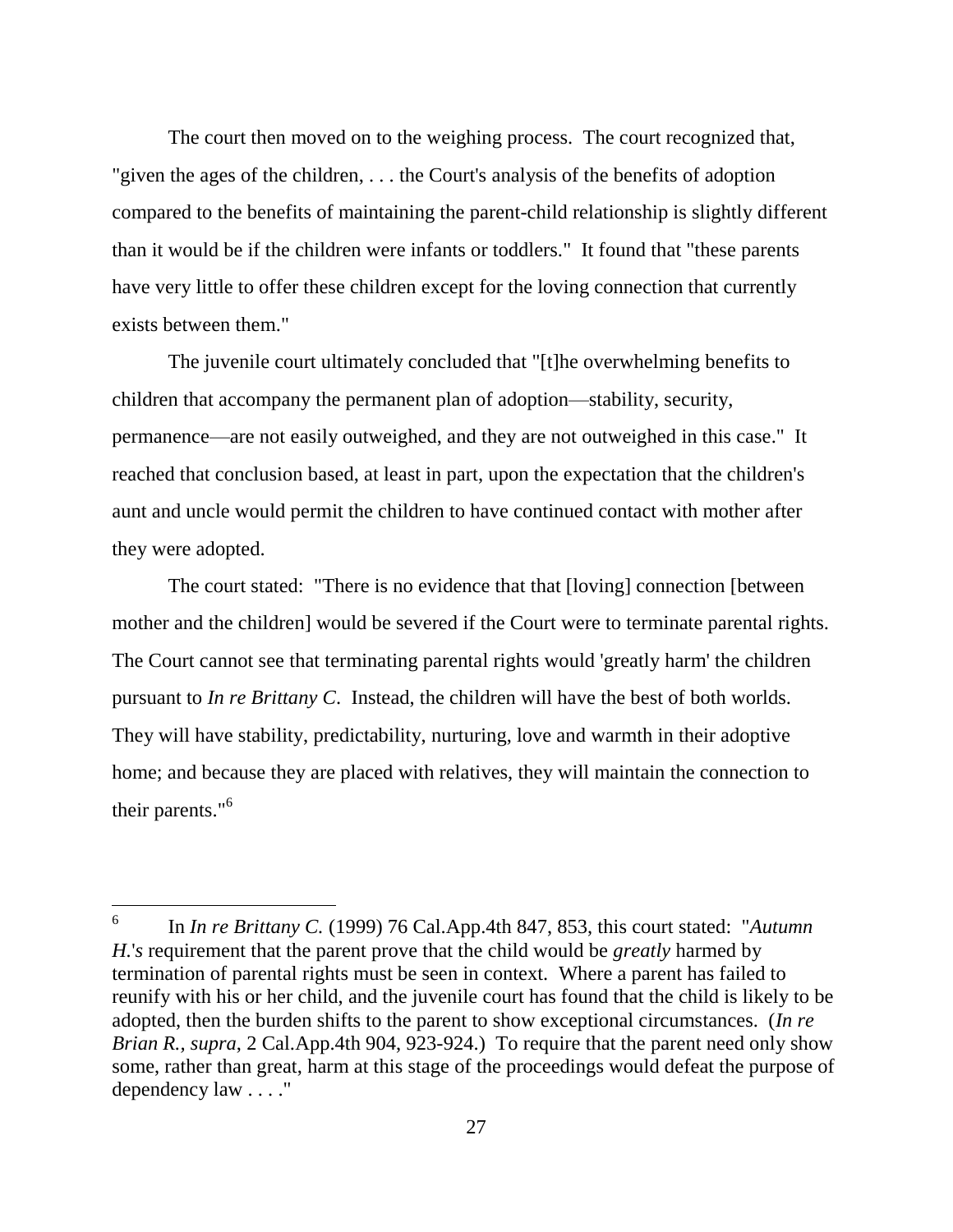Appellants argue that evidence of past visitation and phone call problems "demonstrates the aunt will likely stop the contact . . . ." This argument is essentially a request that this court reweigh the evidence, which we cannot do. In applying the substantial evidence test, "[w]e do not evaluate the credibility of witnesses, reweigh the evidence, or resolve evidentiary conflicts." (*In re L.Y.L.* (2002) 101 Cal.App.4th 942, 947.) "Rather, we draw all reasonable inferences in support of the findings, consider the record most favorably to the juvenile court's order, and affirm the order if supported by substantial evidence even if other evidence supports a contrary conclusion. (I*n re Autumn H.*, *supra*, 27 Cal.App.4th at p. 576.)" (*Ibid*.) Here, both children and social worker Ransom indicated that the aunt would permit contact between children and mother to continue.

Citing *In re S.B.*, *supra*, 164 Cal.App.4th 289, appellants next argue that, in evaluating the parent-child relationship exception, "it is improper . . . for the court to rely on a belief the relatives will maintain the children's relationship with [mother]." In *In re S.B.*, the juvenile court "recognized that S.B. would benefit from continuing her relationship with [the father] and based its decision to terminate parental rights in part on the grandparents' willingness to allow [the father] to continue to visit S.B." (*Id*. at p. 300.) The appellate court concluded that a parent should not be "deprived of a legal relationship with his or her child on the basis of an unenforceable promise of future visitation by the child's prospective adoptive parents." (*Ibid*.)

We agree that in this case, like in *In re S.B.*, the juvenile court injected an improper factor into the weighing process, namely, the prospective adoptive parents' willingness to allow the children to have continued contact with mother. It is important to remember that once the legal parent-child relationship is permanently severed by termination of parental rights, a substantial, positive emotional attachment between a child and a parent has no legal protection even if depriving the child of that attachment by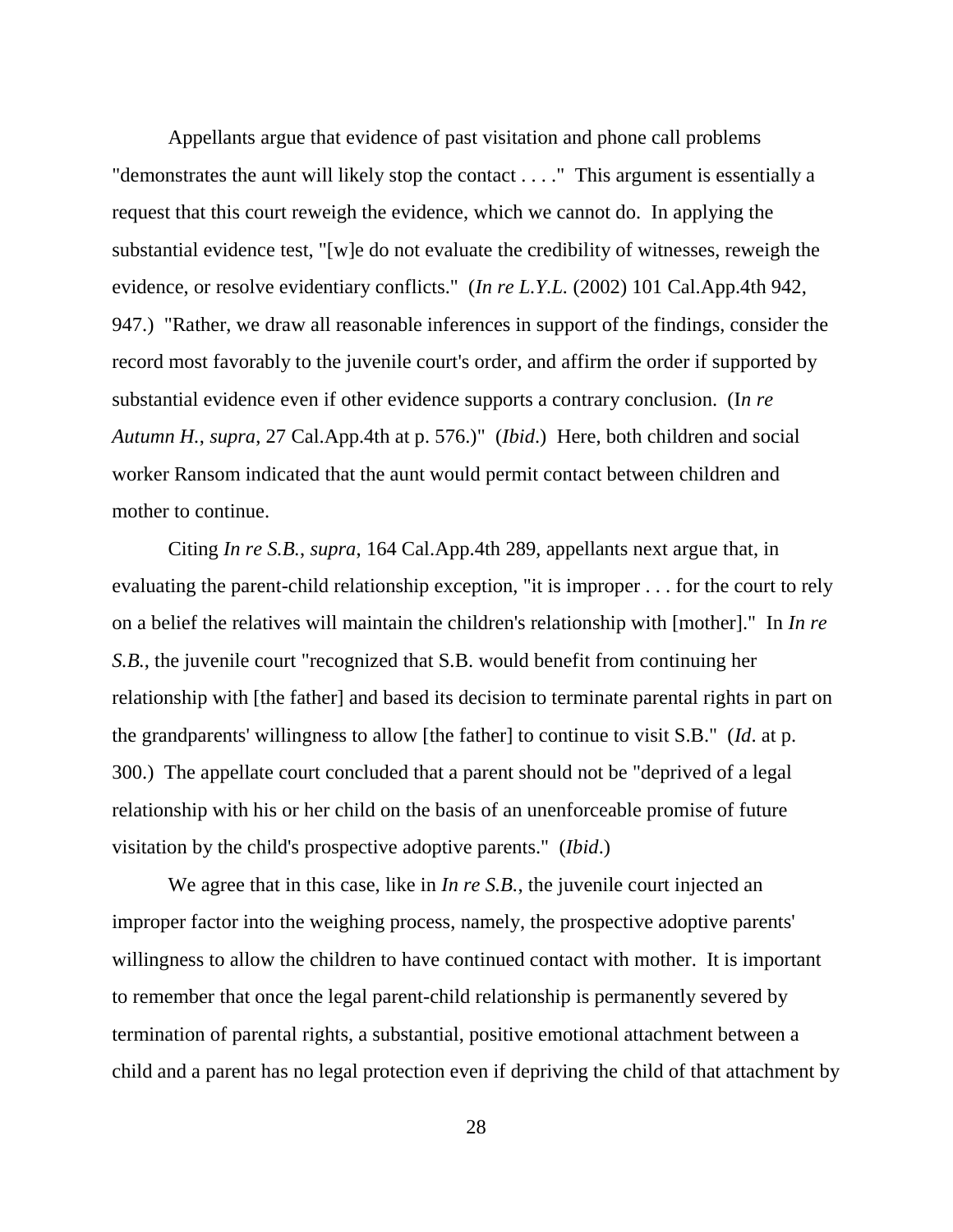disallowing contact would greatly harm the child.<sup>7</sup> "In dependency proceedings, an order terminating parental rights is not only conclusive and binding upon the birth parents, but also effectuates a complete and final legal termination of the parental relationship. (Welf. & Inst. Code, § 366.26. subd. (i); *In re Angelia P.* (1981) 28 Cal.3d 908, 915-916 . . . ; *In re Robert J.*, *supra*, 129 Cal.App.3d 894, 904-905 . . . .) The parent-child relationship enjoys no legal recognition after termination of parental rights. (*In re S.B.*, *supra*, 164 Cal.App.4th 289, 300 . . . .)" (*In re Noreen G.* (2010) 181 Cal.App.4th 1359, 1391.)

We conclude that if a juvenile court determines that a parent has "maintained regular visitation and contact" (§ 366.26, subd. (c)(1)(B)(i)), that there is a "substantial, positive emotional attachment" between child and parent benefitting the child (*In re Autumn H.*, *supra*, 27 Cal.App.4th at p. 575), and that the benefit from continuing that parent-child relationship in a tenuous placement "promotes the well-being of the child to such a degree as to outweigh" the benefit that child would gain from the stability and permanency of adoption (*ibid*.), then the parent-child relationship exception is established. In those circumstances, the court cannot nevertheless terminate parental rights based upon an unenforceable expectation that the prospective adoptive parents will voluntarily permit future contact between the child and a biological parent, even if substantial evidence supports that expectation. The purpose of the parent-child

 $\tau$ Although the Legislature has declared that "some adoptive children may benefit from either direct or indirect contact with birth relatives, including the birth parent or parents . . . , after being adopted" and recognized postadoption contact agreements (Fam. Code, § 8616.5, subd. (a)), such agreements are entirely voluntary (see Fam. Code, § 8616.5, subds. (a), (b); see also § 366.26, subd. (a) ["Section 8616.5 of the Family Code is applicable and available to all dependent children meeting the requirements of that section, if the postadoption contact agreement has been entered into voluntarily"]). Even where there is an agreement for postadoption contact with a biological parent, the subsequent refusal of an adoptive parent to comply with the agreement does not affect the adoption. (See Fam. Code, § 8616.5, subd. (e)(1) [a postadoption contact agreement must contain a warning that "the adoption cannot be set aside due to the failure of an adopting parent . . . to follow the terms" of the agreement].)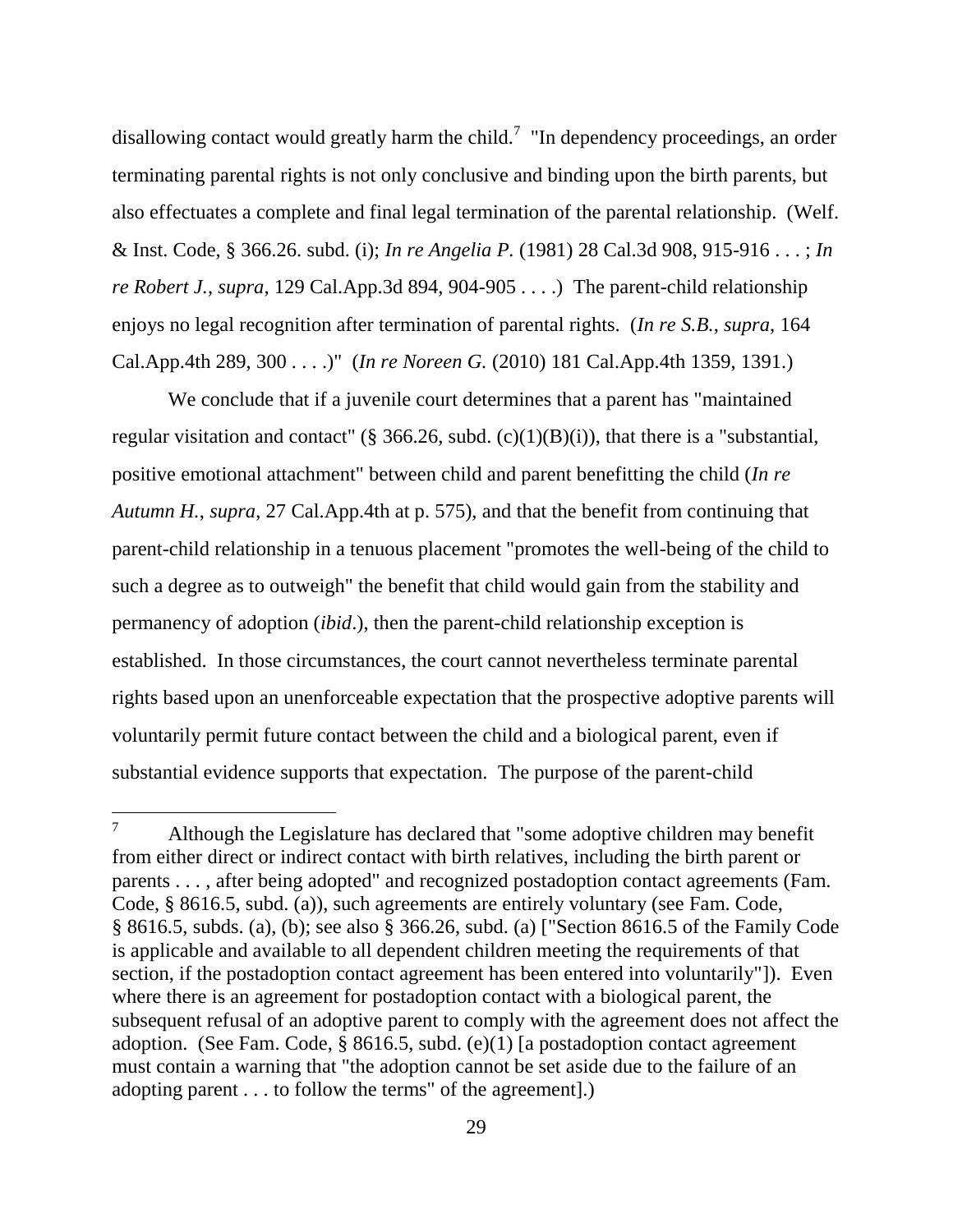relationship exception is to protect the parent-child relationship when its continuation is more beneficial to the dependent child than a permanent plan of adoption and, in such case, a court cannot leave the protection of such a relationship dependent upon the hoped for good-will of the prospective adoptive parents.

We will remand to allow the court to reconsider, under the proper legal standard, whether the evidence establishes that the parent-child relationship exception applies. 3. *Sibling Relationship Exception*

An exception to termination of parental rights exists where a "court finds a compelling reason for determining that termination would be detrimental to the child" because "[t]here would be substantial interference with a child's sibling relationship, taking into consideration the nature and extent of the relationship, including, but not limited to, whether the child was raised with a sibling in the same home, whether the child shared significant common experiences or has existing close and strong bonds with a sibling, and whether ongoing contact is in the child's best interest, including the child's long-term emotional interest, as compared to the benefit of legal permanence through adoption." (§ 366.26, subd. (c)(1)(B)(v); see *In re L.Y.L.*, *supra*, 101 Cal.App.4th at pp. 951-952.)

"Reflecting the Legislature's preference for adoption when possible, the 'sibling relationship exception contains strong language creating a heavy burden for the party opposing adoption. It only applies when the juvenile court determines that there is a "compelling reason" for concluding that the termination of parental rights would be "detrimental" to the child due to "substantial interference" with a sibling relationship.' [Citation.] Indeed, even if adoption would interfere with a strong sibling relationship, the court must nevertheless weigh the benefit to the child of continuing the sibling relationship against the benefit the child would receive by gaining a permanent home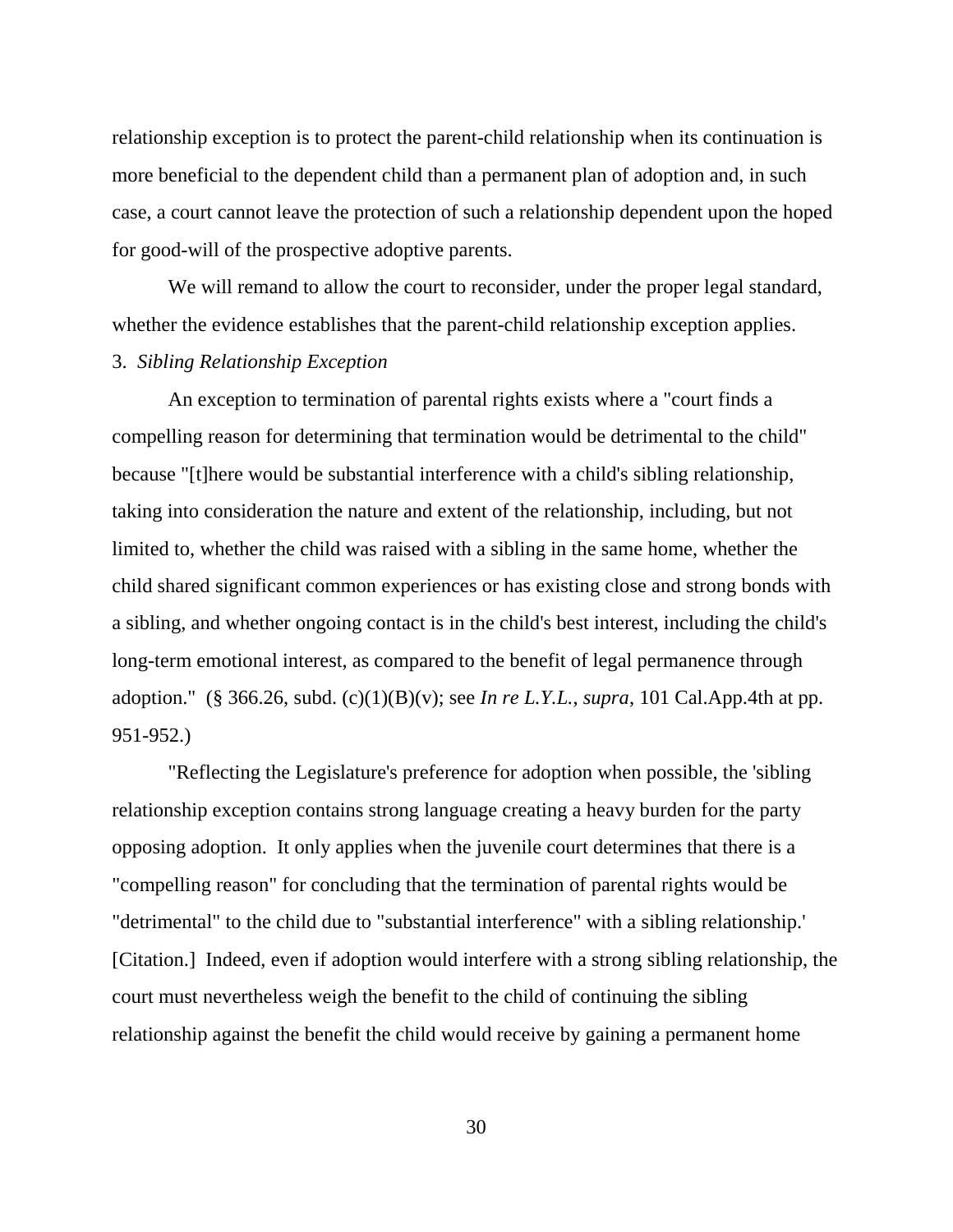through adoption. (*In re L.Y.L.* (2002) 101 Cal.App.4th 942, 952-953 . . . .)" (*In re Celine R.*, *supra*, 31 Cal.4th at p. 61.)

In this case, both children testified to the importance of their relationship with their older sister C. The court recognized that they had been raised together for much of their lives and had shared common experiences. The court observed that the three siblings each testified to a close bond but they had not lived together for some time. The court stated that "[C.]'s current circumstances prevent her from being much of an emotional support to [C.B. and M.B.]. She has been on the run since June 2009, has not been attending school, is reported to be pregnant, and has been unwilling to comply with any court orders to return to placement. Though the children all clearly love one another, it is difficult for the Court to conclude that ongoing contact with [C.] outweighs the benefits of adoption." The court concluded that the parents had not established the sibling relationship exception.

Appellants assert that there is no indication in the record that "the stability and permanence that the children had with [their aunt and uncle] would be adversely affected" by implementing a permanent plan of guardianship rather than adoption. Even if the aunt and uncle could provide the children with a stable and permanent environment through legal guardianship, once the court has found it is likely the children will be adopted, "the court must order adoption and its necessary consequence, termination of parental rights, unless one of the specified circumstances provides a compelling reason for finding that termination of parental rights would be detrimental to the child." (*In re Celine R.*, *supra*, 31 Cal.4th at p. 53; see 366.26, subd. (a) ["The procedures specified herein are the exclusive procedures for conducting these hearings"].)

Appellants further contend that the court lacked substantial evidence to support its finding that the benefits of adoption outweighed the benefit of continuing the children's sibling relationship with their older sister C. The "366.26 WIC Report" indicated that C.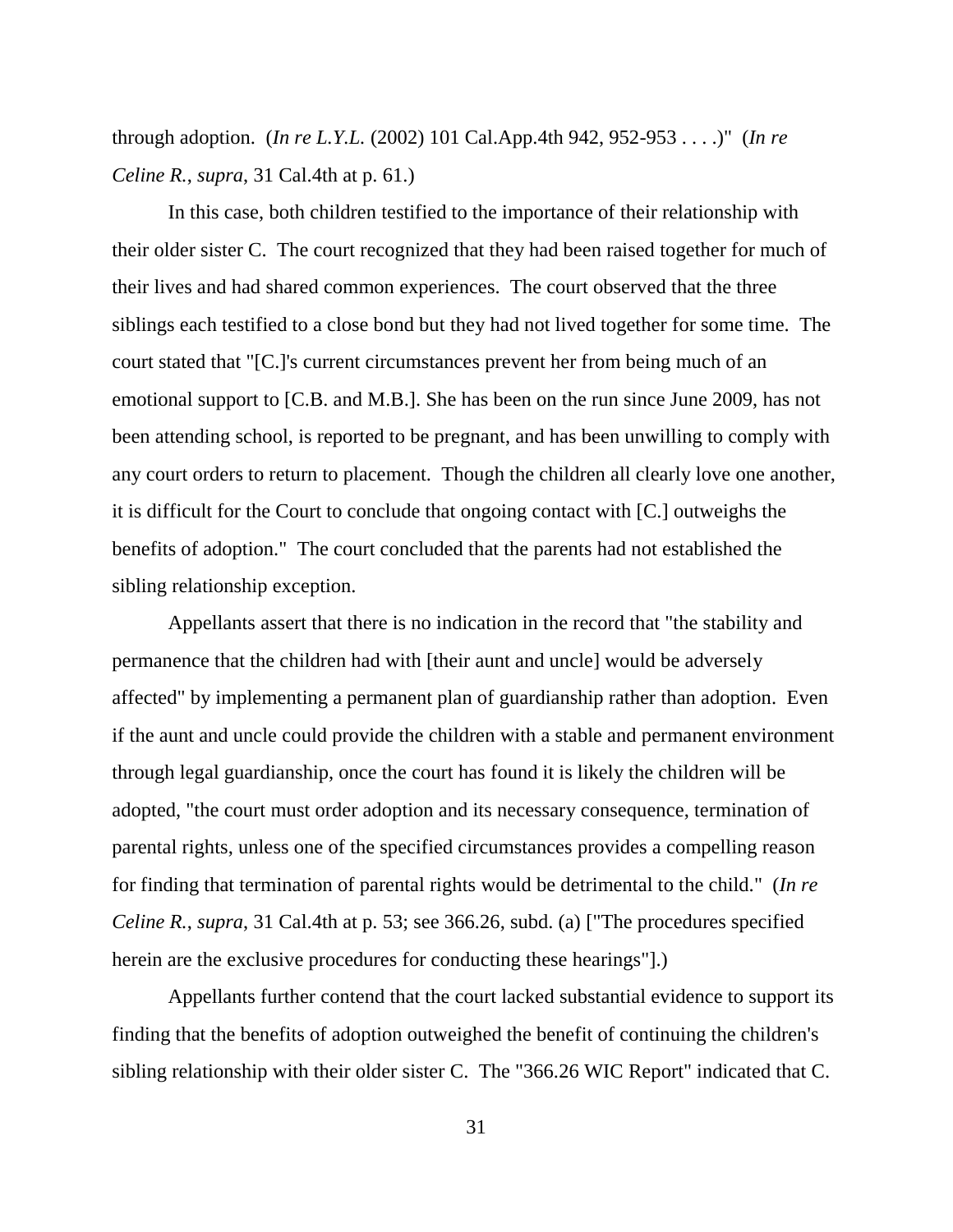had attended many of the visits with her mother and siblings between October 2007 and December 2008 but only irregularly due to conflicts with school and other activities. Since the children's placement with their aunt and uncle in January 2009, there had not been regular contact between the children and C. and C. had not visited with them. It was also reported that C. had "not maintained phone contact with her siblings." In fact, at the time the report was prepared, C.'s whereabouts were unknown. An addendum report, signed August 12, 2009, stated that C. "continue[d] to be on runaway status."

When C. appeared at the section 366.26 hearing in late October 2009, her testimony confirmed that she did not talk with M.B. and C.B. much by phone. Thus, despite the strength of their feelings for each other, C. had been largely absent from the children's lives since they had been placed with their aunt and uncle in January 2009. She had not lived with her siblings since they and she were taken into protective custody on October 19, 2007. Before the dependency, the children had previously lived with their aunt and uncle for over a year but C. had never lived with her brother and sister at her aunt's house. There was no evidence that, if the children were not adopted, but instead placed in legal guardianship, C. would be able to live with them or would be in closer contact with them.

Appellants contend that the court erred in considering C.'s activities and noncompliance with its orders. The juvenile court could properly consider the strength and quality of the children's sibling relationship with C. and whether ongoing contact was in their best interest. (§ 366.26, subd. (c)(1)(B)(v).) The fact that the court mentioned C.'s current circumstances did not mean it was improperly focusing on C.

Appellants point to court-ordered psychological evaluations attached to an addendum report filed in July 2008 for the sixth-month review, which were not before the court at the section 366.26 hearing. Although those earlier psychological evaluations indicated the children's regular sibling visitation with C. was important and should be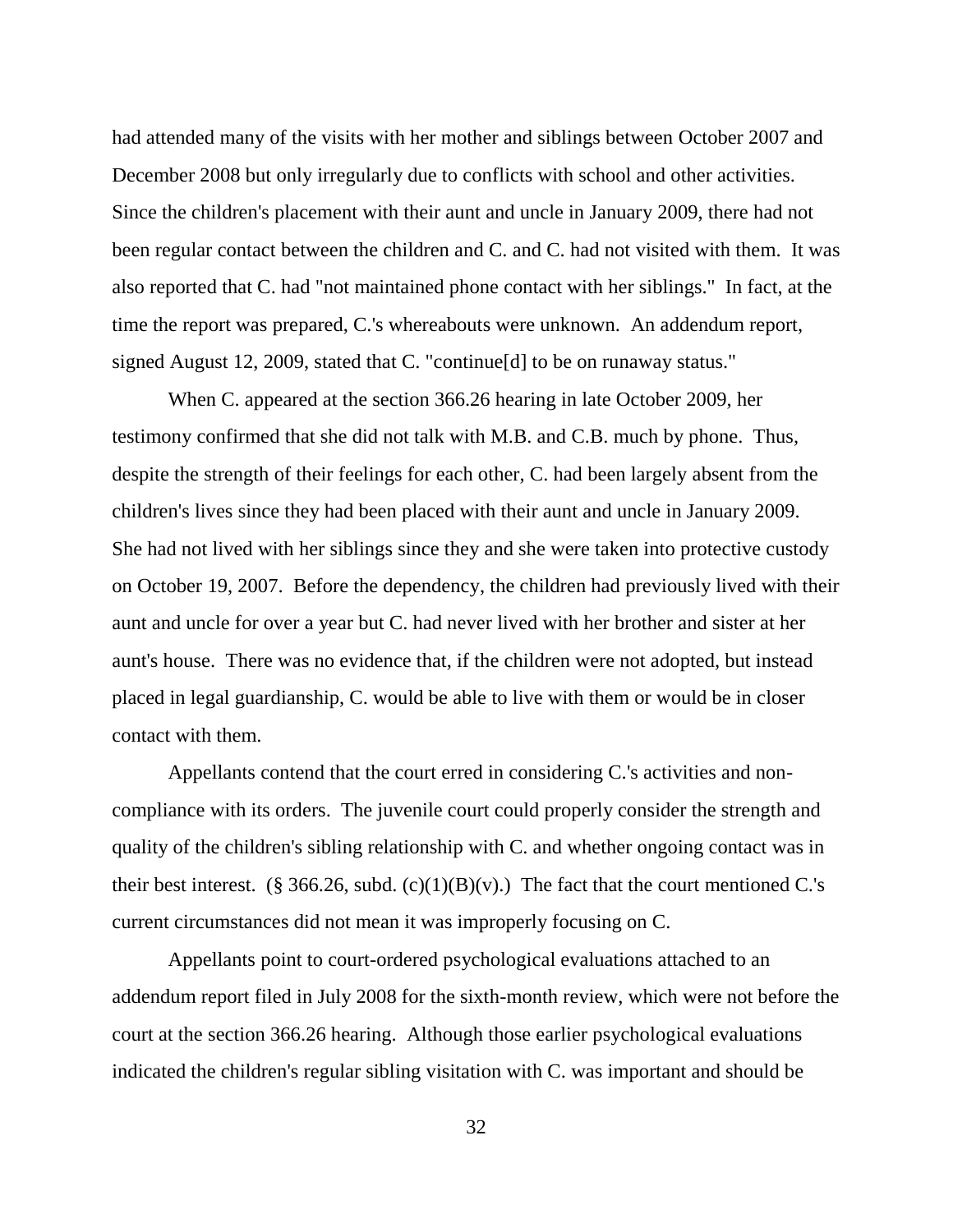maintained, appellants did not present any expert evidence to that effect at the section 366.26 hearing. In any event, the court recognized that the children's sibling relationships with C. were significant relationships that were important to the children. But, at the time of the section 366.26 hearing, when adoption of the children was under consideration, social worker Ransom could not say that the children would be harmed if they lost all contact with older sister C. because there was not a lot of contact between them.

The juvenile court could reasonably conclude, based on the evidence, that, even if adoption would interfere with the children's sibling relationships with C., the benefit of continuing those relationships with C. was outweighed by the benefit of adoption and, therefore, the sibling relationship exception to termination of parental right did not apply.<sup>8</sup>

#### 4. *Indian Child Exception*

 $\overline{a}$ 

An exception to termination of parental rights exists where the juvenile court "finds a compelling reason for determining that termination would be detrimental to the child" because "[t]he child is an *Indian child* and there is a compelling reason for determining that termination of parental rights would not be in the best interest of the child, including, but not limited to: [¶] (I) Termination of parental rights would substantially interfere with the child's connection to his or her tribal community or the child's tribal membership rights. [¶] (II) The child's tribe has identified guardianship,

<sup>8</sup> The determination that the sibling relationship exception is inapplicable does not necessarily prevent postadoption sibling contact with C. (See Fam. Code, § 8616.5; § 366.26, subd. (a); see also §§ 366.3, subd. (g)(7) [report for section 366.3 hearing after termination of parental rights must include "[w]hether the final adoption order should include provisions for postadoptive sibling contact pursuant to Section 366.29"]; § 366.29, subd. (a) ["With the consent of the adoptive parent or parents, the court may include in the final adoption order provisions for the adoptive parent or parents to facilitate postadoptive sibling contact"].)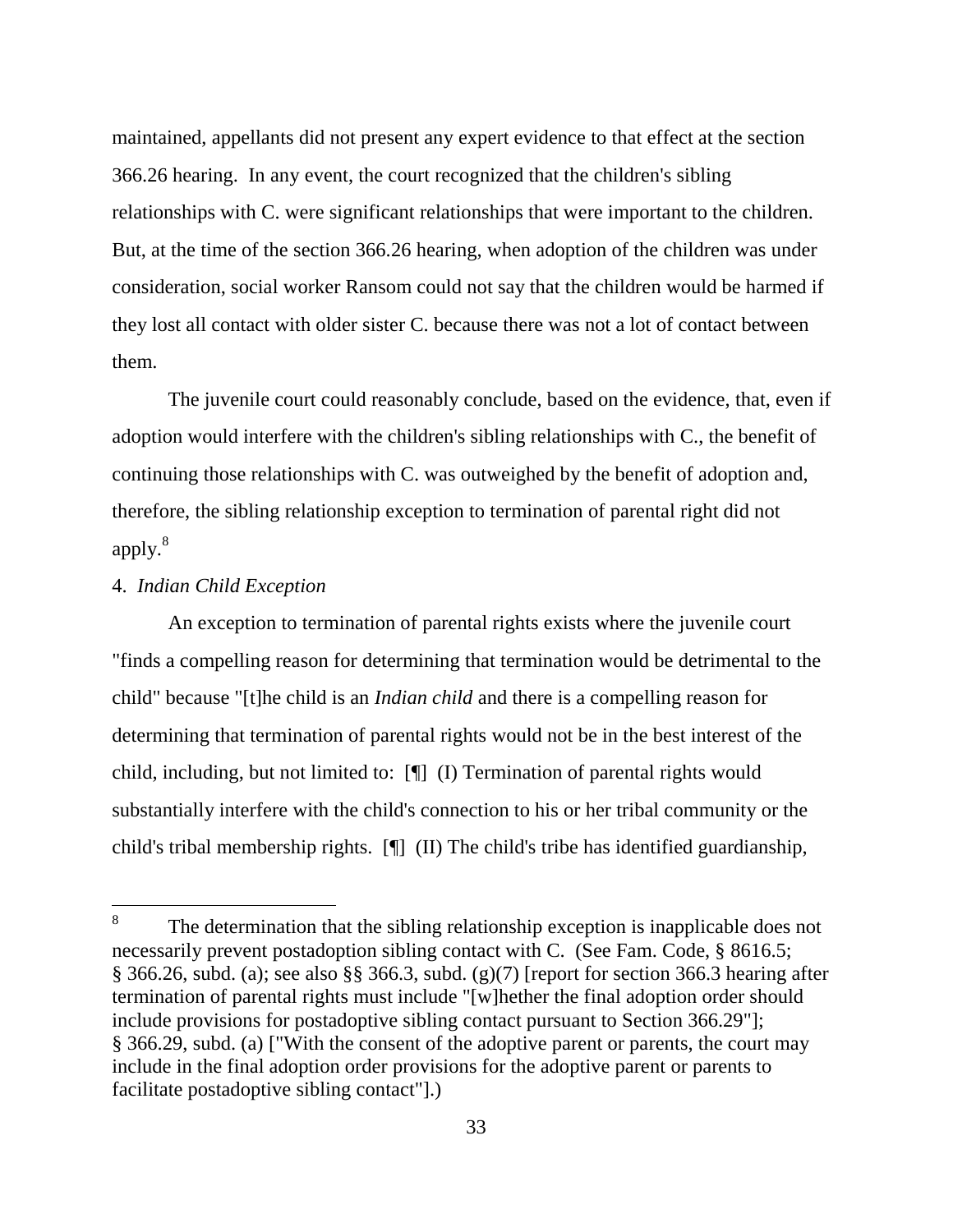long-term foster care with a fit and willing relative, tribal customary adoption, or another planned permanent living arrangement for the child." (§ 366.26, subd.  $(c)(1)(B)(vi)$ , italics added.)

Even though the children did not meet the statutory definition of an "Indian child," the court analyzed the section 366.26 issues as if ICWA applied "[o]ut of an abundance of caution." It concluded, based upon information provided by ICWA expert Osborn that "termination of parental rights will not interfere with the children's membership rights" or their connection to the tribe and the tribe would not oppose the planned adoption by paternal relatives in this case.

Appellants assert that the juvenile court erred in finding that the Indian child exception did not apply by "focus[ing] only on the Cherokee Nation" and by "terminating parental rights before at least the children's enrollment was completed." They point out that the children appear to have both Choctaw and Cherokee heritage and the court did not have any information whether termination of parental rights would interfere with their potential Choctaw membership. They also complain that Osborn's conversation with a representative of the Cherokee Nation was hearsay and "[t]he Cherokee Nation did not authorize [him] to determine the membership status in the tribe." They further claim that the evidence before the court did not show that the Cherokee Nation would prefer adoption over legal guardianship for these children. Without citing any authority, they insist that "tribal membership of the children should be resolved before parental rights are terminated."

Appellants have not cited any authority permitting the court to postpone the section 366.26 hearing for some unknown period to allow time for the children to become members in some Indian tribe and, thereby, qualify as Indian children under federal law. At the 12-month review hearing after expiration of the standard period for family reunification services, the juvenile court has limited options. (§ 366.21, subd. (g); see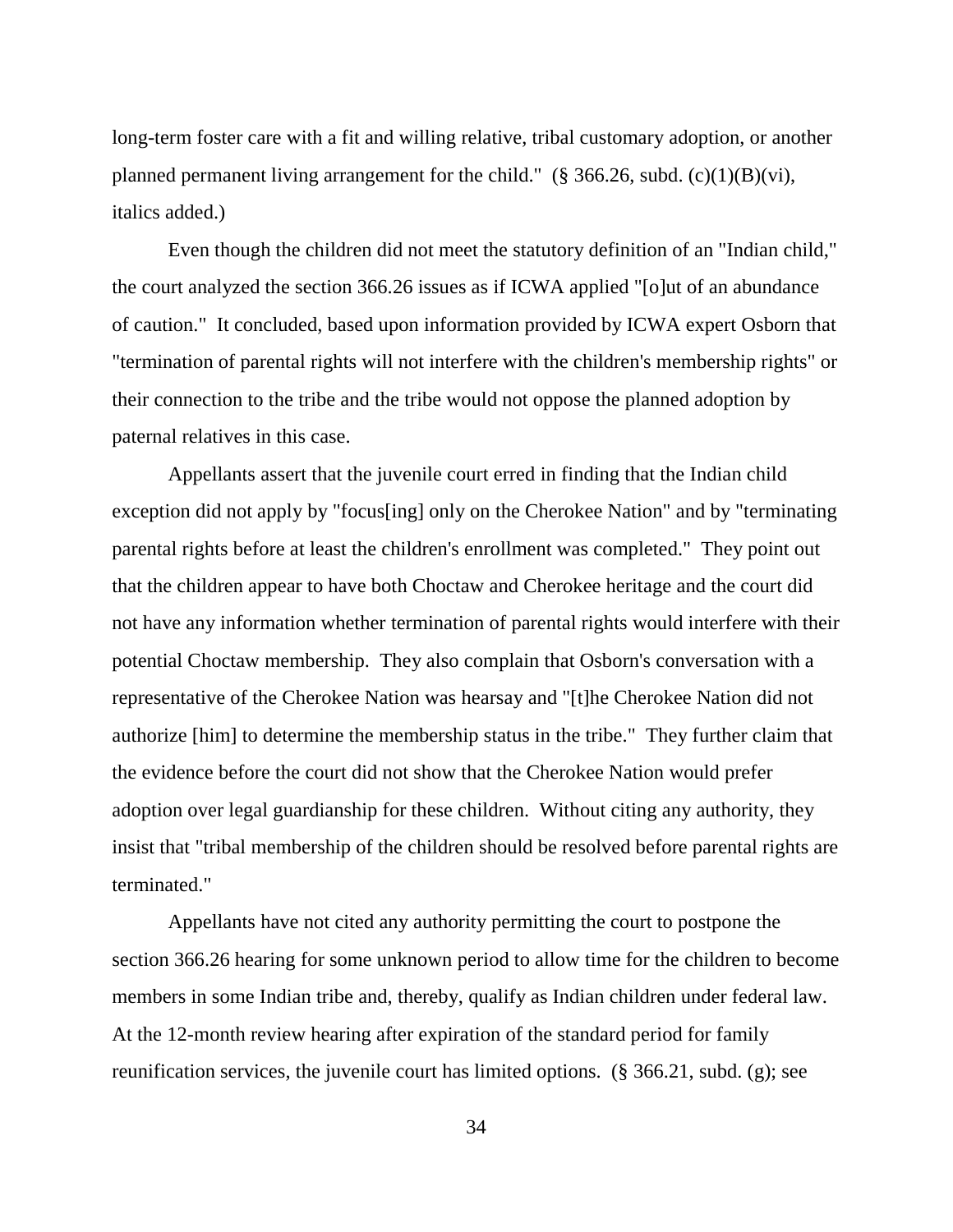§ 361.5, subd. (a)(1).) Where there is no basis for continuing the case for up to six months for a permanency review hearing  $(\S$  366.21, subd.  $(g)(1)$ ; see  $\S$  361.5, subd.  $(a)(3)$  and no basis for determining that "there is a compelling reason for determining that a hearing held pursuant to Section 366.26 is not in the best interest of the child because the child is not a proper subject for adoption and has no one willing to accept legal guardianship" (§ 366.21, subd.  $(g)(3)$ ), the only statutory choice remaining to the court is to "[o]rder that a hearing be held within 120 days, pursuant to Section  $366.26...$  (§ 366.21, subd. (g)(2).)

As far as any hearsay objections are concerned, they were waived by the failure to object below. (Evid. Code, § 353; see *In re Lorenzo C.* (1997) 54 Cal.App.4th 1330, 1341, fn. 7.) Further, " ' "[i]t is settled law that incompetent testimony, such as hearsay or conclusion, if received without objection takes on the attributes of competent proof when considered upon the question of sufficiency of the evidence to support a finding." ' [Citations.]" (*People v. Panah* (2005) 35 Cal.4th 395, 476.) "[W]hen inadmissible hearsay . . . is admitted without objection, [Evidence Code section 140's definition of 'evidence'] makes it clear that it constitutes evidence that may be considered by the trier of fact." (Cal. Law Revision Com. com., 29 B, Pt. 1 West's Ann. Evid.Code (1995 ed.) foll. § 140, p. 15; cf. *McDaniel v. Brown* (2010) \_\_\_ U.S. \_\_\_, \_\_\_ [130 S.Ct. 665, 672] (*per curiam*) ["a reviewing court must consider all of the evidence admitted at trial when considering a *Jackson* [insufficiency of the evidence] claim"].)

Appellants also assert that Osborn's declaration did not show that termination of parental rights would not "substantially interfere" with the children's ability to become members of the Cherokee Nation because the representative's statement, which was quoted in his declaration, did not state that membership could be finalized after termination of parental rights. We observe that ICWA expert Osborn testified that, according to his conversations with the Cherokee tribe, it was his understanding that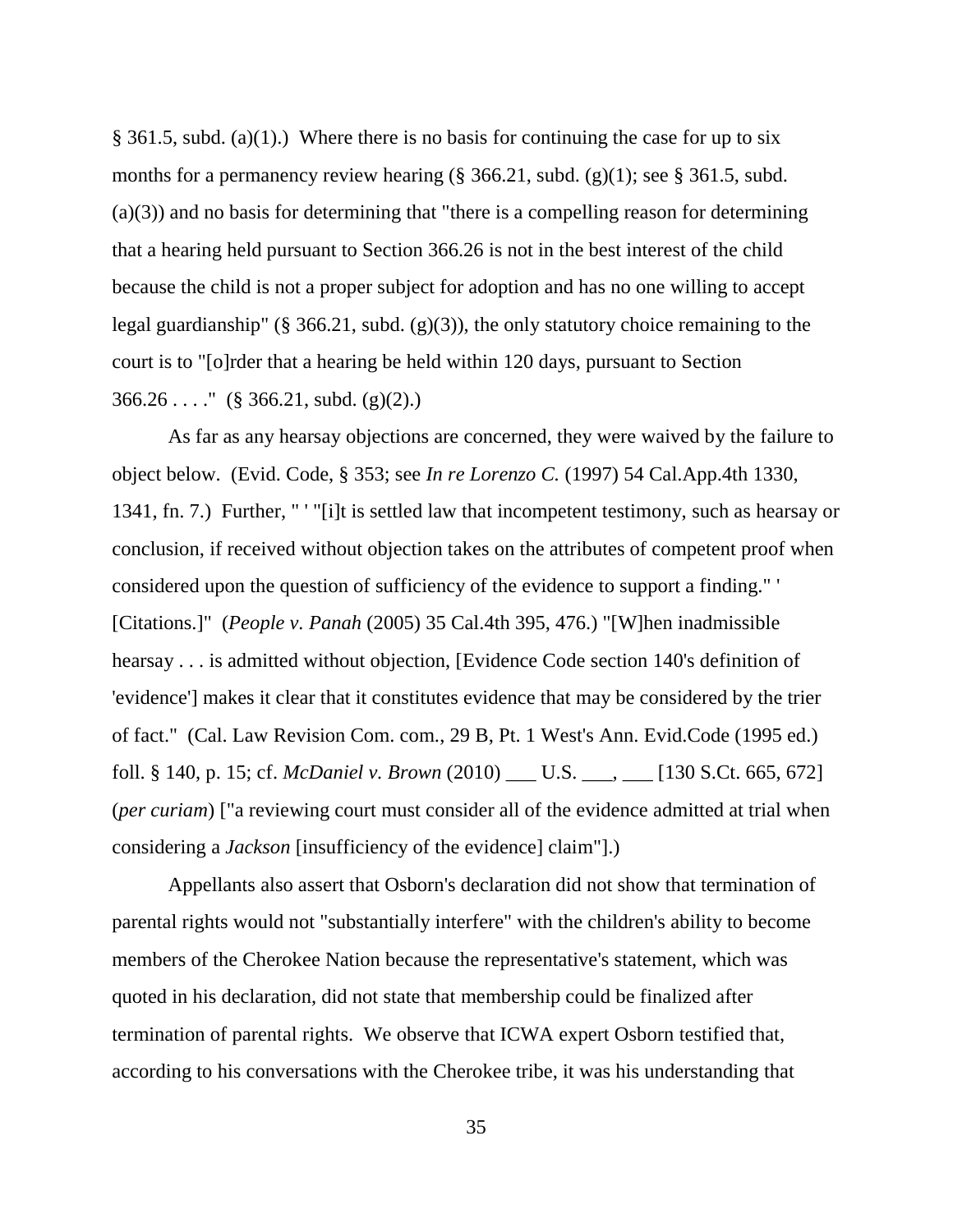termination of parental rights did not prevent the children from becoming members of the tribe. As stated, on review, "[w]e do not evaluate the credibility of witnesses, reweigh the evidence, or resolve evidentiary conflicts." (*In re L.Y.L.*, *supra*, 101 Cal.App.4th at p. 947.)

Finally, a parent claiming an exception to termination of parental rights has the burden of proof. (See e.g. *In re Scott B.*, *supra*, 188 Cal.App.4th at p. 469; *In re I.W.*, *supra*, 180 Cal.App.4th at p. 1527; *In re Melvin A.* (2000) 82 Cal.App.4th 1243, 1252; *In re Jasmine D.* (2000) 78 Cal.App.4th 1339, 1350; see also *In re L.Y.L.*, *supra*, 101 Cal.App.4th at pp. 952, 954; Evid. Code, § 115 [" '[b]urden of proof' means the obligation of a party to establish by evidence a requisite degree of belief concerning a fact in the mind of the trier of fact or the court"]; Evid. Code, § 190 [" 'Proof' is the establishment by evidence of a requisite degree of belief concerning a fact in the mind of the trier of fact or the court"].) "The burden of producing evidence as to a particular fact is initially on the party with the burden of proof as to that fact." (Evid. Code, § 550, subd. (b).) The " '[b]urden of producing evidence' means the obligation of a party to introduce evidence sufficient to avoid a ruling against him on the issue." (Evid. Code, § 110; see 2 McCormick, Evidence. (6th ed.) Burden of Proof and Presumptions, § 336 ["The burden of producing evidence on an issue means the liability to an adverse ruling . . . if evidence on the issue has not been produced"].) Here, appellants did not introduce evidence sufficient to make a prima facie showing that the Indian child exception applied.  $(\S 366.26, \text{subd. (c)}(1)(B)(vi))$ . The juvenile court properly concluded that the exception did not apply.

### C. *Active Efforts*

Appellants argue that the juvenile court and DFCS failed to comply with ICWA's "active efforts" requirements. Section 1912, subdivision (d), of ICWA provides: "Any party seeking to effect a foster care placement of, or termination of parental rights to, an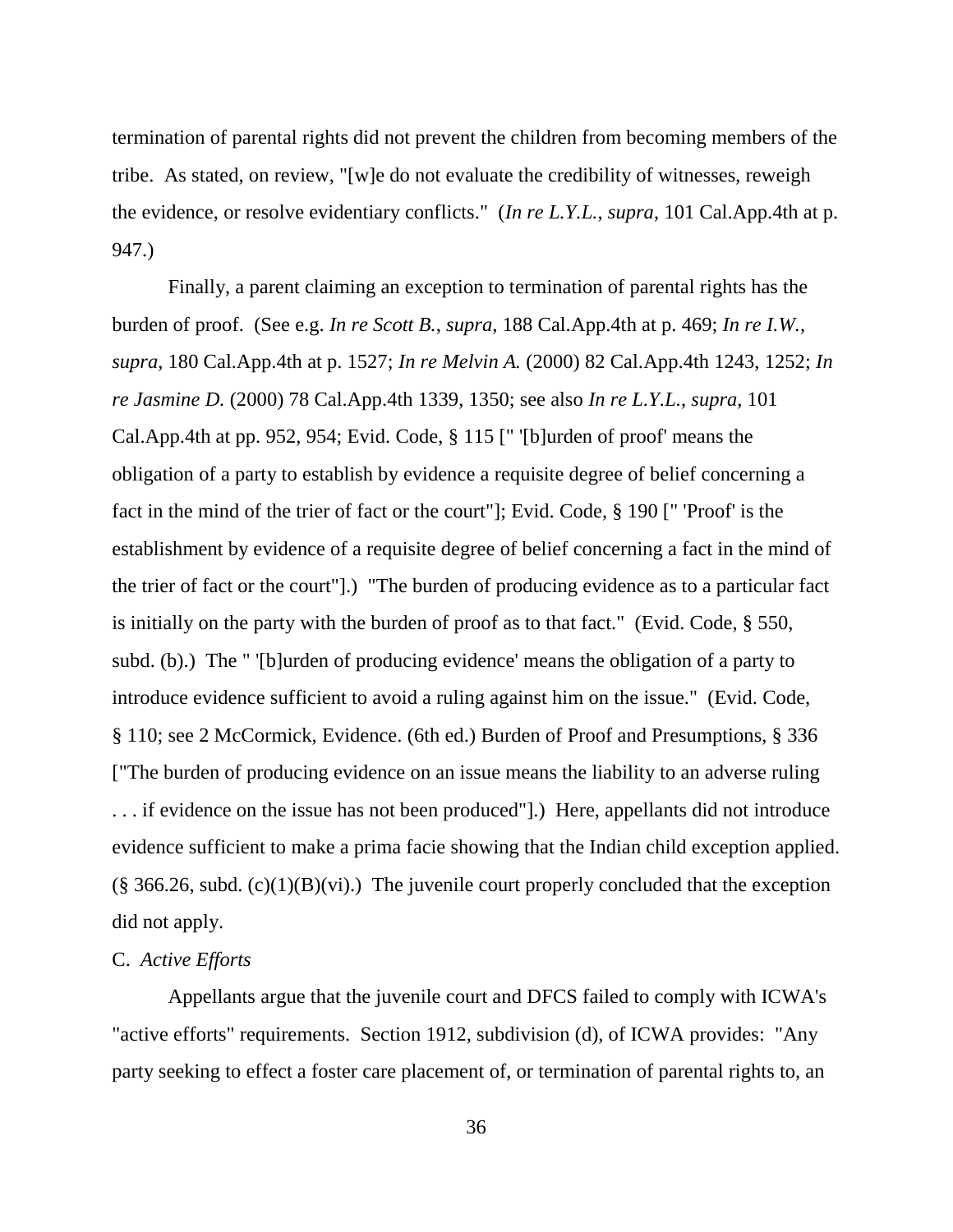*Indian child* under State law shall satisfy the court that *active efforts* have been made to provide remedial services and rehabilitative programs designed to prevent the breakup of the Indian family and that these efforts have proved unsuccessful." (Italics added.) In California, ICWA's "active efforts" requirement is implemented by section 361.7.<sup>9</sup>

Section 366.26 expressly states that "[t]The court shall not terminate parental rights" "[i]n the case of an Indian child" if "[a]t the hearing terminating parental rights, the court has found that active efforts were not made as required in Section 361.7."  $(\S 366.26, \text{subd. (c)}(2)(B))$ . Although the phrase "active efforts" is not defined by either federal or state statute, California courts have construed "active efforts" to be "essentially equivalent to reasonable efforts to provide or offer reunification services in a non-ICWA case . . . . (*In re Michael G.*, *supra*, 63 Cal.App.4th at pp. 713-714 . . . .)" (*In re Adoption of Hannah S.* (2006) 142 Cal.App.4th 988, 998; see *Letitia V. v. Superior Court* (2000) 81 Cal.App.4th 1009, 1016.) There is no claim in this case that active efforts to provide or offer the mother remedial services and rehabilitative programs, aimed at preventing the family's breakup, were not made.

Rather, appellants' argument is that the court lacked substantial evidence to support a finding that the Department used active efforts to pursue the children's

 $\overline{a}$ 

<sup>9</sup> Section 361.7 states: "Notwithstanding Section 361.5, a party seeking an involuntary foster care placement of, or termination of parental rights over, an *Indian child* shall provide evidence to the court that *active efforts* have been made to provide remedial services and rehabilitative programs designed to prevent the breakup of the Indian family and that these efforts have proved unsuccessful." (§ 361.7, subd. (a), italics added.) The section further provides: "What constitutes active efforts shall be assessed on a case-by-case basis. The active efforts shall be made in a manner that takes into account the prevailing social and cultural values, conditions, and way of life of the Indian child's tribe. Active efforts shall utilize the available resources of the Indian child's extended family, tribe, tribal and other Indian social service agencies, and individual Indian caregiver service providers." (§ 361.7, subd. (b).) For purposes of California dependency proceedings, "Indian child" is generally "defined as provided in Section 1903 of the Indian Child Welfare Act (25 U.S.C. Sec. 1901 et seq.)." (§ 224.1, subd. (a).)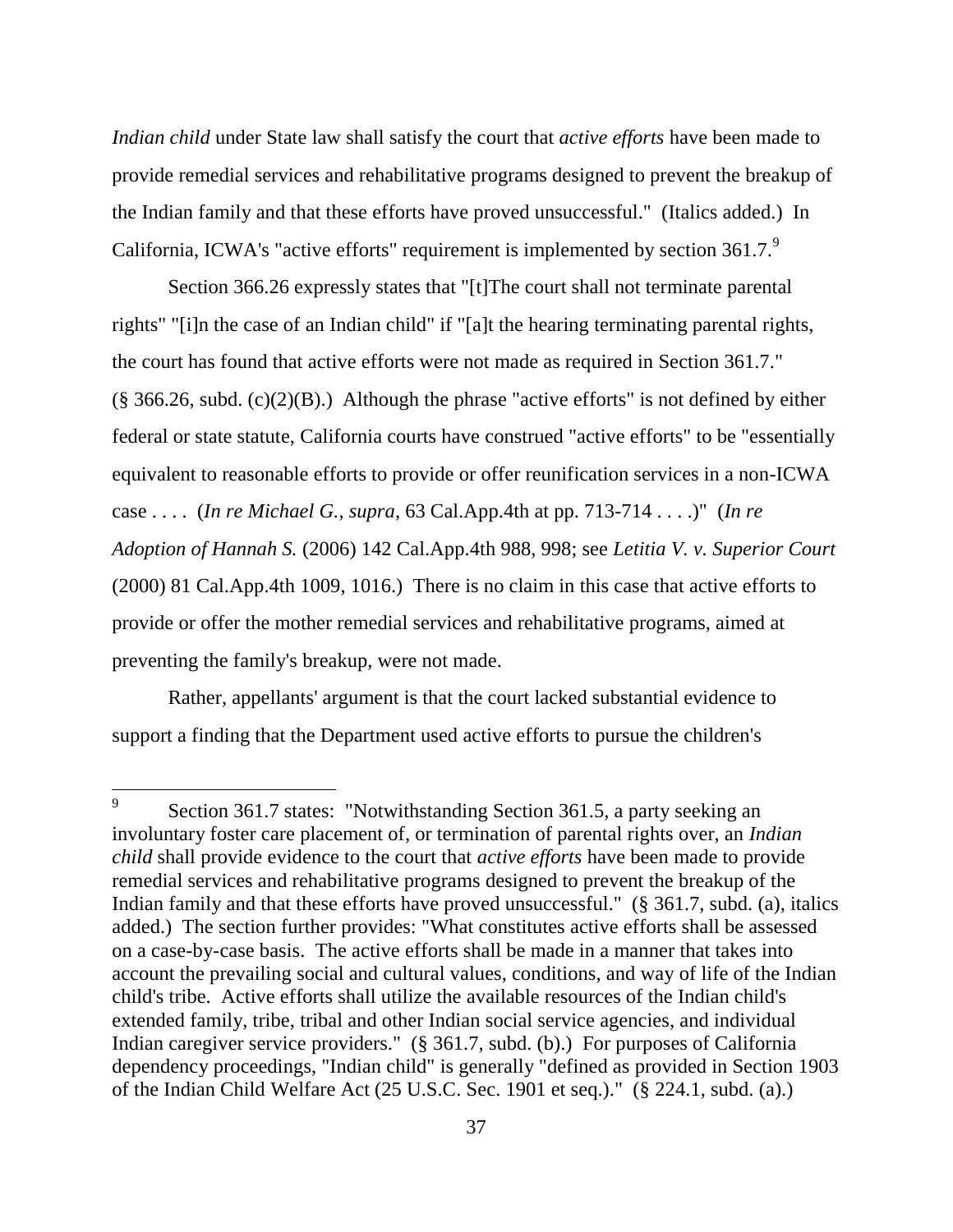enrollment in the Cherokee Nation.<sup>10</sup> This contention is based on rules  $5.484(c)(2)$  and 5.482(c). Rule 5.484(c) states: "In addition to any other required findings to place an Indian child with someone other than a parent or Indian custodian, or to terminate parental rights, the court must find that active efforts have been made . . . to provide remedial services and rehabilitative programs designed to prevent the breakup of the Indian family, and must find that these efforts were unsuccessful. [I] (1) The court must consider whether active efforts were made in a manner consistent with the prevailing social and cultural conditions and way of life of the Indian child's tribe. [¶] (2) Efforts to provide services must include *pursuit of any steps necessary to secure tribal membership for a child if the child is eligible for membership in a given tribe*, as well as attempts to use the available resources of extended family members, the tribe, tribal and other Indian social service agencies, and individual Indian caregivers." (Italics added.) Rule 5.482(c) further provides that "[i]f after notice has been provided as required by federal and state law a tribe responds indicating that the child is eligible for membership if certain steps are followed, *the court must proceed as if the child is an Indian child* and direct the appropriate individual or agency to provide active efforts under rule 5.484(c) to secure tribal membership for the child." (Italics added.)

Initially, it must be pointed out that the statutory "active efforts" requirements under federal and state statute apply only to an "Indian child" as defined by ICWA. (25 U.S.C., §§ 1903, subd. 4, 1912, subd. (d); §§ 224.1, subd. (a); 361.7.) The children were not Cherokee Indian children under ICWA, even though the Cherokee Nation's response indicated they were eligible for membership, since they were neither members of the

<sup>&</sup>lt;sup>10</sup> In October 2007, mother indicated in a Parental Notification of Indian Status form that the children were or might be members of, or eligible for membership in, a Cherokee tribe. In November 2007, father indicated in a Parental Notification of Indian Status form that he was or might be a member of, or eligible for membership in, a Cherokee tribe.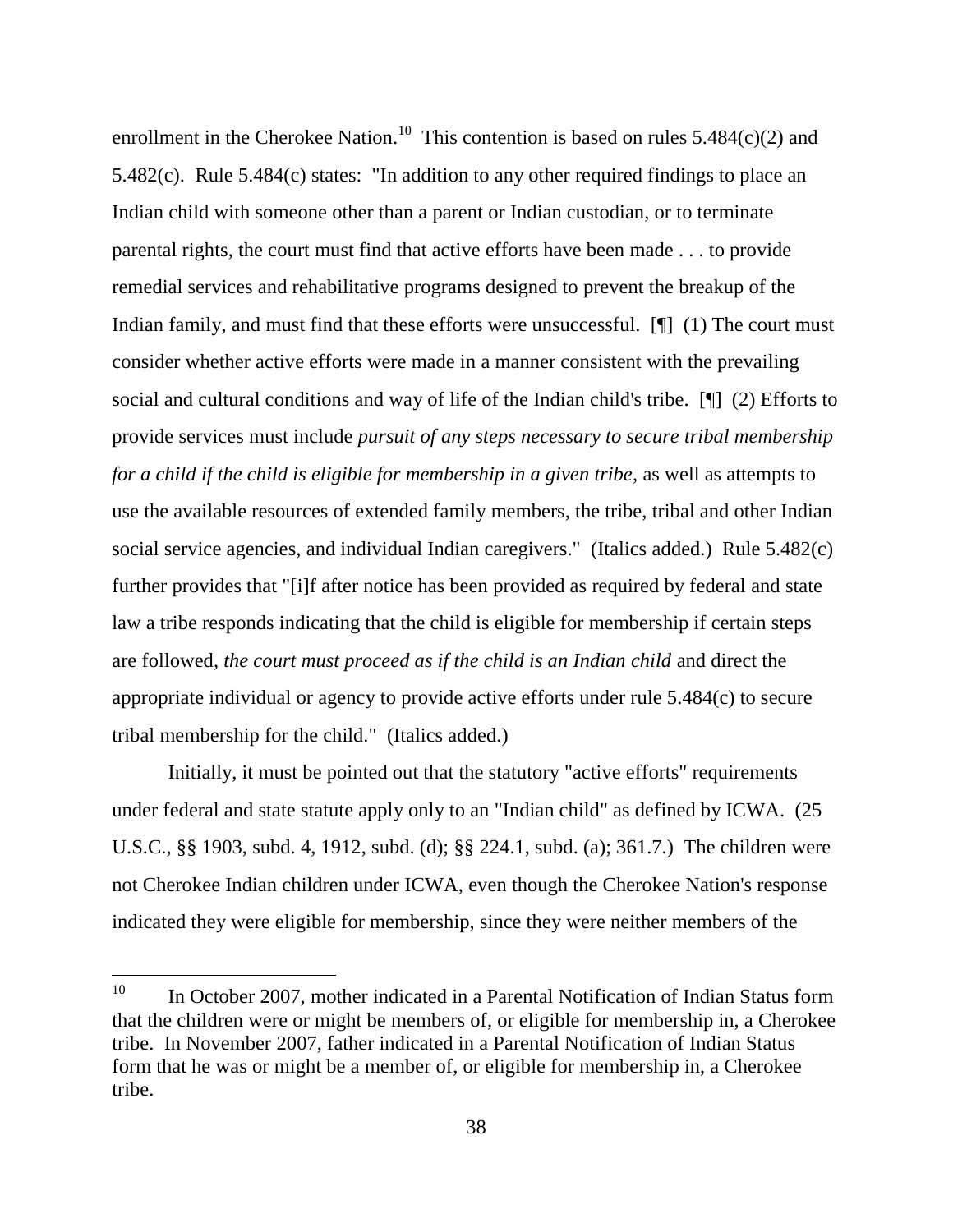Cherokee Nation nor were they biological children of a member of the Cherokee Nation. (25 U.S.C., § 1903, subd. (4).) Moreover, ICWA's "active efforts" mandate does not require a juvenile court to proceed "as if" a child is an Indian child when a noticed tribe's response indicates that the child is eligible for membership if certain steps are followed. (See 25 U.S.C., § 1912, subd. (d); see also § 361.7.) We question whether rule 5.482(c) and rule  $5.484(c)$  are consistent with the controlling statute.<sup>11</sup>

Further, to the extent appellants may be attacking earlier dependency proceedings on the ground that the court failed to proceed *as if* the children were Indian children and direct the Department to provide active efforts to secure tribal membership for the children in the Cherokee Nation, those earlier orders are not reviewable on this appeal. (See *In re A.A.* (2008) 167 Cal.App.4th 1292, 1318.) The juvenile court did proceed as if the children were Indian children at the section 366.26 hearing by making the necessary findings.

In any event, the record supports the conclusion that the Department made reasonable efforts to pursue "any steps necessary to secure tribal membership for a child if the child is eligible for membership in a given tribe." (Rule  $5.484(c)(2)$ .) The Department received a letter, dated June 12, 2008, from the Cherokee Nation advising that the children could be traced in the tribal records through an enrolled paternal ancestor (a great-great-great-great-great-grandfather) and that relationship made the children "eligible for enrollment and affiliation with Cherokee Nation by having direct lineage to an enrolled member." It stated that the Cherokee Nation could not intervene unless the children or eligible parent applied and received membership.

<sup>11</sup> Under the California Constitution, the Judicial Council may not adopt rules that are "inconsistent with statute." (Cal. Const., art. VI, § 6, subd. (d).) Section 265 provides: "The Judicial Council shall establish rules governing practice and procedure in the juvenile court not inconsistent with law."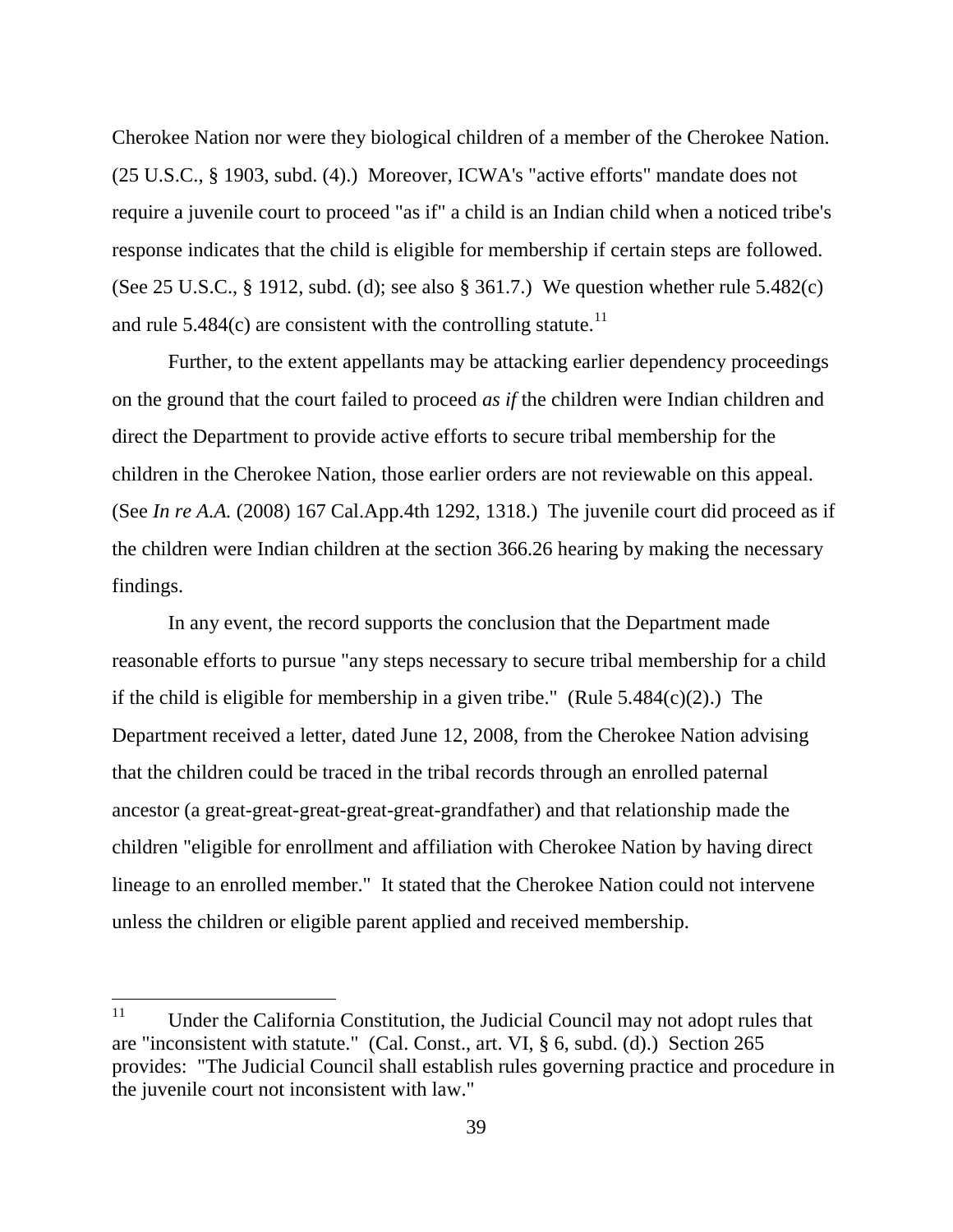The letter was attached to an addendum, filed July 23, 2008, to the six-month status review report. In the addendum report, the social worker stated that she "ha[d] completed the registration documents for the Cherokee Nation Tribe" and was "awaiting their Certificate of Degree of Indian Blood." In another addendum report, also filed July 23, 2008, the social worker indicated that birth certificates for paternal relatives were needed and that, on July 2, 2008, she had notified the paternal grandmother, paternal aunts, and father of the needed documents and she was "awaiting the family's compliance in providing" them.

The June 12, 2008 letter from the Cherokee Nation was also attached to the 12 month status review report. The 12-month status review report reiterated that the Cherokee Nation had confirmed that the children may be eligible for enrollment in the tribe. Social Worker Avery reported that she had been "working with the paternal relatives to obtain the needed documentation to prove the lineage from enrolled member to the children." She indicated in the report that the paternal grandmother was no longer cooperating with documentation efforts but another relative had obtained needed documents and the social worker had sent the application packet back to the Cherokee Nation on December 4, 2008. She had been informed by the Cherokee Nation that the enrollment process could take up to seven months.

A letter from the Cherokee Nation, dated December 17, 2008, was attached to the "366.26 WIC Report," dated May 7, 2009. The letter advised that the children's membership application was required to be accompanied by "State Certified Birth and/or Death Records for all individuals tracing back" to an enrolled member and, consequently, the photographic copies were being returned along with the application.

In the "366.26 WIC Report," Avery gave this update: "As stated in the 12 month Status Review report dated 12/17/08, the children may be eligible for enrollment in the Cherokee Nation. On 12/17/08, the Cherokee Nation notified this worker that the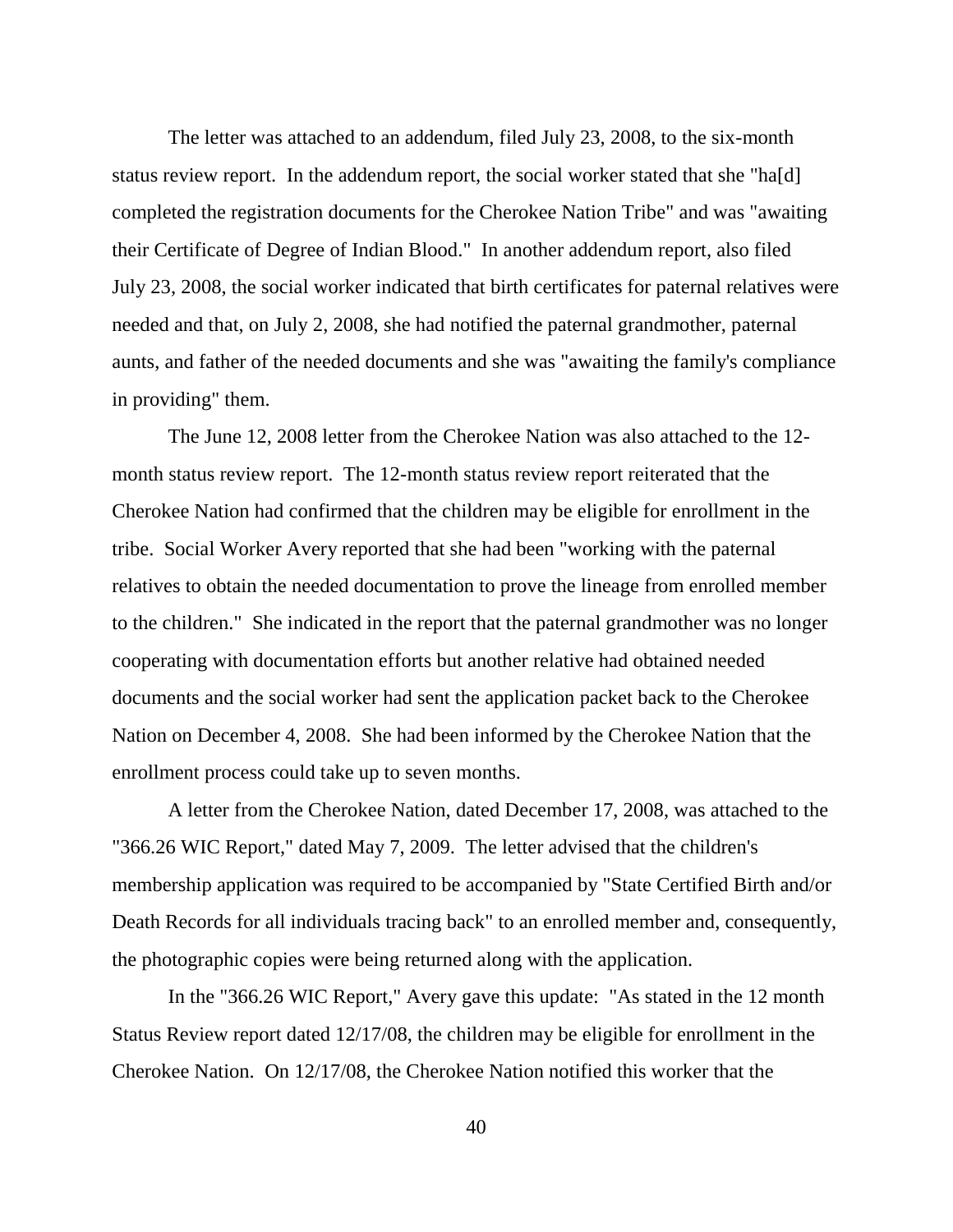children's application would be kept on file, however State Certified Birth/Death Certificates were needed for all individuals to establish lineage to the enrolled tribal member. This worker notified the paternal grandmother [O.G.] and requested original birth certificates and/or death certificates for the family members to establish lineage to the register[ed] tribal members. This worker has not received any of the original documents needed to enroll the children in the tribe. Ms. [G.] has indicated to this worker in a letter dated 11-5-08 that she will not be providing the documents as she does not believe the children should be enrolled in the tribe and has withdrawn her own enrollment from the tribe."

At a May 7, 2009 hearing, the deputy county counsel stated, with respect to application to the Cherokee Nation, that the social worker had been trying to get the birth and death certificates from the family but had not obtained them yet. The deputy county counsel remarked that "if the family does want to enroll and wants to enroll the children, then I think they will need to work with the tribes directly to see if there's anything that can be done about missing records."

The record of the hearing on June 15, 2009 indicates that the children's paternal great-aunt V.C. had obtained certified copies of birth and/or death certificates from different states, including Texas and Oklahoma, to support the children's Cherokee Nation application. After a discussion indicating some confusion regarding whether the tribe wanted originals or certified copies, the deputy county counsel stated that "if the tribe comes back and says certified copies are appropriate, then at that time we are wondering if she would provides these because you can always get more certified copies." When the court stated that it assumed that the social worker "would have to figure out where to get [the certified copies], pay the money and take the time to do that," the deputy county counsel replied, "No, it's their application. It would have to come from them, the certified copies." The paternal great-aunt unsuccessfully attempted to give the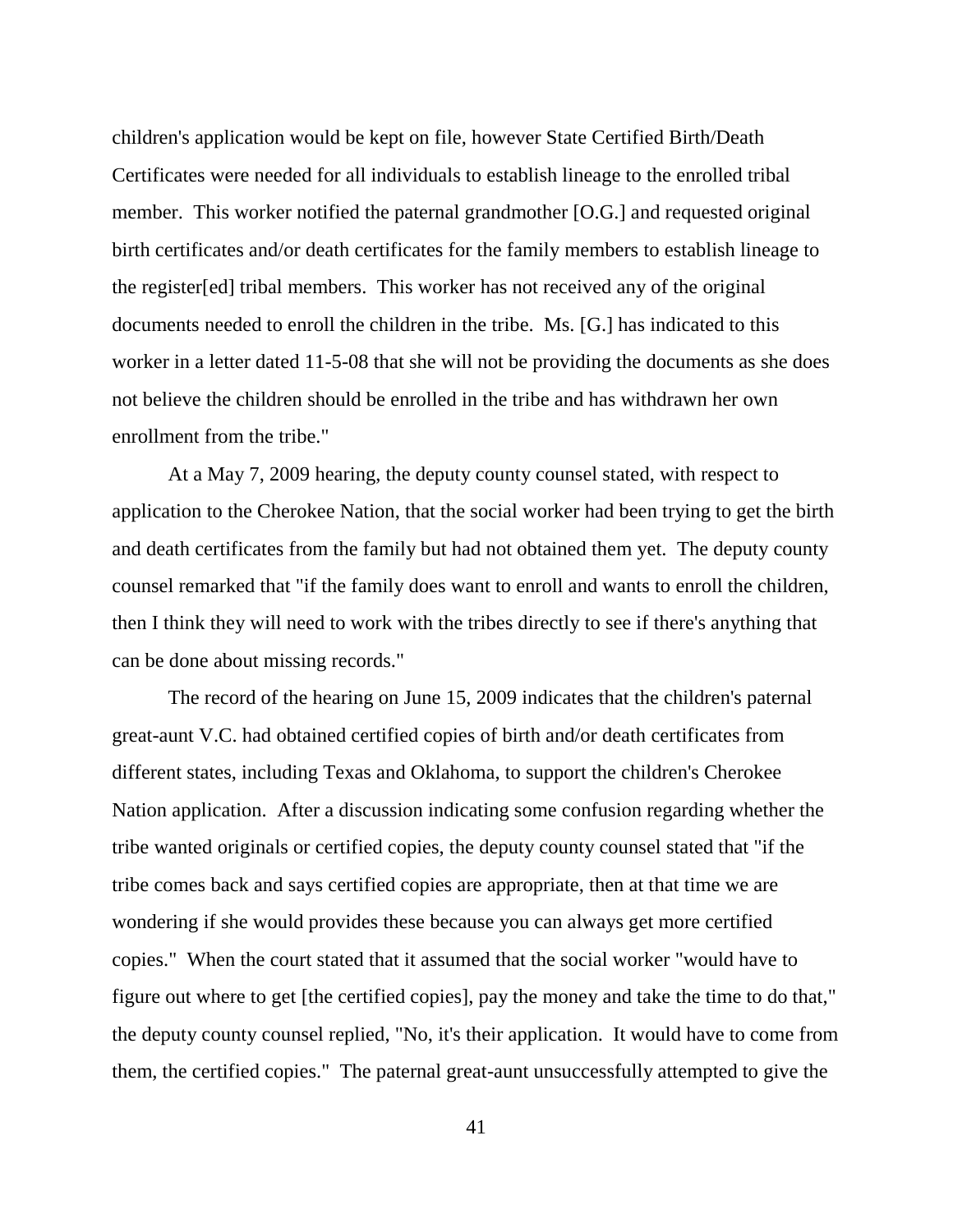documentation that she had obtained to the court. The deputy county counsel indicated that the paternal great aunt should send the documents to the tribe and agreed that the Department would provide the address. The court indicated that it saw no problem with the paternal great aunt sending the documents and that the deputy county counsel would provide needed information. The paternal great-aunt left the courtroom. The deputy county counsel indicated that the social worker would prepare a cover letter for the greataunt's signature specifying the case number and the children's names and providing the great aunt's address so that the tribe could contact her if it had further questions.

An addendum report, dated August 17, 2009, prepared by social worker Ransom who had recently taken over the dependency cases, stated the following with regard to efforts to enroll the children as members of the Cherokee Nation. It stated: "On 8/13/09, the undersigned received a letter regarding the children . . . from the Cherokee Nation stating that they can be traced in the tribal record of the Cherokee Nation. . . . This relationship makes the children, eligible for enrollment and affiliation with the Cherokee Nation by having direct lineage to an enrolled member." A letter and an "Application for Citizenship in the Cherokee Nation" were attached to the report. The application instructions explain that to obtain a Certificate of Degree of Indian Blood, the applicant "must apply and provide documents that connect [the applicant] to an enrolled lineal ancestor . . . ." The application instructed: "If no one in the family has received certification, attach ORIGINAL STATE CERTIFIED DOCUMENTS (BIRTH/DEATH) CERTIFICATES beginning with the applicant back to the enrollee." The social worker stated in her report that she would complete the membership application for the children.

At a hearing on Monday August 17, 2009, the deputy county counsel stated that "one tribe, the Cherokee Nation of Oklahoma, has said the children may be eligible for enrollment under certain circumstances, which include the rest of the paternal line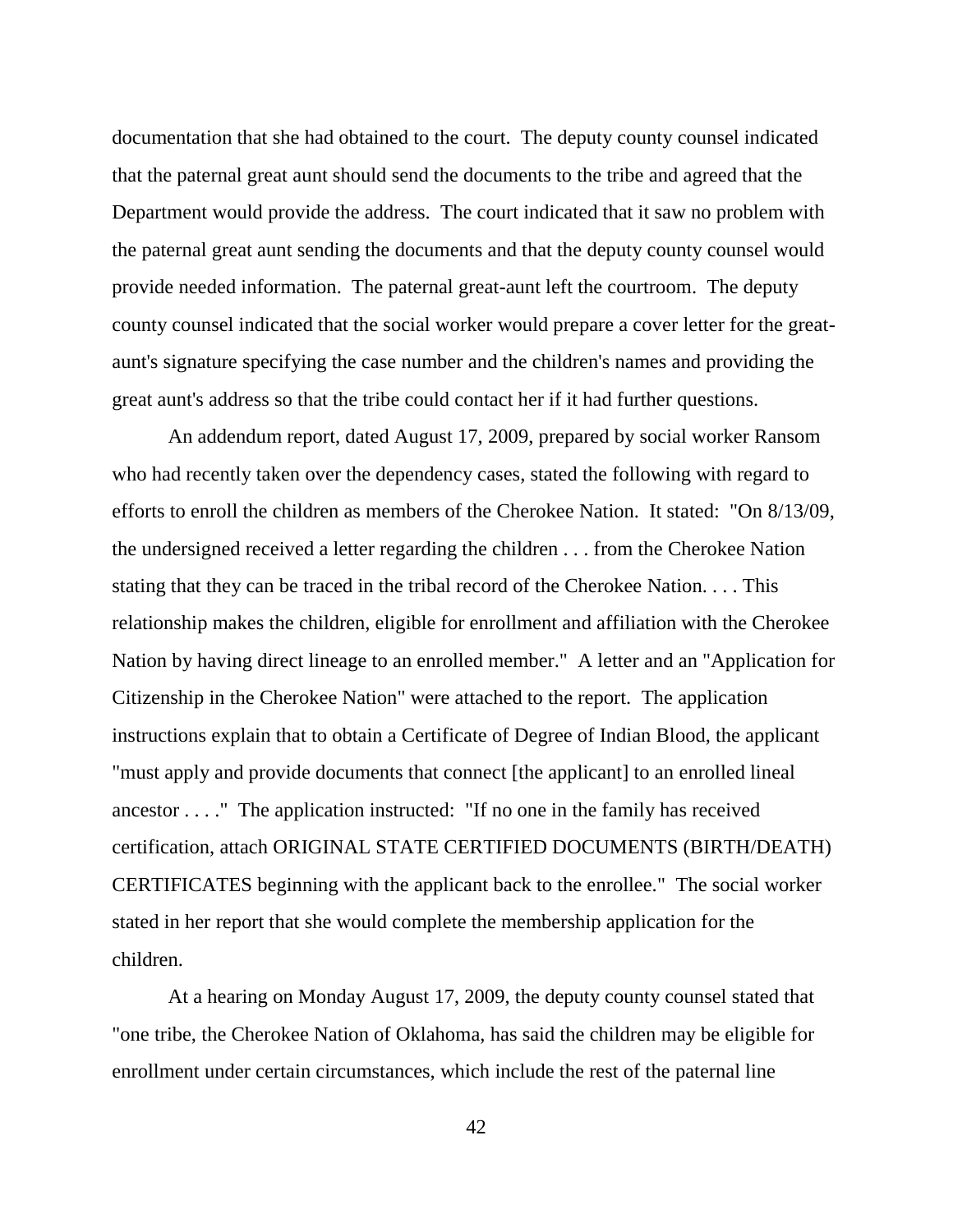enrolling in the tribe." Paternal great-aunt V.C. indicated to the court that social worker Avery had prepared a cover letter for her and mailed it to her the previous Friday but V.C. had not yet picked it up from the post office. Consequently, she had not yet mailed the cover letter and the birth and death certificates to the Cherokee Nation. There was no indication that V.C. was not going to follow through with mailing the documents to the Cherokee Nation once she picked up the cover letter.

On October 28, 2009, at the contested section 366.26 hearing, the court indicated that it had "received countless letters from a paternal relative named [V.C.] around the Indian Child Welfare Act." It was the court's understanding that she was "attempting to get the family registered" but had "not yet gotten herself registered." The deputy county counsel indicated that she had no personal knowledge.

Although appellants now complain that the juvenile court "failed to direct the Department to complete necessary enrollment documents so that their tribal membership could be realized," the record indicates that the Department did immediately complete and submit membership applications on behalf of the children. After the Cherokee Nation indicated that membership applications must include "State Certified Birth and/or Death Records for all individuals tracing back" the direct lineage to the enrolled ancestor, the Department worked with the family to obtain the supporting documentation. The social worker first attempted to obtain the needed documentation through the paternal grandmother, who withdrew her cooperation. By the time of the June 15, 2009 hearing, however, paternal relative V.C. had obtained birth/death certificates. Although there was some confusion at that hearing about who was responsible for sending that supporting documentation to the Cherokee Nation, the record indicates that, before the August 17, 2009 hearing, the Department had sent V.C. a cover letter to enable her to send the birth and death certificates to the Cherokee Nation. At that August 17, 2009 hearing, it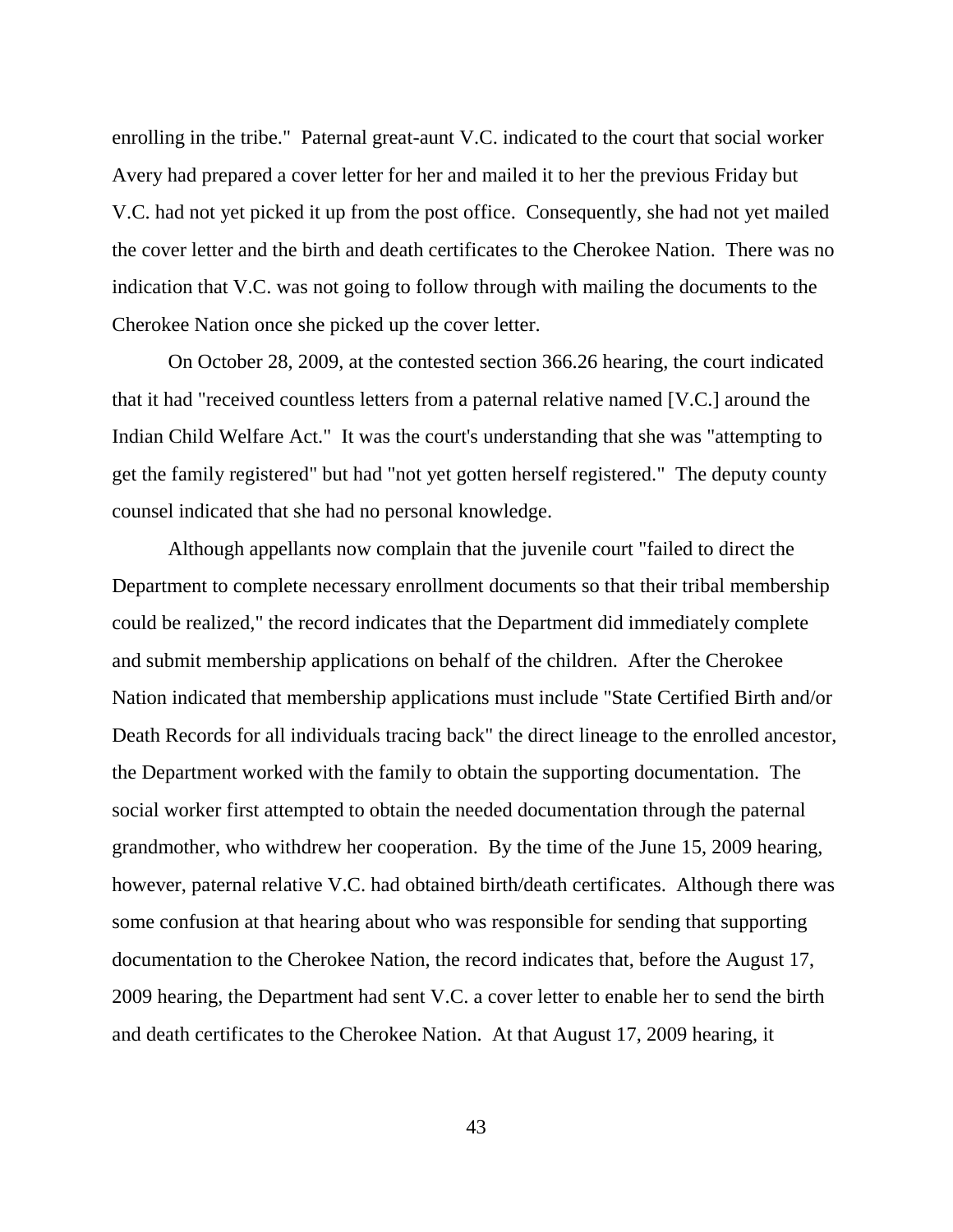appeared that V.C. would be mailing them once she picked up the cover letter from the post office.

The Department's ongoing efforts to work with family members to obtain the supporting documentation and its provision of the cover letter to a cooperative and willing extended family member were consistent with taking the "steps necessary to secure tribal membership" for eligible children and attempting to use "the available resources of extended family members" as stated in rule 5.484(c)(2). The Department was not required to do more under the circumstances. Although appellants assert that a deputy county counsel "erroneously informed the court that the children could only be enrolled in the Cherokee Nation if all of their paternal relatives were also enrolled," the apparent misstatement had no bearing on the adequacy of the efforts made by the agency.

Appellants insist that the Department should have tried to obtain the state certified copies of the birth and death certificates itself. They contend that "the Department failed to conduct even a minimal amount of investigation to ascertain that the records the tribe required were available to non-family members." They assert that, because California and other states, such as Oklahoma, make birth and death records available with a court order, the Department might have been able to directly secure the supporting documentation. Even if that were possible, we think it is unreasonable to interpret rule 5.484(c)(2) as requiring the DFCS to use its limited resources to attempt to obtain numerous certified copies of birth and death certificates from various states to support a membership application of a dependent child.

Further, we have no reason based on the record before us to conclude that the Cherokee Nation does not have the children's applications or that V.C. did not promptly follow through by mailing the birth/death certificates after the August 17, 2009 hearing, using the cover letter prepared by a social worker. The record does not disclose that the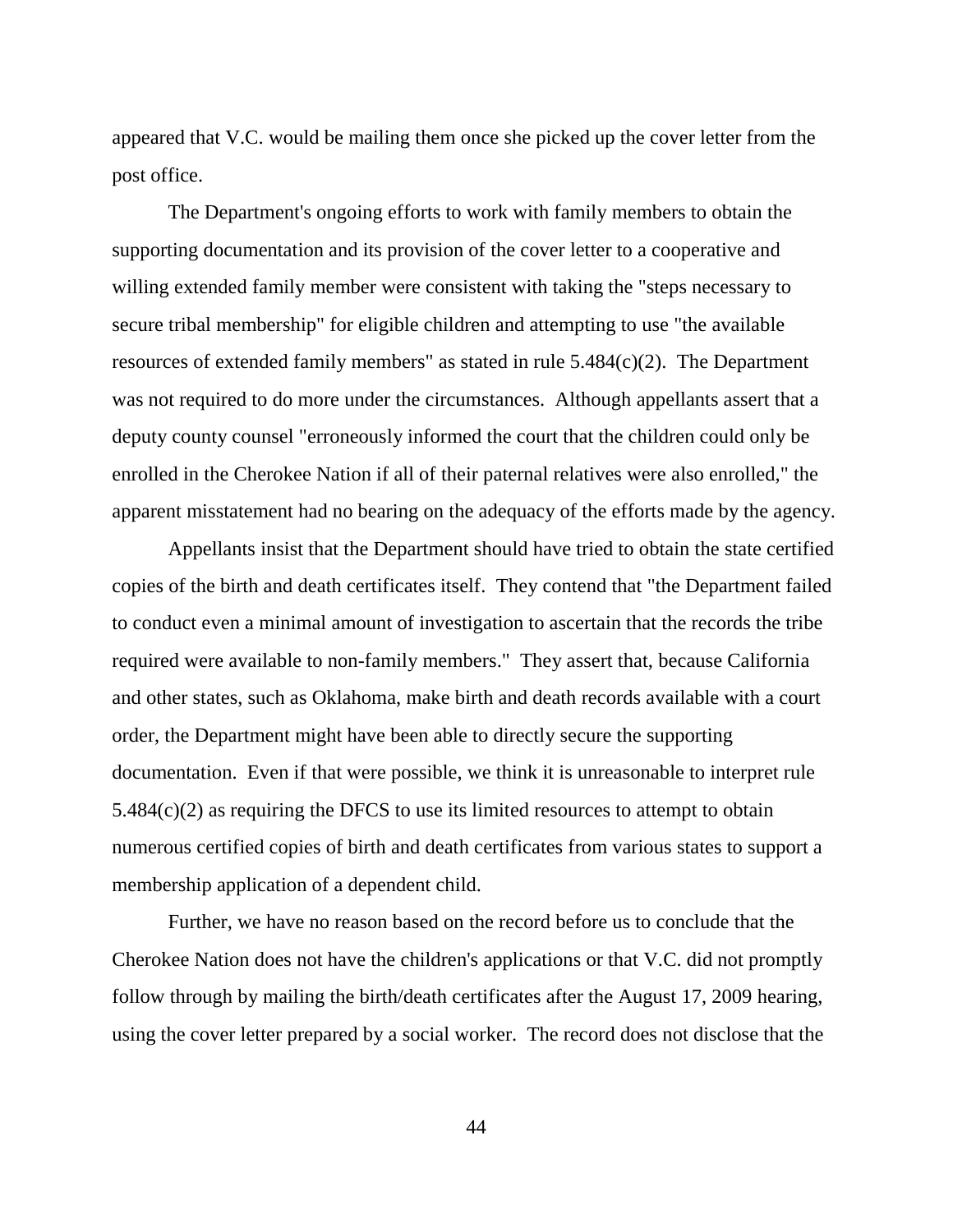Department failed to take any reasonable steps necessary to secure tribal membership for the children and substantial evidence supports the court's "active efforts" finding.

#### D. *Adequacy of ICWA Notices*

### 1. *Notice Requirement*

ICWA provides that, "[i]n any involuntary proceeding in a State court, where the court *knows or has reason to know* that an Indian child is involved, the party seeking the foster care placement of, or termination of parental rights to, an Indian child shall notify the parent or Indian custodian and the Indian child's tribe, by registered mail with return receipt requested, of the pending proceedings and of their right of intervention." (25 U.S.C. § 1912, italics added.) California law implements ICWA by requiring that notice be sent to the minor's parents and the minor's tribe whenever "it is *known or there is reason to know* that an Indian child is involved [in a Indian child custody proceeding], and for every hearing thereafter . . . unless it is determined that the Indian Child Welfare Act (25 U.S.C. Sec. 1901 et seq.) does not apply to the case in accordance with Section 224.3."<sup>12</sup> (§ 224.2, subds. (a), (b), italics added, see § 224.1, subd. (c); 25 U.S.C. § 1903, rules 5.480, 5.481(b).) Notice must "be sent to all tribes of which the child may be a member or eligible for membership, until the court makes a determination as to which tribe is the child's tribe in accordance with subdivision (d) of Section 224.1, after which

<sup>12</sup> <sup>12</sup> ICWA provides that "[n]o . . . termination of parental rights proceeding shall be held until at least ten days after receipt of notice by the parent or Indian custodian and the tribe or the Secretary." (25 U.S.C., § 1912, subd. (a).) California law generally requires that "[n]o proceeding shall be held until at least 10 days after receipt of notice by the parent, Indian custodian, the tribe, or the Bureau of Indian Affairs . . . ." (§ 224.2 , subd. (d); see rule  $5.482(a)(1)$ .) The Indian child's tribe has a right to intervene at any point in a proceeding for the termination of parental rights. (25 U.S.C. 1911, subd. (c); § 224.4, see rules 5.482(e), 5.534(i).)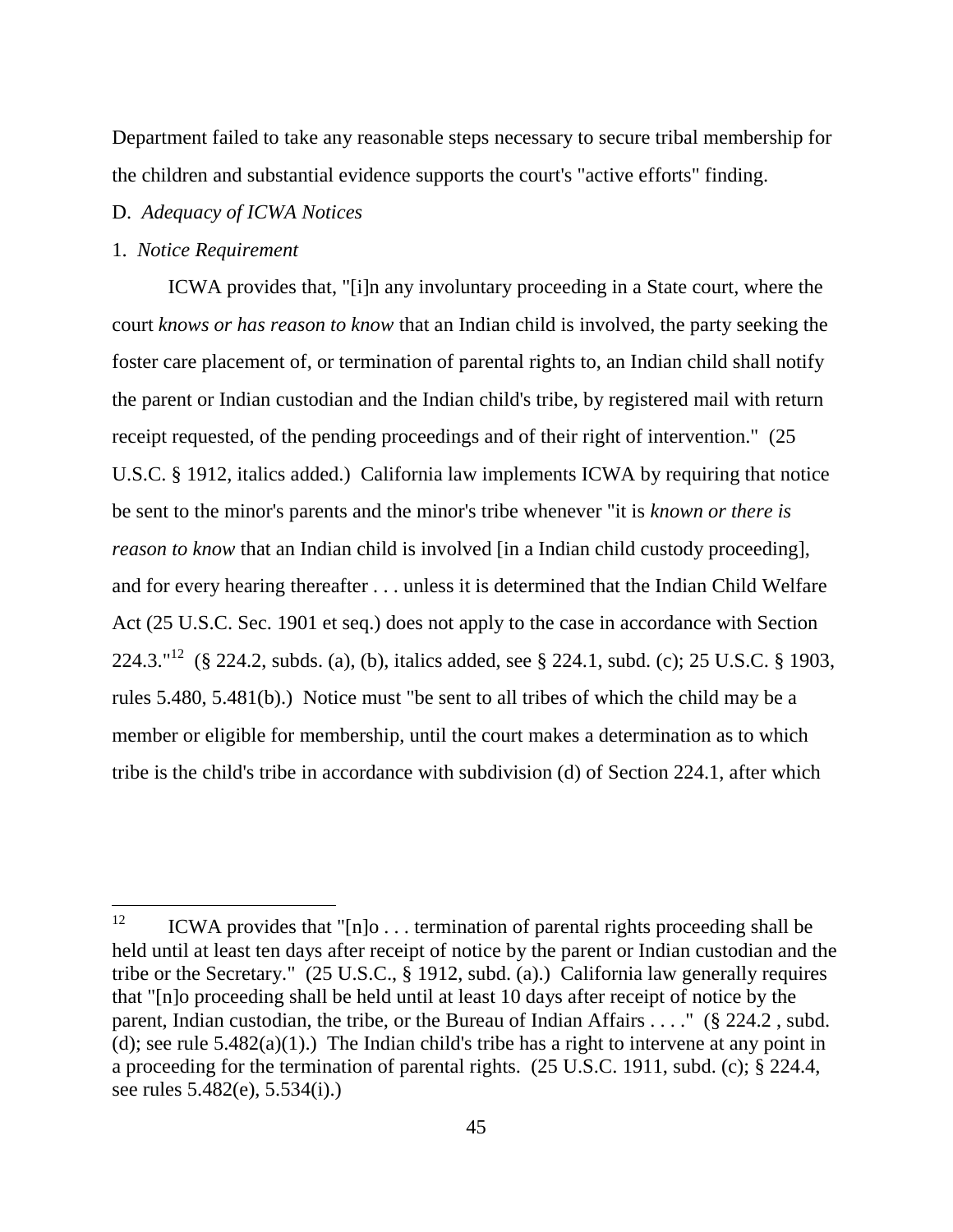notice need only be sent to the tribe determined to be the Indian child's tribe."<sup>13</sup> (§ 224.2, subd.  $(a)(3)$ .)

Under the implementing federal regulation, the required ICWA notices must include "[a]ll names known, and current and former addresses of the Indian child's biological mother, biological father, maternal and paternal grandparents and great grandparents or Indian custodians, including maiden, married and former names or aliases; birthdates; places of birth and death; tribal enrollment numbers, and/or *other identifying information*." (25 C.F.R., § 23.11, subds. (a), (d)(3), italics added.) California law requires that the notices contain substantially the same data, including "*any other identifying information, if known*." (§ 224.2, subd. (a)(5)(C), italics added.) The Judicial Council has proscribed a mandatory form, entitled "Notice of Child Custody Proceeding For Indian Child (Indian Child Welfare Act)" (ICWA-030 [New January 1, 2008]). (See Gov. Code, § 68511.)

In this case, appellants contend that the order terminating parental rights of both mother and father must be reversed because the ICWA notices contained incomplete and incorrect information with respect to the children's potential membership in the Choctaw and Seneca tribes.

# 2. *Choctaw*

The "366.26 WIC Report" filed by the DFCS social worker indicated that she had been notified by the paternal grandmother O. G. that the children might be eligible for enrollment in the Choctaw Nation. The social worker had notified the Choctaw Nation in December 2008 and received a response in January 2009.

<sup>13</sup> California law also requires that, to the extent required by federal law, notice "be sent to the Secretary of the Interior's designated agent, the Sacramento Area Director, Bureau of Indian Affairs." (§ 224.2, subd. (a)(4).)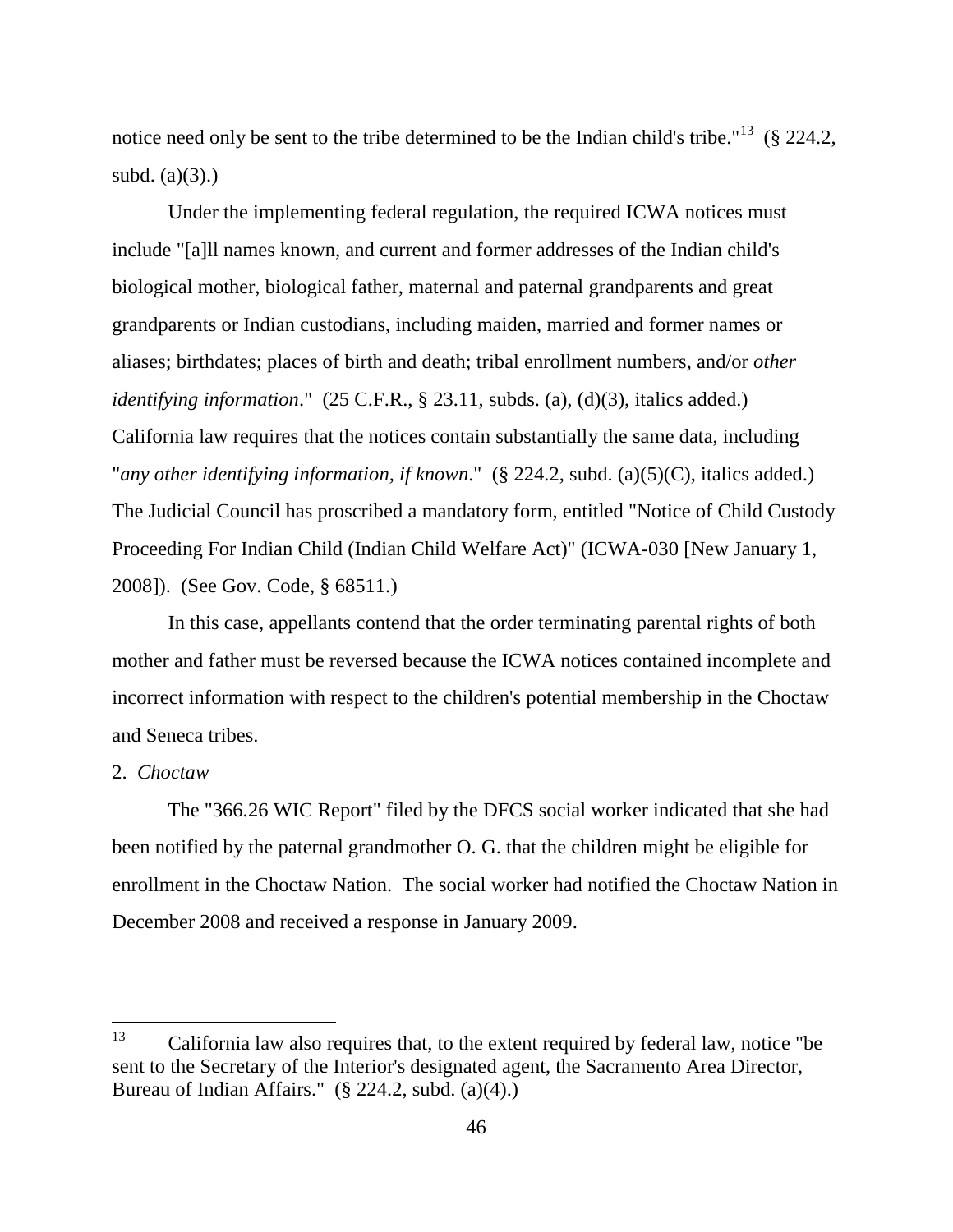The December 2008 ICWA notice for C.B. named "Jennie Wingate," "Billy Jackson," "Phebe Wingate" as paternal great-great grandparents. It stated Billy Jackson's enrollment number was 9905 but gave no enrollment number for Phebe Wingate. The December 2008 ICWA notice for M.B. named "Jennie Wingate" as her paternal greatgreat grandmother and named "Billy Jackson" and "Phebe Wingate" as paternal greatgreat-great grandparents. It gave the same enrollment number for Billy Jackson and, in addition, gave an enrollment number of 9906 for Phebe Wingate. The notices were sent to the Choctaw Nation of Oklahoma.

A letter from the Choctaw Nation of Oklahoma, dated January 6, 2009, regarding the Indian status of the children and their older sister C. stated that it had researched its records with the information provided and had been unable to establish Indian heritage. The letter explained that, under its constitution, all lineal descendants of Choctaw Indians whose names appear on the final rolls of the Choctaw Nation were members. It also stated, "Please note that all records are pulled by maiden names and date of birth, therefore, the lack of this information may hinder the process."

In the "366.26 WIC Report," the DFCS social worker further reported that she had received a letter in January 2009 from the children's paternal grandmother O.G. The letter indicated that her father's death certificate omitted his parents' names and she was in the process of having the death certificate amended to show that his parents were Lee Andrew Bynum and Jennie Jackson. The social worker received another letter in February 2009 indicating that the grandmother had an appointment to speak with a lawyer about her father's death certificate but, at the time of the report, had not received any further information from her.

On June 15, 2009, at the hearing held to specifically deal with ICWA notice issues, father's counsel indicated that she had spoken with the paternal grandmother, who had said that her mother was married to a man, "Purvis [sic] Bynum," whose mother was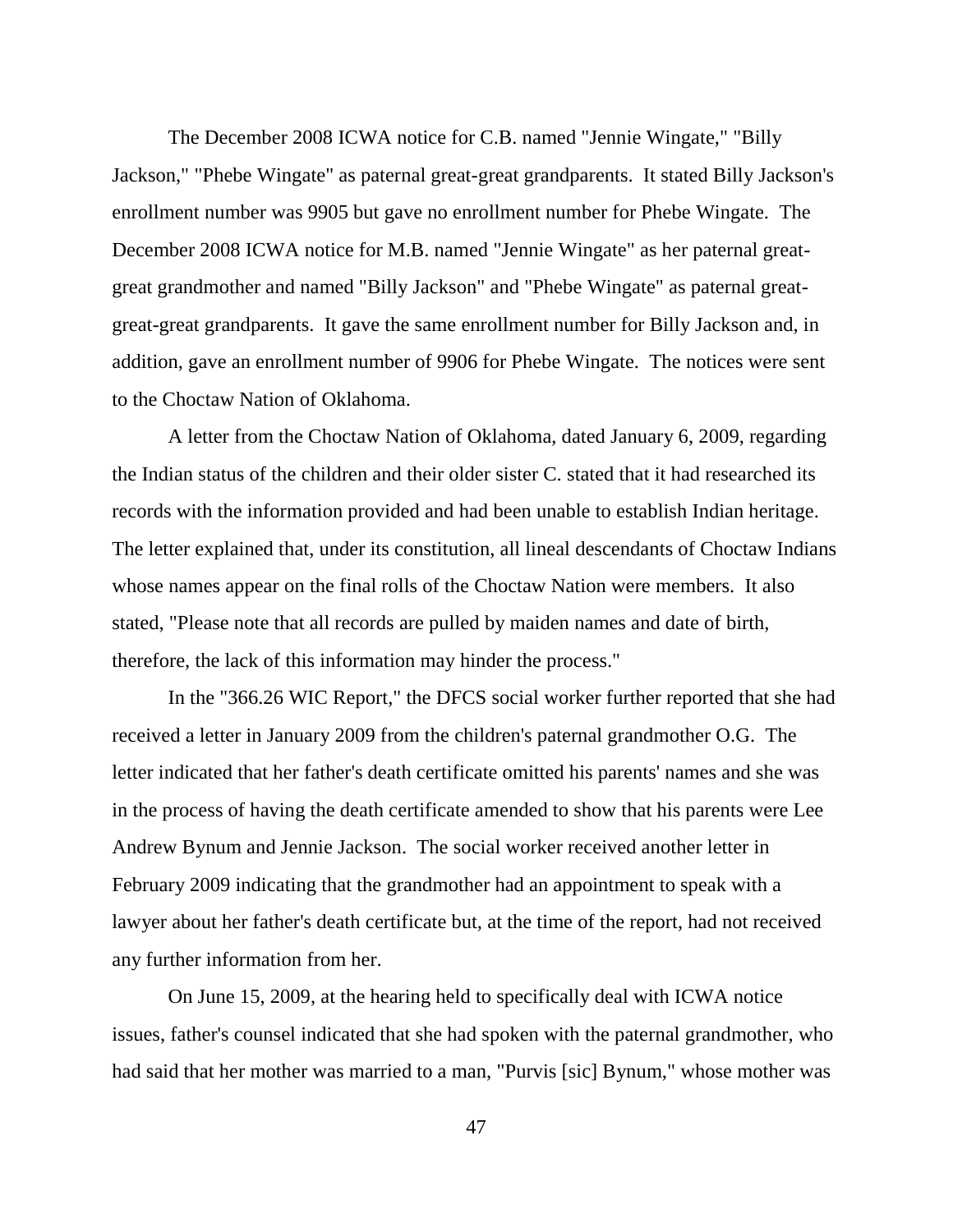Jenny Jackson. In addition, the grandmother O.G. had said that Jenny Jackson was married to a Levi Bynum. She had also said that Jenny Jackson's mother was Phoebe Jackson, whose Choctaw enrollment number was 9906 or 1906, and Phoebe was married to Henry Jackson, whose Choctaw enrollment number was 1905 or 9905.

ICWA notices of the pending section 366.26 hearings were mailed in July 2009 to, among others, the Sacramento Area Director of the BIA, the Secretary of the Interior, Choctaw Nation of Oklahoma, the Jena Band of Choctaw in Louisiana, and the Mississippi Band of Choctaw Indians. The notices named "Jennie Wingate Bynum" in the relative information section but did not identify her relationship to the children. They also named the children's paternal great-great-great grandmother as "Phoebe Wingate Jackson" with a Choctaw enrollment number of 9906 or 1906 and their paternal greatgreat-great grandfather as "William Henry Jackson" with an enrollment number of 9905 or 1905.

Appellants contend that the July 2009 notices failed to provide legally adequate notice to the Choctaw tribes because they did not correctly identify the children's greatgreat-grandmother as having the maiden name of Jennie Jackson and as being the daughter of Phoebe Wingate Jackson and William Henry Jackson. They also argue that the notices, in addition to providing only the name "Jennie Wingate Bynum," failed to specify her relationship to the children and, consequently, failed to "connect the children's lineage to the Choctaw ancestors."

By letter stamped July 22, 2009, the U.S. Department of the Interior, Bureau of Indian Affairs informed the DFSC that its records showed that both Billy Jackson, roll number 9905, and Phoebe Jackson, roll number 9906, never had any children. The letter indicated that they "did not find a Jennie Wingate Bynum enrolled." By letter dated July 28, 2009, the Jena Band of Choctaw Indians informed the DFCS that its records did not indicate that the children or their relatives were members or eligible for membership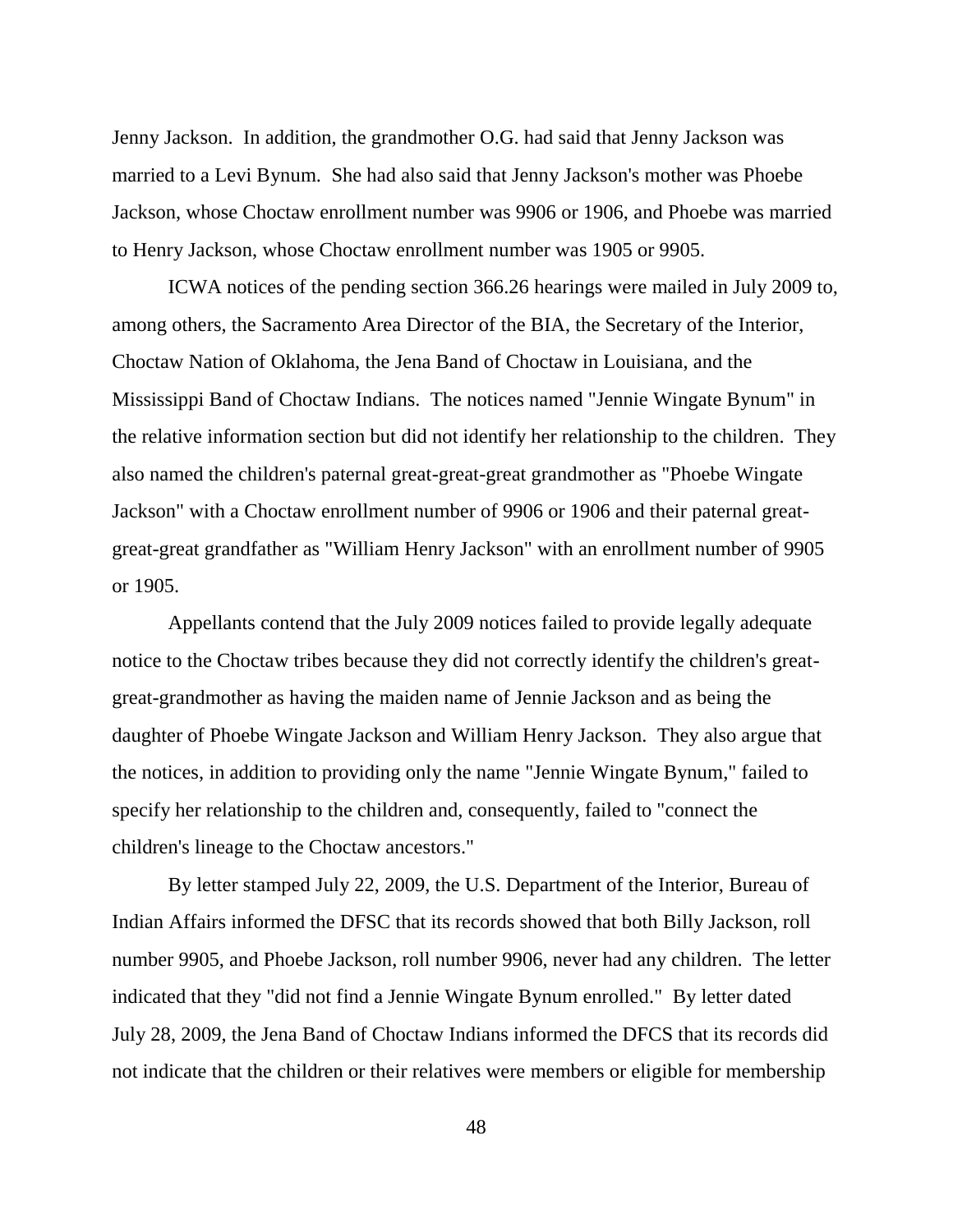in the Jena Band. Letters from the Mississippi Band of Choctaw Indians similarly stated that the children and the parents were neither enrolled nor eligible for enrollment.

Here, the notices provided the tribes with a meaningful opportunity to determine the children's possible Choctaw heritage based upon their purported Choctaw great-greatgreat-grandparents. Any asserted error in failing to provide a maiden name of "Jennie Jackson" and identify her as the children's great-great-grandmother in the notices was necessarily harmless since any purported Choctaw heritage was asserted to be through direct lineal descent from enrolled members Billy Jackson and Phoebe Jackson and the BIA's records established that those members had no children. (*In re Cheyanne F.* (2008) 164 Cal.App.4th 571, 576 ["where notice has been received by the tribe . . . , errors or omissions in the notice are reviewed under the harmless error standard"].)

### 3. *Seneca*

Appellants assert that the DFCS should have sent corrected notices to the Seneca tribes before the section 366.26 hearing because previous notices to which the tribes responded had incomplete and incorrect information. They claim the January 2008 notice, which listed the children's maternal great-grandmother with a last name of "Senna," was prejudicially defective because it did not list her as having any tribal affiliation and stated "N/A" for "Tribe, band and location," which they claim indicated she had no Seneca heritage.<sup>14</sup> They further assert that the July 2009 notice similarly failed to demonstrate Seneca heritage because it did not provide the name "Senna" for children's maternal great-grandmother and did not specify the maiden names for the children's mother or grandmother. In any event, they point out the July 2009 notice was

<sup>&</sup>lt;sup>14</sup> They also assert that the notices sent to the Seneca tribes misidentified a maternal great-grandfather as being Seneca and Cherokee. Even assuming that the grandfather was not Indian, appellants have failed to show that the error was prejudicial. (Cf. *In re Cheyanne F., supra,* 164 Cal.App.4th at pp. 573-5745, 576 [complete omission of information regarding non-Indian side of the family was harmless error].)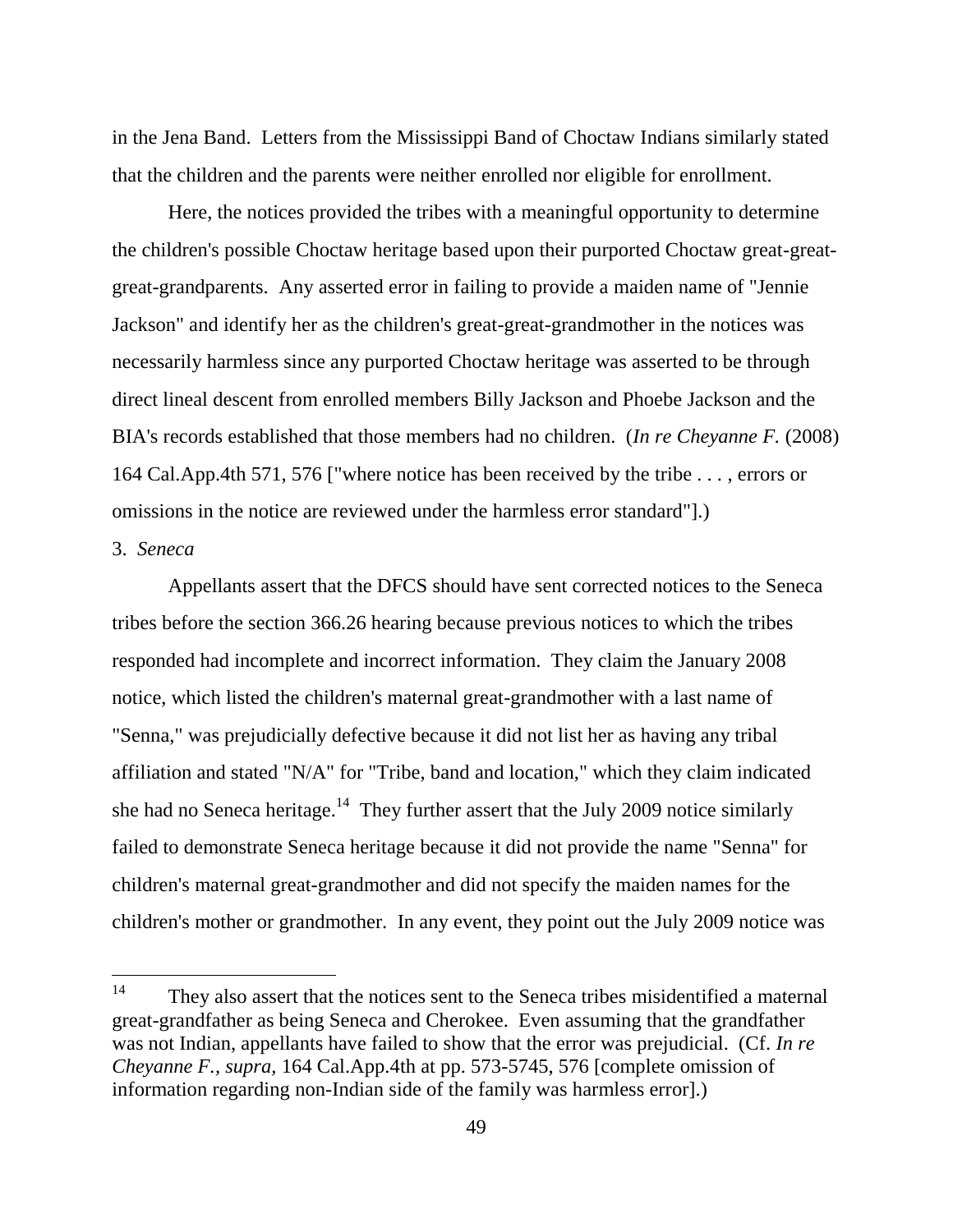not sent to the Seneca tribes. Respondent counters that adequate notice was sent to the Seneca tribes, which found the children were neither members nor eligible to enroll, and "[t]here is no more information that the Department could have provided that would have brought a different answer from the Seneca tribes."

In a Parental Notification of Indian Status form, filed in October 2007, mother indicated that she might have Seneca Indian ancestry in addition to the children possibly being a member or eligible for membership in a Cherokee tribe but she did not identify any particular Seneca tribe. The court ordered ICWA notice to be given by the social worker.

An ICWA notice sent in November 2007 identified the children's mother as Seneca and Cherokee. It named the children's maternal grandmother C.K. and listed the maternal great-grandmother as "Elsie Margaret Hamilton." As to that greatgrandmother's tribe or band and location, the notice stated "N/A." A maternal greatgrandfather, Pasquali Sarpi, was identified as "Cherokee, Sennca [sic]." The notice was sent to, among others, the BIA in Sacramento, the Cayuga Nation in New York, the Seneca-Cayuga Tribe of Oklahoma, the Seneca Nation of Indians in New York, and the Tonawanda Band of Senecas in New York.

By letter dated November 29, 2007, the Seneca-Cayuga Tribe indicated that the children, their sister C., and their parents were not members of the tribe or eligible for membership.

Another notice was sent to the same recipients on January 10, 2008 and again identified the children's mother as Seneca and Cherokee. It provided a more complete name for the maternal grandmother and listed the maternal great grandmother as "Elsie Margaret Hamilto [sic] Senna." It again stated with regard to that great-grandmother's band or tribe and location, "N/A." A maternal great-grandfather, Pasquali Sarpi, was again identified as "Cherokee, Sennca."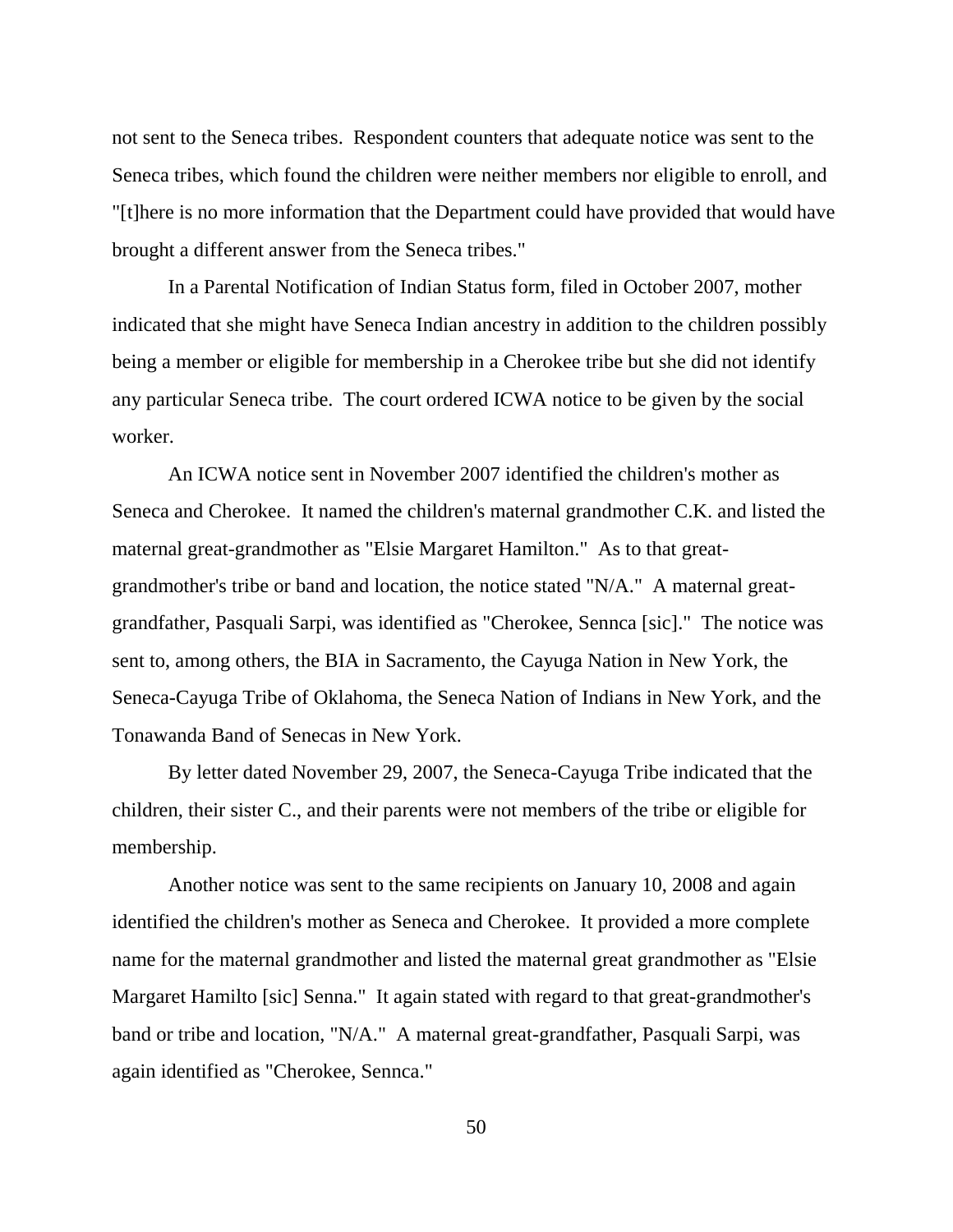A letter dated January 14, 2008 from the Seneca Nation of Indians quoted its enrollment ordinance, which made clear that membership was based upon matrilineal descent and eligibility to enroll was available only to those persons whose mother is a member of the Seneca Nation. It found the children and their older sister C., mother and father, their grandmother C.K., Elsie Margaret Hamilton, and other named relatives were not enrolled members of the Seneca Nation of Indians and were not eligible for enrollment.

In a letter dated February 1, 2008, the Tonawanda Seneca Nation stated that the children, their sister, and their parents were not members and they were not eligible for membership. In a letter dated March 10, 2008, the Cayuga Nation stated the children's parents did not have ancestry with the Cayuga Nation and the parents, the children, and sister C. were not eligible for enrollment.

On May 20, 2008, further ICWA notices were sent to, among others, the Sacramento Area Director of the BIA, the Secretary of the Interior, the Cayuga Nation in New York, the Seneca-Cayuga Tribe of Oklahoma, the Seneca Nation of Indians in New York, and the Tonawanda Band of Senecas in New York. The maternal greatgrandmother was listed as both "Elsie Margaret Senna" and "Elsie M[a]rgaret Hamilton." Her birthdate and birthplace were also listed. Her tribe or band was listed as unknown. A maternal great-grandfather, Pasquali A. Sarpi, was again listed but, this time, his tribe or band was listed as unknown.

By letter dated October 28, 2008, the Seneca Nation of Indians again confirmed that the children, mother and father, and other named relatives were not enrolled members or eligible to enroll.

ICWA notices regarding the 12-month review hearing set for December 17, 2008 were sent to the Sacramento Area Director of the BIA and the Secretary of the Interior but not to any Seneca tribe.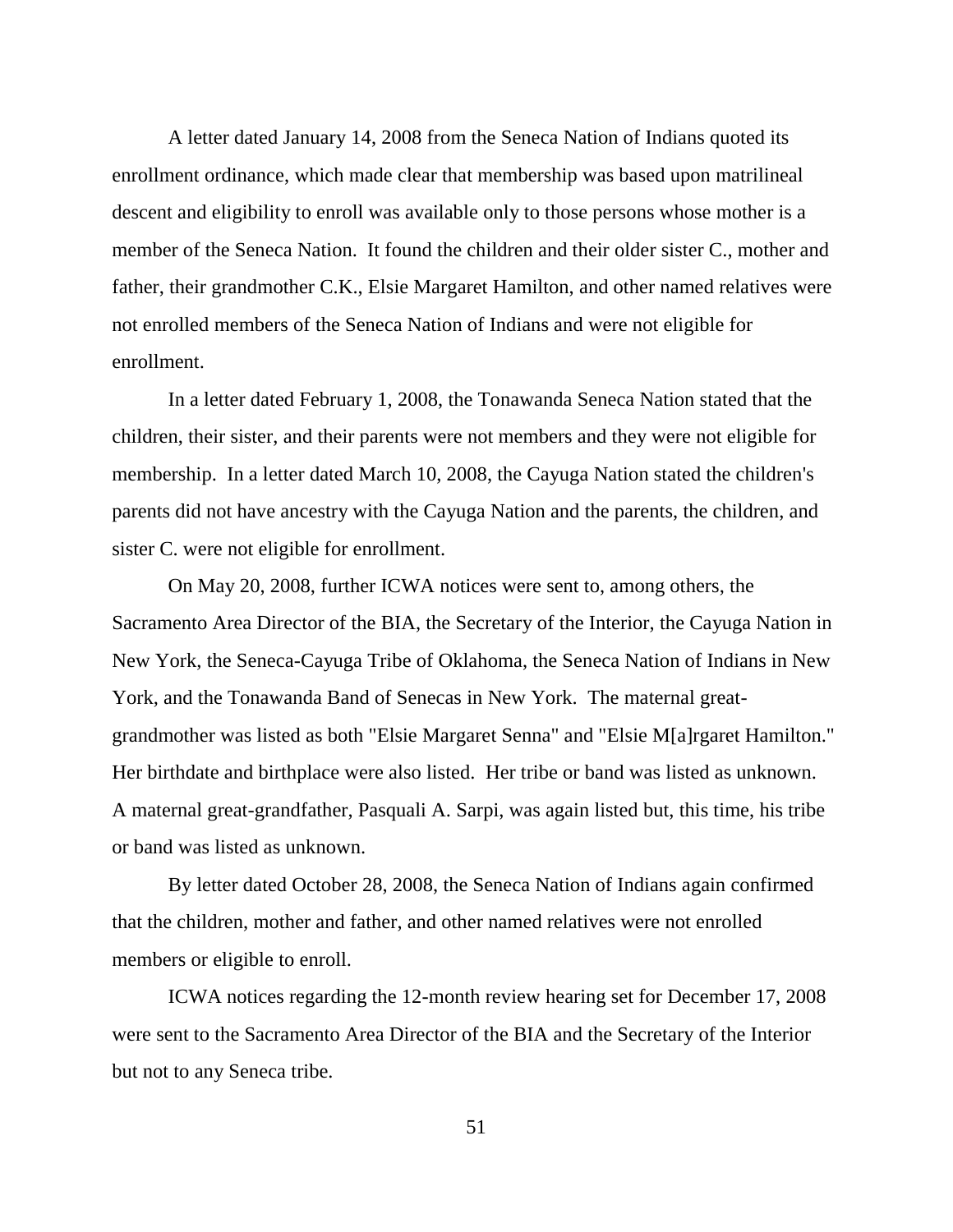At a hearing on May 7, 2009, the children's maternal grandmother C.K. stated that her parents were not enrolled members of any Seneca tribe but the grandmother stated that her aunt was a member and lived on a reservation in Arizona. The court acknowledged that a corrected notice might have to be sent.<sup>15</sup> C.K. indicated that her mother's maiden name was Senna and her mother's grandmother's married name was Chase. C.K. said that she could not remember her great-grandmother's maiden name and would have to check her records, which were in storage. The deputy county counsel asked for a hearing at which parents and other relatives would bring all identifying information because "so many different items [had been] sent at different times" and she did not know what information was correct. The court accepted that suggestion and ordered parents to appear on June 15, 2009 for the purpose of ensuring proper ICWA notice.

At the June 15, 2009 hearing, father's counsel informed the court that, prior to the hearing, maternal grandmother C.K. had said that her paternal grandfather, George Senna, "at one point he may have had relations with woman that was "[N]ative American and had children" but C.K. had not known the name of the Native American woman or the names of any children resulting from their relationship. Grandmother C.K. then spoke up, stating that her grandfather was George Senna (the children's great-greatgrandfather) and she had heard that his father (the children's great-great-greatgrandfather) married an Indian woman after his first wife, who was not Indian, passed away. She had been told by her older sister that when men married Indians, "they take on the wife's name." The grandmother then stated, "So I am not sure which way other than

<sup>&</sup>lt;sup>15</sup> The maternal grandmother never provided the court with the name of her maternal aunt, who was not the children's lineal ancestor, and did not bring her up again at the June 15, 2009 hearing. None of the noticed tribes received notice in Arizona. We have no reason to believe on this record that the DFCS did not adequately inquire into the grandmother's claim.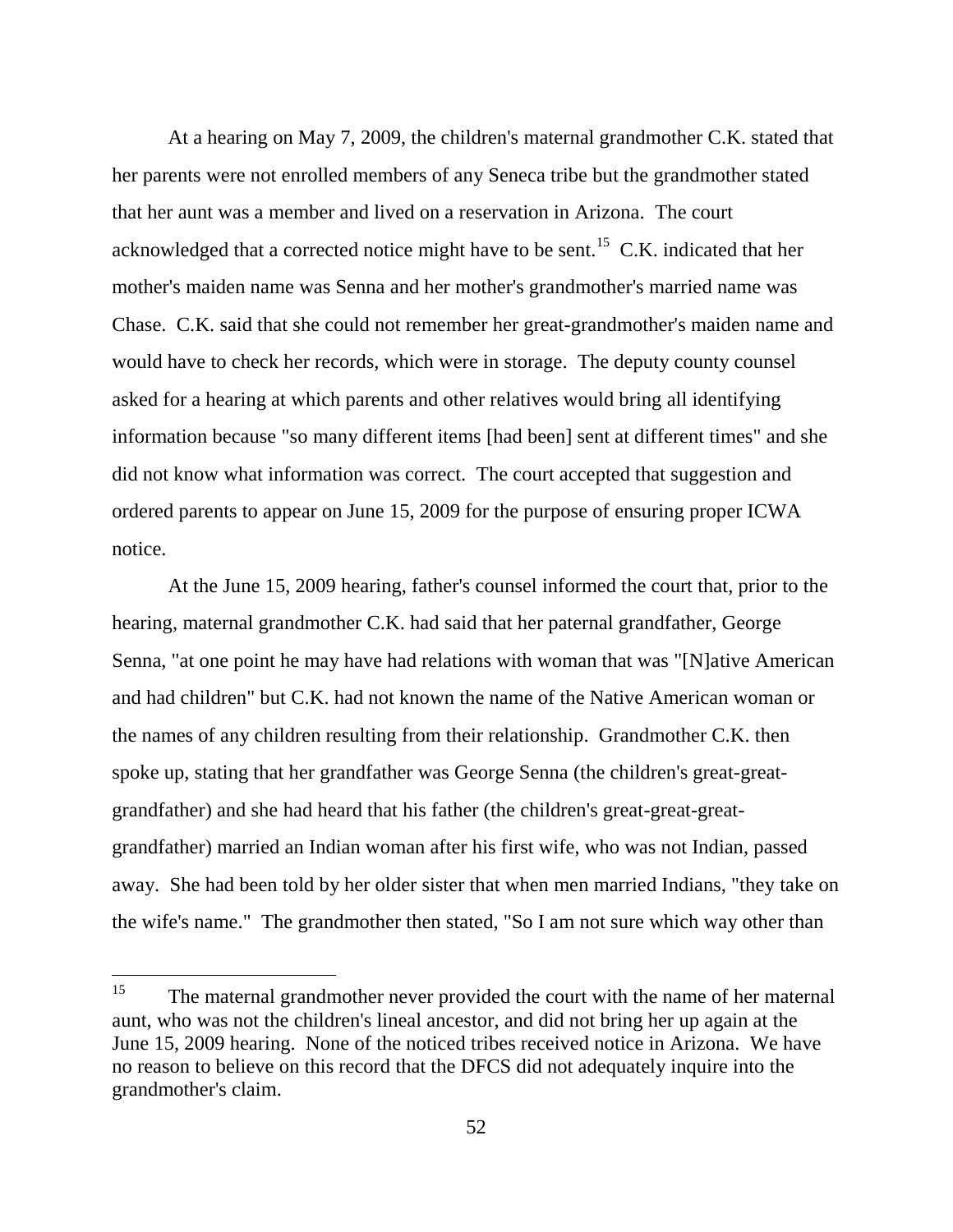they have children. That could be where [the name] Senna came in, those children." When the court asked whether she was descended from the first wife or second wife and indicated some confusion, C. K. stated she was "very confused too."

In July 2009, ICWA notices regarding the section 366.26 hearing were sent to the Sacramento Area Director of the BIA and the Secretary of the Interior but not to any Seneca tribe.

As previously stated, under California law, notice must generally be sent to "all tribes of which the child *may* be a member or eligible for membership . . . ." (§ 224.2, subd. (a)(3), italics added.) The phrase "all tribes" in subdivision (a)(3) of section  $224.2$ has been "construed as requiring notice to *all* federally recognized tribes within the general umbrella identified by the child's parents or relatives." (*In re Alice M.* (2008) 161 Cal.App.4th 1189, 1202 [notice to all federally recognized Apache tribes required]; *In re J.T.* (2007) 154 Cal.App.4th 986, 993-994 [notice to all of the federally recognized Cherokee and Sioux tribes required]. $1^{16}$ 

We are not persuaded by appellants' claim that the January 2008 notice was defective because "N/A" was entered in the space for the tribe or band of the children's maternal great-grandmother Elsie Margaret Hamilton Senna. The record does not establish that the great-grandmother was affiliated with any particular Seneca tribe or band. The abbreviation "N/A" or "N.A." or "NA" can mean "not available" as well as

<sup>16</sup> California appears to impose more demanding notice requirements than does ICWA. Under federal regulations, notice to the child's tribe is only required where the identity and location of the child's tribe is known. (25 C.F.R. § 23.11(a).) Conversely, where the identity or location of the child's tribe cannot be determined, notice of the pendency of any involuntary child custody proceeding involving an Indian child in a state court must be sent to the appropriate area director of the BIA. (25 C.F.R. § 23.11(b).) Subdivision (d) of section 224 commands that "[i]n any case in which this code or other applicable state or federal law provides a higher standard of protection to the rights of the parent or Indian custodian of an Indian child, or the Indian child's tribe, than the rights provided under the Indian Child Welfare Act, the court shall apply the higher standard."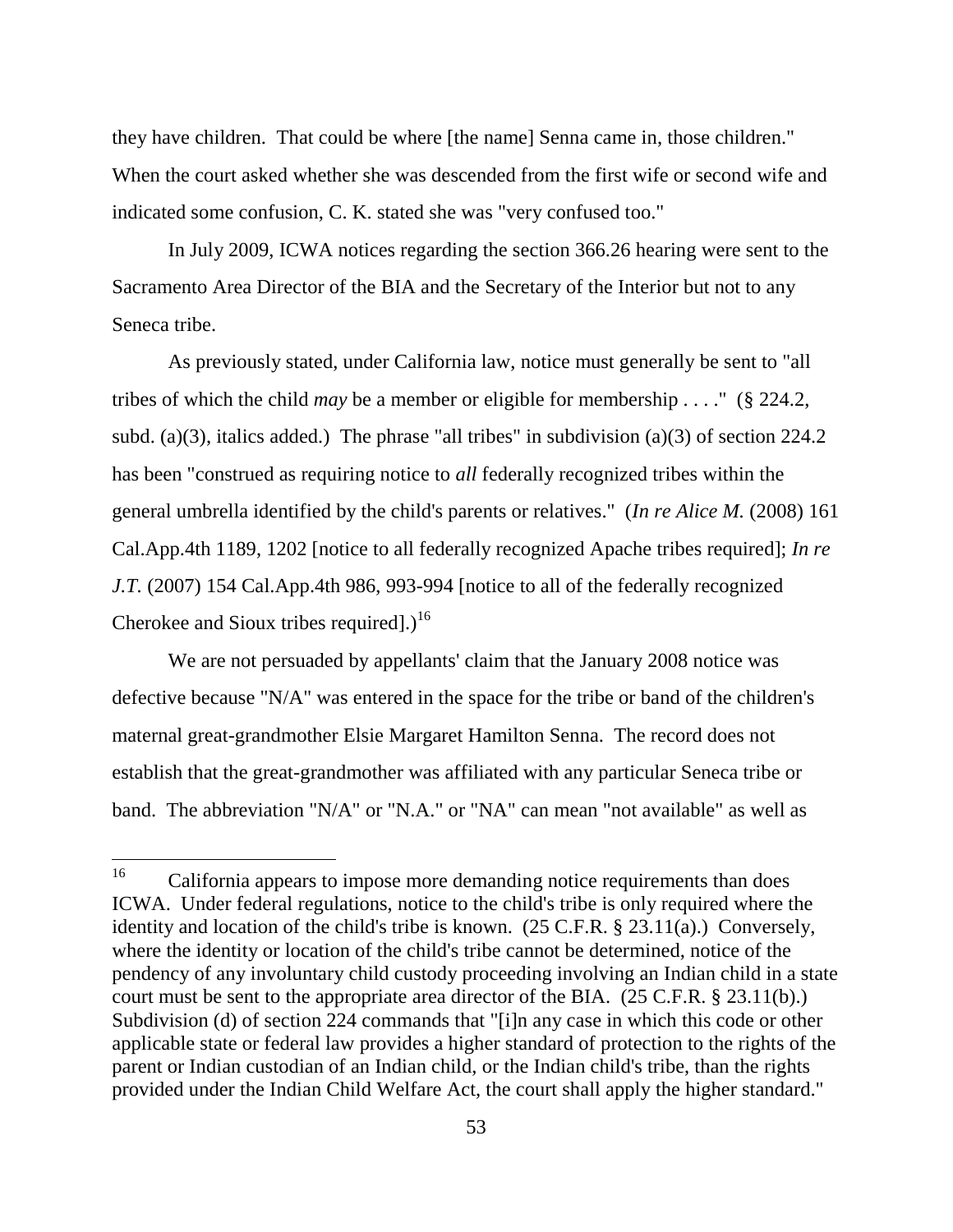"not applicable."<sup>17</sup> (See Webster's Ninth New Collegiate Dictionary (1990) p. 1380; Prince's Bieber Dictionary of Legal Abbreviations (6th ed. 2009) p. 420; "N/A," http://www.all-acronyms.com/N/A (September 28, 2010); see also Evid. Code, § 451, subd. (e).) The January 2008 notice provided the great-grandmother's name and birth date. Appellants have not affirmatively shown that the "N/A" entry as to the grandmother's tribe or band in the January 2008 notice rendered it defective and prevented meaningful notice to the Seneca tribes.

Furthermore, the Seneca tribes were again noticed in May 2008 and the notices stated the children's maternal great-grandmother's married name and her maiden name of "Elsie Margaret Senna," her birthdate and place, and indicated that her tribe or band was "unknown" rather than "N/A." The noticed Seneca tribes did not respond and revise their prior determinations. "A determination by an Indian tribe that a child is or is not a member of or eligible for membership in that tribe ... shall be conclusive." (§ 224.3, subd.  $(e)(1)$ .) There is no basis for supposing that the noticed Seneca tribes' determinations regarding the children's ineligibility for membership might have been erroneous due to incorrect information regarding that great-grandmother's tribe or band.

Appellants also contend that the notices to the Seneca tribes "lacked some of the known information regarding maternal ancestors" and, therefore, new notices should have been sent to them before the section 366.26 hearing. At the June 15, 2009 hearing to collect all information necessary for proper ICWA notice, maternal grandmother C.K. theorized that the father of her grandfather George Senna (the children's great-greatgrandfather) might have taken the name "Senna" from a second Indian wife and the surname "Senna" might have come into the family through their children. But the grandmother did not actually provide the name of her great-grandfather (the children's

<sup>17</sup> We note that the July 2009 notice states "No information available" in the space for the tribe or band of the children's maternal great-grandmother.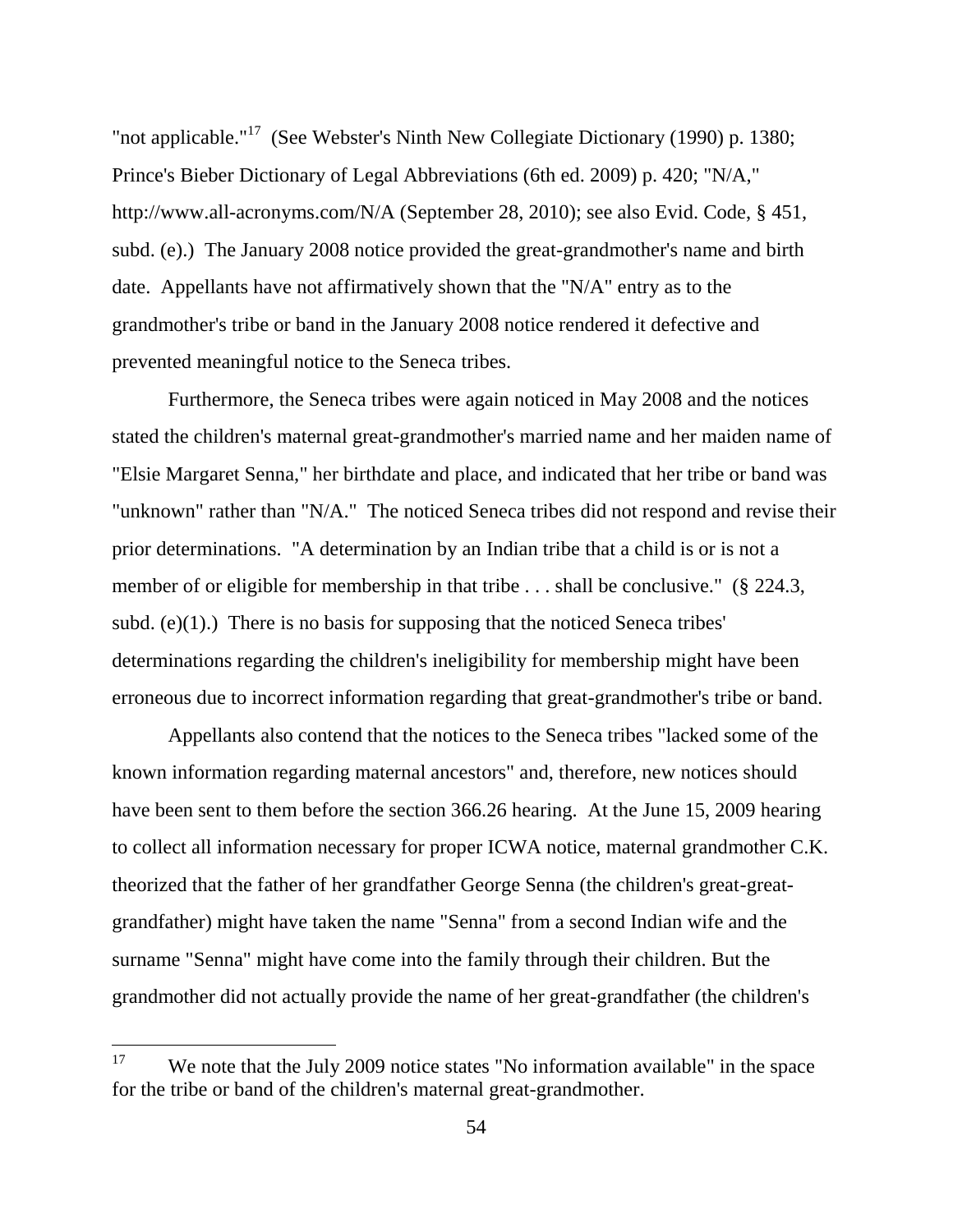great-great-great-grandfather) or his second wife to the court or did not seem to know whether she was related to the second wife. The grandmother admitted to being very confused and was unable to provide any concrete information regarding the supposed Seneca ancestor. The grandmother's conjecture did not require the Department to send new notices that included the children's great-great-great grandmother whose name was uncertain. But information concerning the children's great-great-grandfather George Senna was not previously included in the notices sent to the Seneca tribes. " '[T]o establish tribal identity, it is necessary to provide as much information as is known on the Indian child's direct lineal ancestors.' (25 C.F.R. § 23.11(b) (2003).)" (*In re Karla C.* (2003) 113 Cal.App.4th 166, 210.) This additional information should have been provided to those tribes before proceeding with the section 366.26 hearing. (See §§ 224.2, subd. (a)(5)(C), 224.3, subds. (e), (f); cf. 25 C.F.R. 23.11(b) and (d)(3).)

#### DISPOSITION

The December 17, 2009 order terminating parental rights and selecting adoption as the permanent plan is reversed for the limited purposes of providing adequate ICWA notice to the Seneca tribes and allowing the court to reconsider, under the proper legal standard, whether the parent-child relationship exception to termination of parental rights applies (§ 366.26, subd.  $(c)(1)(B)(i)$ ). Upon remand, the juvenile court shall direct that proper notice, including all known maternal direct lineal ancestors, be given to Seneca tribes and the BIA in accordance with California law and ICWA. Following at least 10 days after receipt of such notice, if no Seneca tribe intervenes, the court shall determine whether the parent-child relationship exception to termination of parental rights applies  $(\S$  366.26, subd.  $(c)(1)(B)(i)$ . If no Seneca tribe has intervened and the court determines that the parent-child relationship exception is inapplicable, the court shall reinstate the order. If the court determines that the parent-child relationship exception does apply, it shall hold further proceedings under section 366.26 to select the children's permanent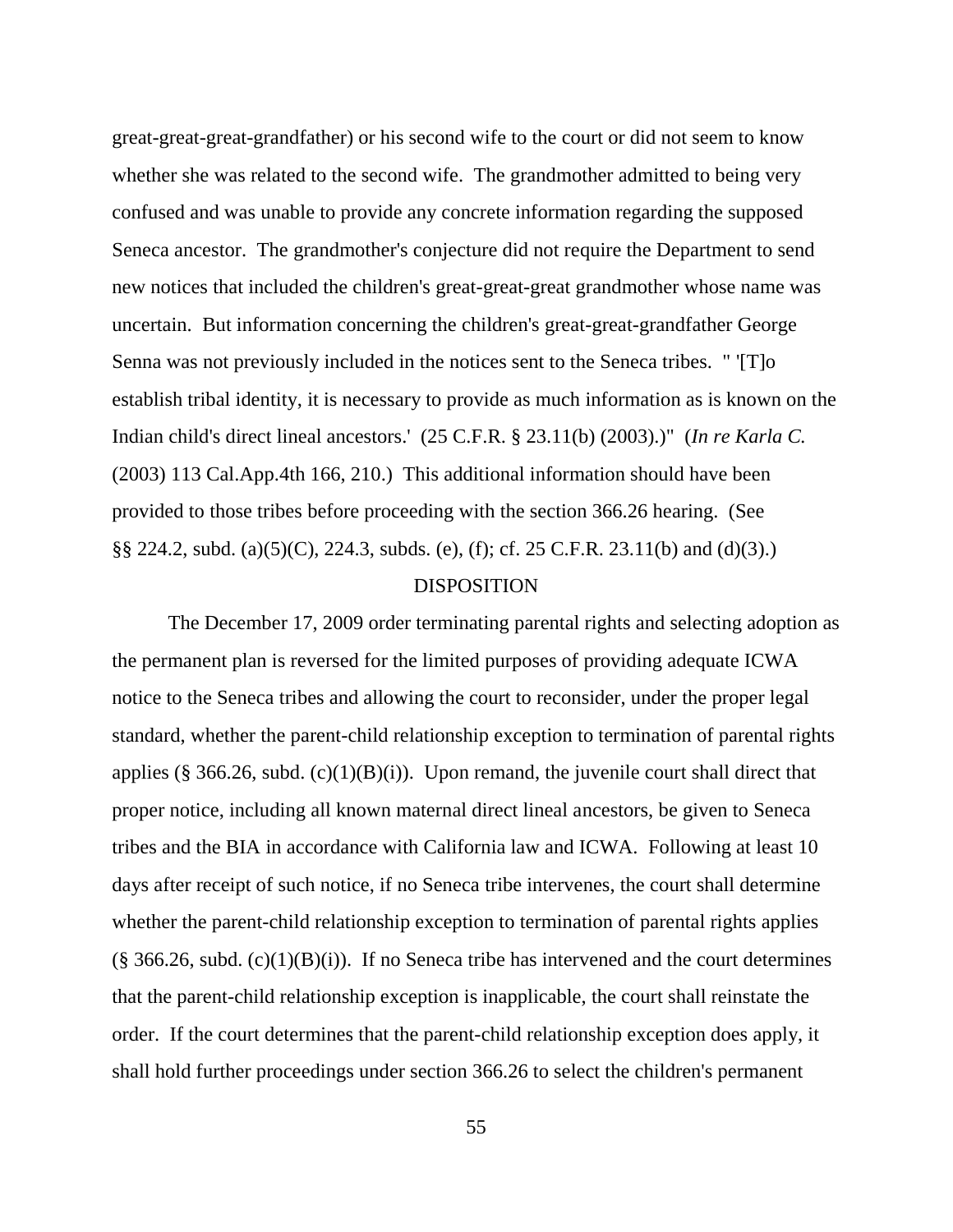plan. If any Seneca tribe intervenes, the court shall hold a new section 366.26 hearing in accordance with applicable law.

ELIA, J.

\_\_\_\_\_\_\_\_\_\_\_\_\_\_\_\_\_\_\_\_\_\_\_\_\_\_\_\_\_

WE CONCUR:

RUSHING, P. J.

\_\_\_\_\_\_\_\_\_\_\_\_\_\_\_\_\_\_\_\_\_\_\_\_\_\_

\_\_\_\_\_\_\_\_\_\_\_\_\_\_\_\_\_\_\_\_\_\_\_\_\_\_

PREMO, J.